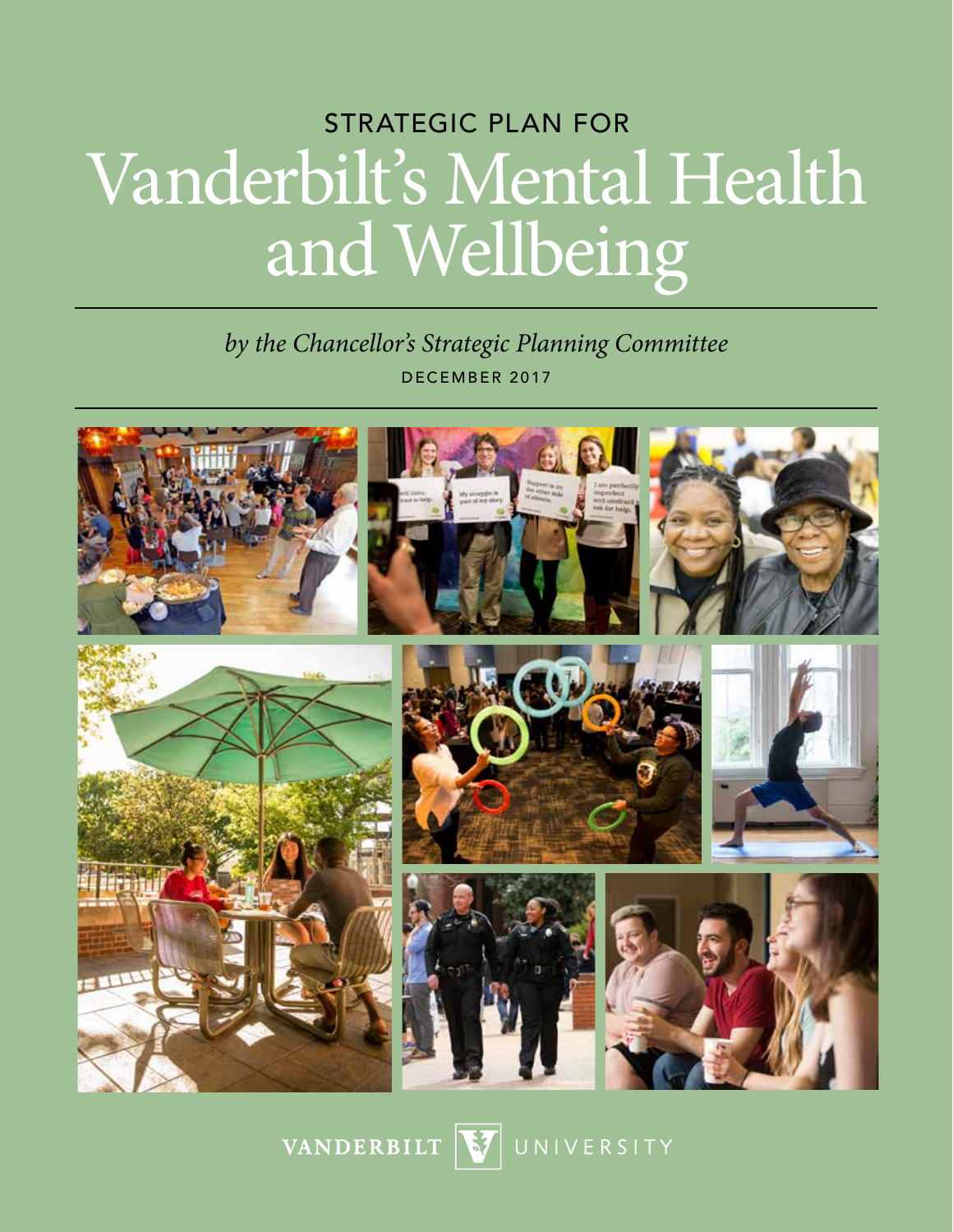# STRATEGIC PLAN FOR VANDERBILT'S MENTAL HEALTH AND WELLBEING

# **CONTENTS**

| 5. To Position Vanderbilt as a Leader in Mental Health Research and Discovery 18 |  |
|----------------------------------------------------------------------------------|--|
|                                                                                  |  |
|                                                                                  |  |
| Appendix A-Subcommittee Report: Assessment of Campus Resources 20                |  |
|                                                                                  |  |
|                                                                                  |  |
| Appendix D—Subcommittee Report: Addressing and Reducing Stigma 38                |  |
| Appendix E—Vanderbilt Center for Precision Medicine for Mental Illness 45        |  |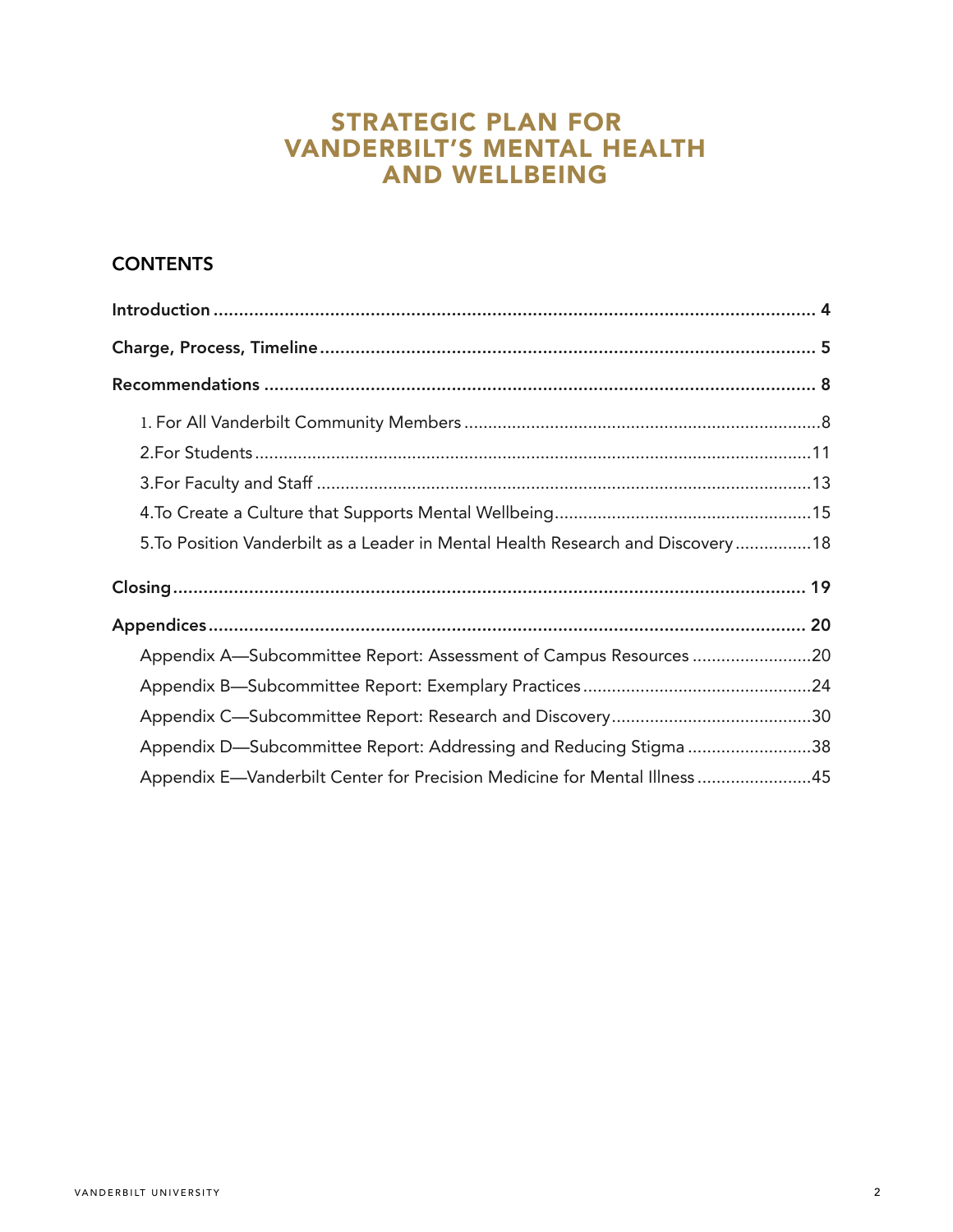## **ABBREVIATIONS**

| <b>ACRS</b>    | Assessment of Campus Resources Subcommittee                              |
|----------------|--------------------------------------------------------------------------|
| <b>ASD</b>     | Autism Spectrum Disorder                                                 |
| $\mathsf{C}$   | Culture                                                                  |
| <b>CIT</b>     | Center for Integrative Technologies                                      |
| <b>CSPCMHW</b> | Chancellor's Strategic Planning Committee on Mental Health and Wellbeing |
| <b>CSW</b>     | Center for Student Wellbeing                                             |
| <b>CWO</b>     | Chief Wellness Officer                                                   |
| D              | Discovery                                                                |
| <b>DALY</b>    | Disability-adjusted life years                                           |
| <b>DAR</b>     | Development and Alumni Relations                                         |
| <b>DOD</b>     | Department of Defense                                                    |
| EAD            | Equal Opportunity, Affirmative Action, and Disability Services           |
| fMRI           | Functional magnetic resonance imaging                                    |
| <b>HR</b>      | Human Resources                                                          |
| <b>LEAPS</b>   | Liaisons Educating and Advocating for Psychological Support              |
| <b>LGBTQI</b>  | Lesbian, Gay, Bisexual, Transgender, Queer and Intersex                  |
| <b>LIGHT</b>   | Laboratories for Innovative Global Health Technologies                   |
| <b>MHW</b>     | Mental health and wellbeing                                              |
| <b>NIH</b>     | National Institutes of Health                                            |
| <b>NSF</b>     | National Science Foundation                                              |
| <b>OUCRL</b>   | Office of the University Chaplain and Religious Life                     |
| PCC/UCC        | Psychological and Counseling Center/University Counseling Center         |
| <b>PET</b>     | Positron emission tomography                                             |
| PP             | Positive psychology                                                      |
| R              | Resources                                                                |
| S              | Space                                                                    |
| SAP            | Strategic Appliance                                                      |
| <b>SHC</b>     | Student Health Center                                                    |
| <b>SHIP</b>    | Student Health Insurance Plan                                            |
| <b>SR</b>      | Stigma reduction                                                         |
| <b>SSRI</b>    | Selective serotonin reuptake inhibitor                                   |
| <b>STEM</b>    | Science, Technology, Engineering, and Mathematics                        |
| <b>TIPs</b>    | <b>Trans-Institutional Programs</b>                                      |
| <b>VBI</b>     | Vanderbilt Brain Institute                                               |
| <b>VCNDD</b>   | Vanderbilt Center for Neuroscience Drug Discovery                        |
| <b>VCPMMI</b>  | Vanderbilt Center for Precision Medicine for Mental Illness              |
| <b>VKC</b>     | Vanderbilt Kennedy Center                                                |
| <b>VINSE</b>   | Vanderbilt Institute of Nanoscale Science and Engineering                |
| <b>VRS</b>     | Vanderbilt Recovery Support                                              |
| VU             | Vanderbilt University                                                    |
| <b>VUIIS</b>   | Vanderbilt University Institute of Imaging Science                       |
| <b>VUMC</b>    | Vanderbilt University Medical Center                                     |
| <b>VUPD</b>    | Vanderbilt University Police Department                                  |
| <b>WHO</b>     | World Health Organization                                                |
| <b>WLC</b>     | Work-Life Connections                                                    |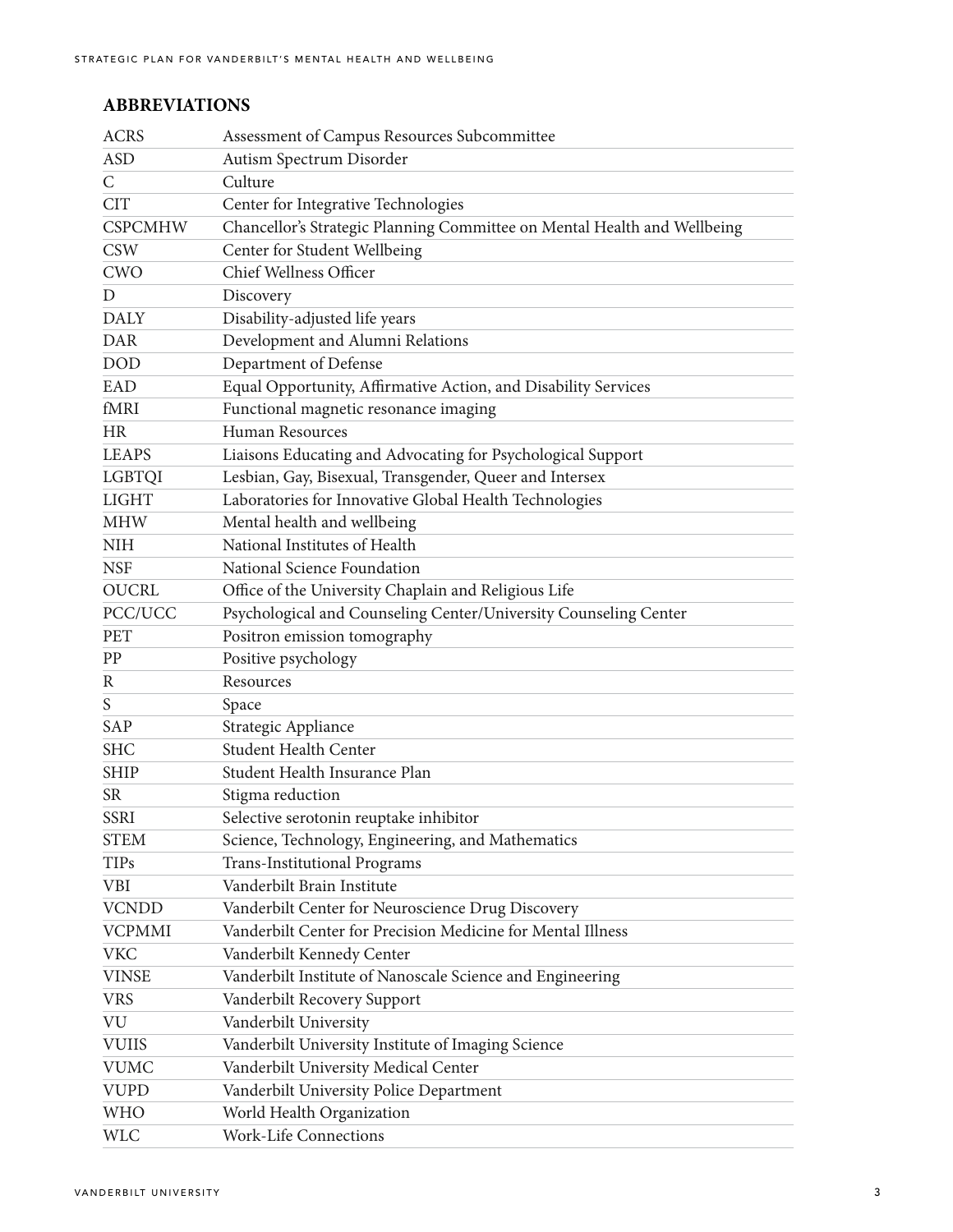## A. INTRODUCTION

The Chancellor's Strategic Planning Committee on Mental Health and Wellbeing firmly believes that we as a university and a university community have an obligation to strive for maximizing the full human development and potential of all members of our community—students, staff, and faculty. That obligation includes not only providing an environment that facilitates intellectual and professional development, but also one that promotes mental health and wellbeing, if each community member is to optimize their time at Vanderbilt, whether that is one year or 50. Our obligation to them not only lies at the individual level or in the connection between them and Vanderbilt University, but also in promoting supportive relationships with each other, as research has shown that people cannot reach their full potential unless they are in healthy connection with others.

Vanderbilt also can serve a major role in creating an environment that fosters mental health and wellbeing for all members of our community. We must commit as a university and a community to creating an environment that encourages a sense of "we-ness," a sense of belonging that sends the message that we care about and will take care of each other. Fostering this kind of environment is important because research on health and social behavior has consistently shown that, for all individuals, being surrounded by supportive people and having opportunities to share our personal experiences are important factors in predicting both mental and physical health. Our wellbeing is strongly dependent on other people. We need caring, supportive people in order to be "mentally healthy." Having such support networks in place can increase a sense of feeling valued, foster positive self-regard, and promote optimal development and adjustment.

One must strive for good personal mental health and wellbeing in order to be prepared to enter in and maximize those healthy connections. One's state of mental health, however, much like physical health, flows along a continuum, affected by many factors (including social determinants), and even for the same person may vary over time. It also is important to acknowledge that, in addition to managing the demands associated with academics, work, personal life, and family, some individuals in our community have the additional challenge of managing mental illness. We make a distinction here because mental health and mental illness are neither the same entity nor necessarily diametrically opposed to each other. For example, one may have a mental illness and be in excellent mental health; conversely, one may have no mental illness but, for various reasons, may be unable to function well, emotionally, psychologically or socially. When this occurs, this individual is exhibiting poor mental health. In this report, the committee has accepted the challenge of making recommendations related to mental health and wellbeing issues facing all members of our community *and* to the unique challenges faced by those in our community who have mental illness. Additionally, any investments in the mental health and wellbeing of our community must recognize the importance of creating a Vanderbilt culture that strives to eliminate the stigmas that discourage individuals from engaging in conversations about mental health and mental illness.

Similar to physical health, one's mental health status is affected by many factors, including gender identity, socioeconomic status, race, ethnicity, national origin, sexuality, social structural oppressions, and other social determinants. Vanderbilt must keep these broader social and economic forces that influence wellbeing at the forefront of bringing the strategic plan to fruition. These forces are influential not just directly, in terms of restricting access to services for some people, but also indirectly, through their influence on how individuals respond to stress. Through a collective commitment, Vanderbilt has become a richer, more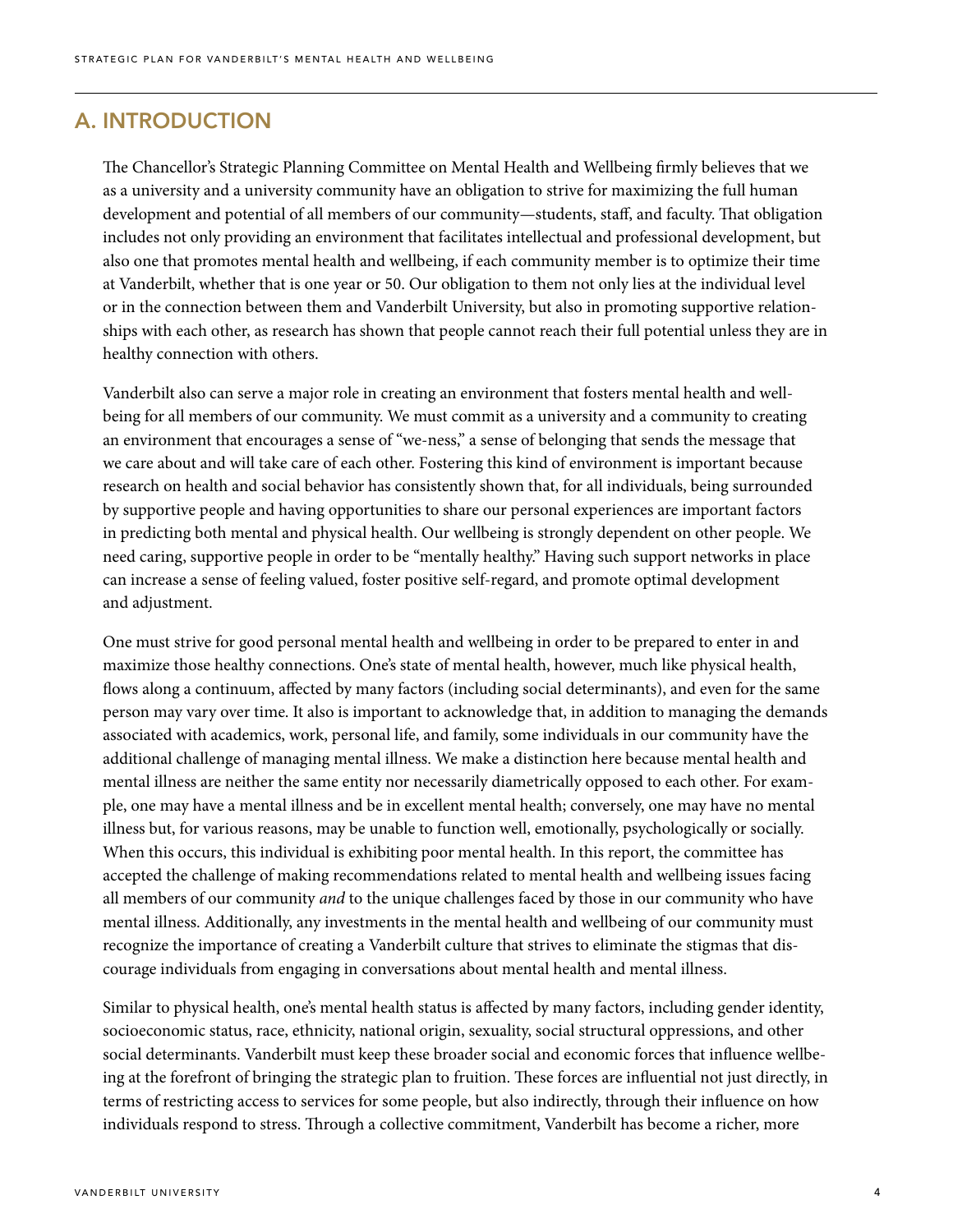diverse community; as individuals and a community, we must celebrate the benefits that diversity brings to our collective and individual wellbeing, and acknowledge that engaging diverse perspectives is essential if we are to have a mentally healthy, inclusive community.

Vanderbilt has many outstanding, high-quality wellbeing resources, as we hope is evidenced in our report (see Appendix A for a comprehensive list of resources for students, staff, and faculty); however, as one participant in a town hall declared, "it is time to up our game." Vanderbilt is poised to become the national leader in innovative approaches to promote the wellbeing of all its constituents, the discovery of new treatments and approaches to mental illness, and the development of a stigma-free, inclusive environment dedicated to pursuing optimal mental health for all members of our community. Further, we should strive to keep in mind the broader social, economic, and political forces that influence mental health, mental illness, and wellbeing, not just in terms of the impact of restricting access to services for some people, but also by understanding epigenetic mechanisms and stress pathways. Further, campaigns that aim to reduce stigma by focusing primarily on the biological underpinning of mental illness have been shown to be ineffective. In fact, some studies have even shown that a strong sense of marginalization still unfolds despite the fact that most people believe that mental illness is due to biological factors beyond the individual's control. As students, staff, faculty, and administration, we must own our collective and individual roles in Vanderbilt's efforts to move its citizens on this path toward optimal mental health and wellbeing. Our hope is that this document will provide a roadmap to guide our journey to creating a campus culture of wellness.

# B. CHARGE, PROCESS, TIMELINE

#### **THE VISION**

"Mental wellbeing is central to the success of all, **including our incredible students, the faculty who teach and mentor them, and the staff who play a critical role in the success of this remarkable university**. Only through honest, brave dialogue and self-examination can we maintain the highest standards in research and resources, and also begin to create a culture of openness that fosters success for all at Vanderbilt."

*—Chancellor Nicholas S. Zeppos*

#### **THE MISSION**

In the fall of 2016, Chancellor Nicholas Zeppos established the Chancellor's Strategic Planning Committee on Mental Health and Wellbeing, consisting of representatives from the breadth of constituencies of the Vanderbilt community—faculty, staff, and undergraduate and graduate students—to address the charge below and develop a strategic plan for mental health and wellbeing efforts on campus over the next five to 10 years.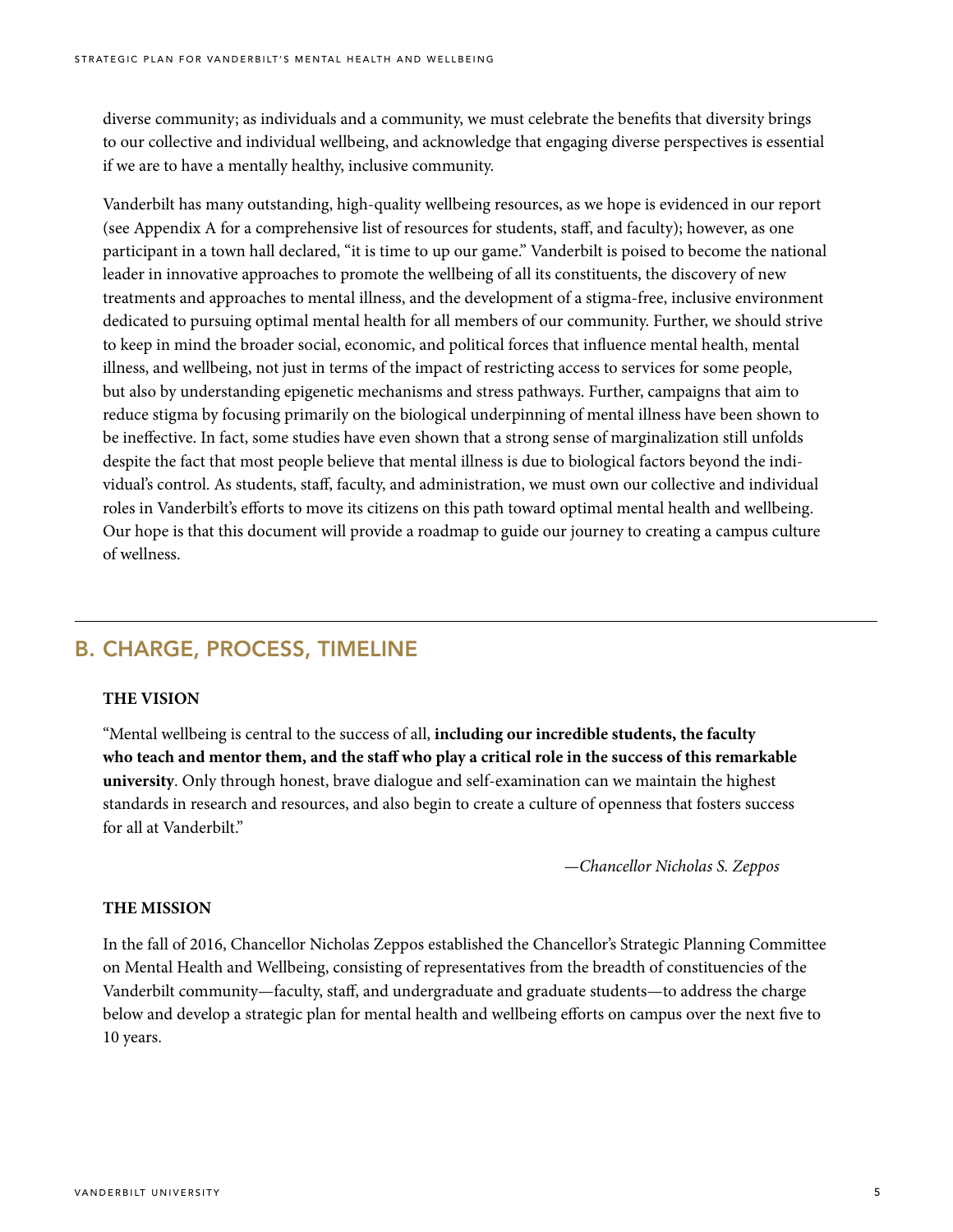#### **COMMITTEE MEMBERS**

Donald W. Brady, Senior Associate Dean of Graduate Medical Education (Medicine), *Co-Chair*  Velma McBride Murry, Human and Organizational Development (Peabody), *Co-Chair*  Stephanie Brooks Barger (Alumna) Dominique Behague, Medicine, Health, and Society (Arts and Science) Emelyne Bingham, Music Theory (Blair) G.L. Black, Associate Dean of Students Marino Bruce, Medicine, Health, and Society (Arts and Science) Christopher (Kitt) Carpenter, Economics (Arts and Science) Gilbert Gonzales, Health Policy (Medicine) Elizabeth Hale, Graduate Student (M.D./Ph.D.) Alyssa Hasty, Molecular Physiology and Biophysics (Medicine) Joni Hersch (Law) Megan Ichinose, Graduate Student (Psychology) Madison Maderious, Undergraduate Student (Peabody) René Marois, Psychology (Arts and Science) Craig Philip, Civil and Environmental Engineering (Engineering) Graham Reside, Cal Turner Program in Moral Leadership (Divinity) U. Monique Robinson-Nichols, Associate Dean for Students and Equity, Diversity, and Inclusion (Peabody) Sandra Rosenthal, Chemistry (Arts and Science) Mavis Schorn, Senior Associate Dean for Academics (Nursing) Kiley Stokes, Assistant Director of Dining Services (Dining Services) Tim Vogus, Management (Owen) August Washington, Associate Vice Chancellor and Chief of Police (VUPD) Anita Wilhelm (Development and Alumni Relations)

#### **THE CHARGE**

Provost Susan Wente met with the committee in September 2016 to deliver and articulate the following charge:

- Provide a **comprehensive review** of existing campus resources, programs, and research efforts
- Prepare recommendations to create a **holistic and inclusive approach** to mental health and wellbeing across the spectrum of education, research, and services
- Give a special focus to ways to **reduce stigma** for support-seeking by any member of the campus community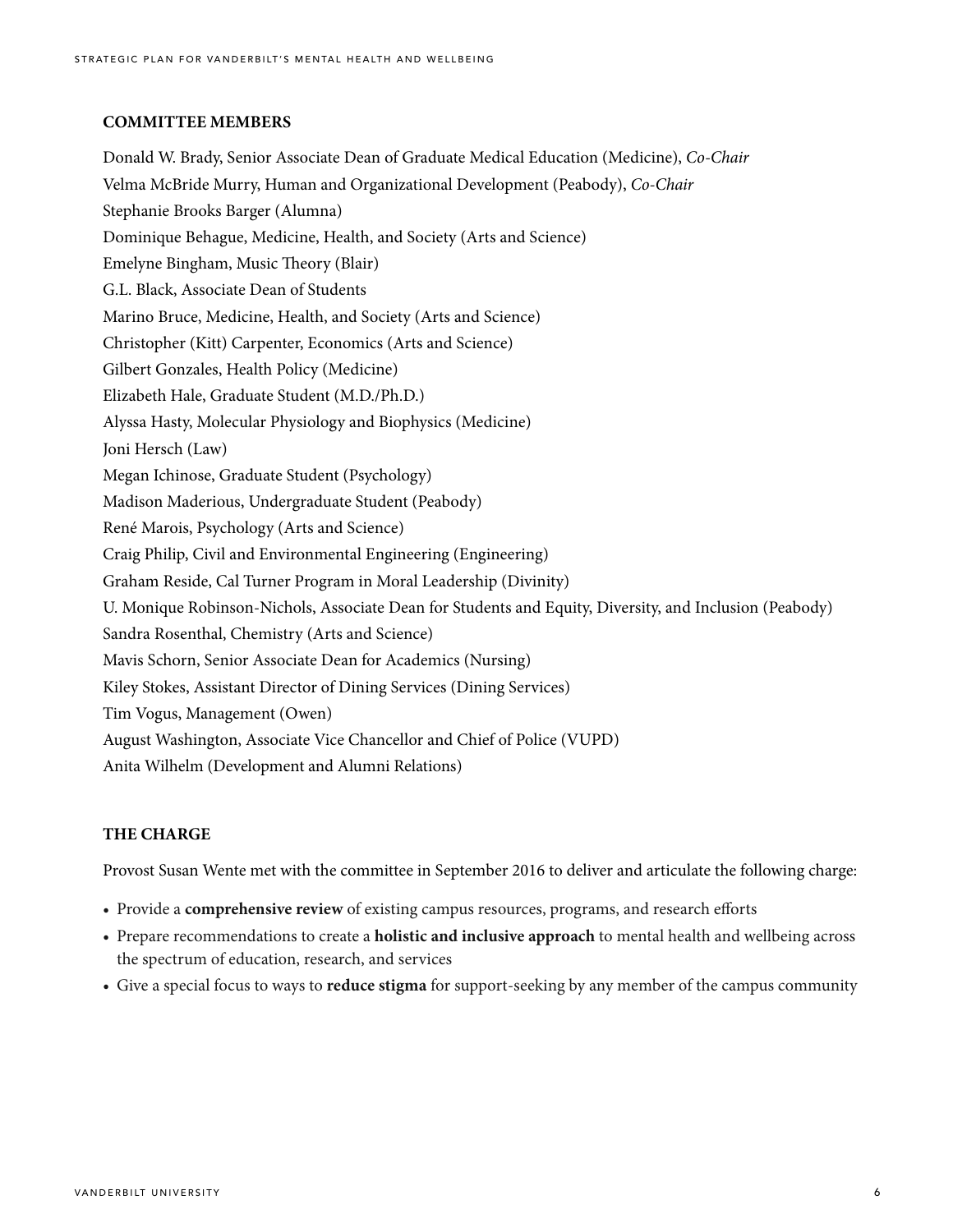#### **COMMITTEE'S PLAN OF ACTION TO MEET THE CHARGE**

To fulfill this charge, the committee, led by co-chairs Donald Brady and Velma McBride Murry, established several organizational structures and procedures to address the committee's charge:

- Developed a timeline for the committee's work
	- ◉ Interim report due to the Chancellor in March 2017
	- ◉ Final report due to the Chancellor in December 2017
- Organized four subcommittees (see further discussion below)
	- ◉ Assessment of Campus Resources Subcommittee
	- ◉ External Benchmarking Subcommittee
	- ◉ Research and Discovery Subcommittee
	- ◉ Stigma Reduction Subcommittee
- Scheduled various platforms to share committee's activities and accomplishments, as well as receive feedback and input from constituents, including
	- ◉ town halls
		- 2 for undergraduate students
		- 2 for graduate/professional students
		- 2 for university staff
		- 2 for university faculty
		- 2 campuswide (open to all constituents, including one late-night)
	- ◉ listening sessions
		- Internal MHW committee listening session
		- Chancellor's Community Town Hall on mental health
		- Chancellor's 'Dores of Distinction Alumni Advisory Board
	- ◉ suggestion box (handwritten or submitted online)
	- ◉ campus surveys, such as the COACHE and Healthy Minds
	- ◉ numerous rollout sessions to review draft final recommendations with stakeholders across the university, including vice chancellors, deans, Human Resources, Faculty Senate, faculty at large, undergraduate students, graduate students, professional students, faculty/staff health and wellness leadership, Dean of Students staff, late-night staff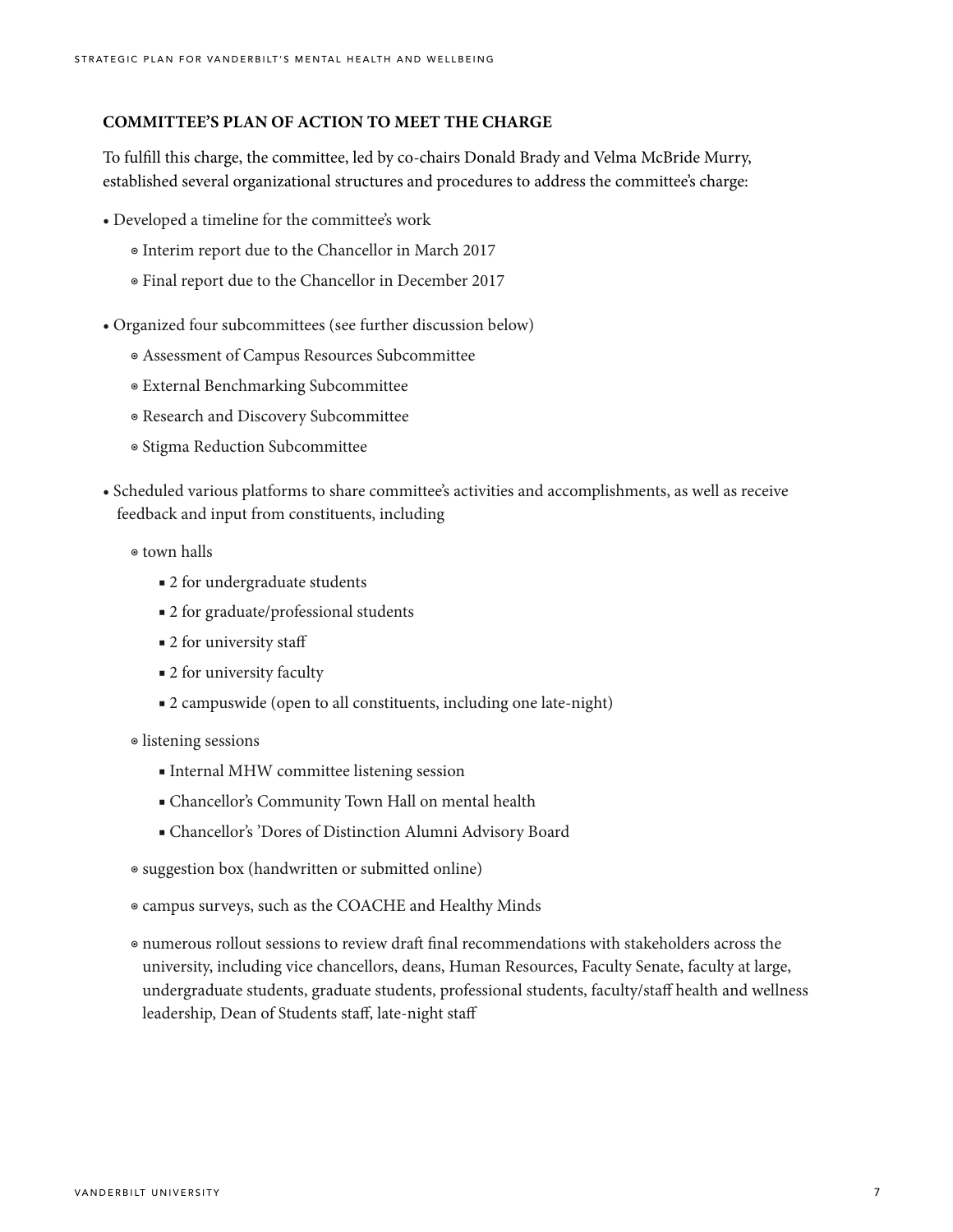# C. RECOMMENDATIONS

#### **ORGANIZATION OF RECOMMENDATIONS AND APPENDICES**

This report provides detailed recommendations supported by the CSPCMHW and developed through the process outlined above with specific attention given to ways in which the committee has addressed the charge, both as a whole and through its subcommittees. As the Chancellor directed the charge to the committee to include all students, university staff, and faculty in its scope, the committee has organized the recommendations into four sections: 1) recommendations applicable to all Vanderbilt community members; 2) recommendations specifically applicable to students (undergraduate, graduate, and professional, subcategorized as appropriate); 3) recommendations applicable to faculty and staff; and 4) recommendations related to culture change. Through its work, the committee recognized that its recommendations fell into four key areas—resources (including services), space, discovery, and culture. As such, each of the recommendations in the four sections ends with a code delineating into which of the four areas the recommendation falls according to the following key (with a fifth code "SR" added, given the Chancellor's specific charge to give a special focus to ways to reduce stigma for support-seeking by any member of the campus community):

 $S = Space$  $R =$  Resources  $D = *Discovery*$  $C =$  Culture SR = Stigma Reduction

The appendices contain the detailed reports of each of the subcommittees. For each, we highlight key findings and recommendations for the Chancellor's consideration. Each subcommittee section begins with a description of their charge as well as strategies and approaches undertaken to address said charge. The themes highlighted are those that emerged from our town halls and listening sessions, in addition to literature review, conversations with outside entities (including persons at peer institutions), and (in the case of the research and discovery subcommittee) site visits to other institutions. Taken as a whole, we believe this report and the contents therein meet the Chancellor's goal of developing a strategic plan through which Vanderbilt University can become a world-class model for creating community that promotes and supports mental health and wellness. Through the delivery of services, the promotion of education, and the process of discovery, we can create "a culture of openness that fosters success for all at Vanderbilt."

#### 1. FOR ALL VANDERBILT COMMUNITY MEMBERS

• Enhance services to meet the needs of all constituents sufficiently, including increasing the number and diversity of providers who are trained to effectively deliver culturally competent services in order to meet the needs of an increasingly diverse population (R, C). *Rationale: Vanderbilt's community is continually becoming increasingly diverse. Persons with mental health needs may prefer to interact with providers either similar to their own, or culturally competent in the needs of their own, racial, ethnic, national origin, religion, gender identity, sexual orientation, and other identities. Further, they may wish to communicate with their provider in their native tongue when addressing mental health needs. Communication barriers can be reduced through the use of bilingual providers, live interpreters, and language lines.*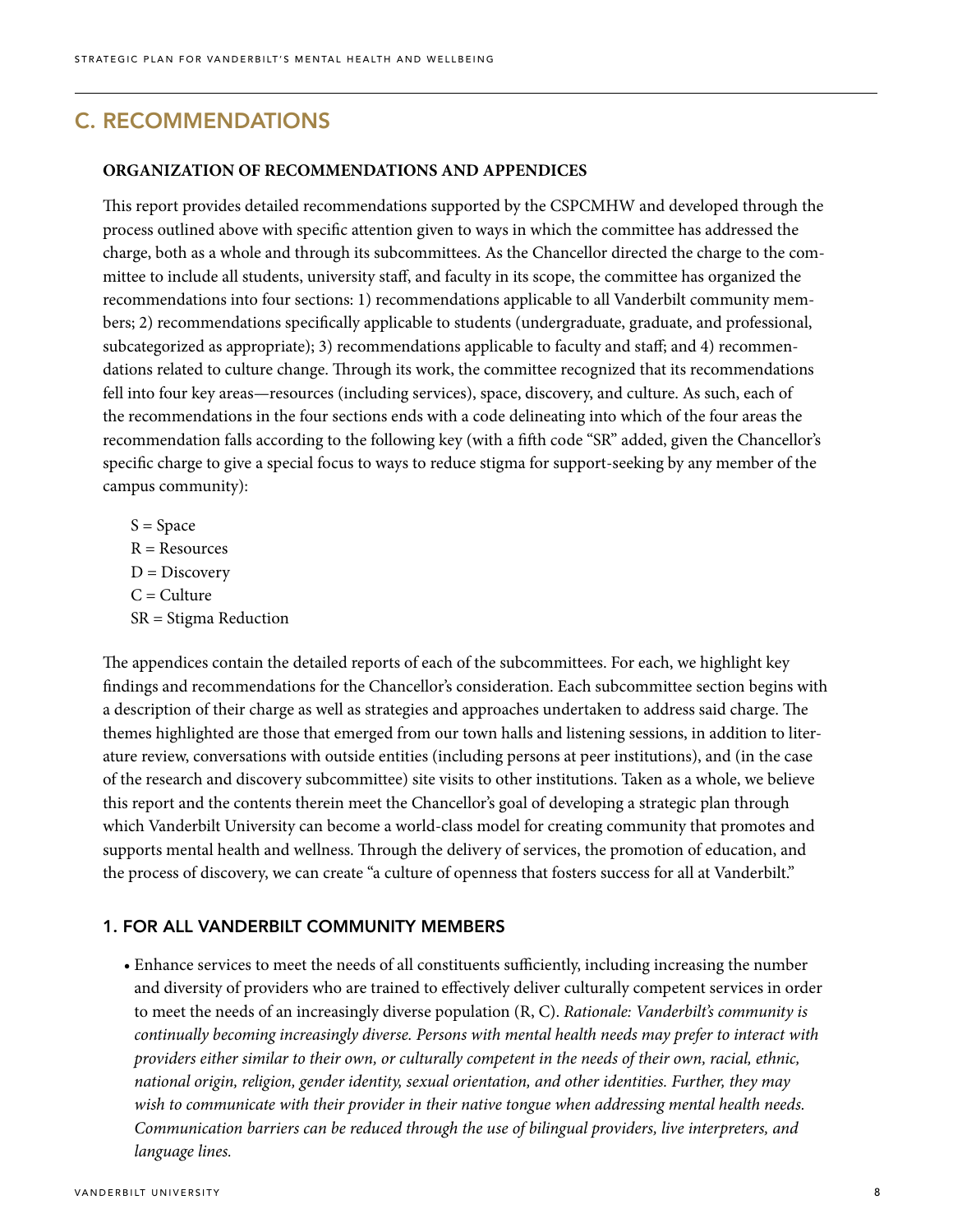- Ensure a robust online presence that provides easily navigable information about services for all, allowing personalization of a homepage tailored to an individual's needs (R). *Rationale: Vanderbilt has many excellent services available to its constituents, but often community members are unaware of those services. By developing a virtual "hub" that collects and organizes health-related resources, the university could provide its constituents with easily navigable resources not only for personal use but also for helping friends and colleagues.*
- Consider designating wellbeing ombudsperson(s) (R). *Rationale: Having a core group of persons, shared by Human Resources and the Dean of Students, who are knowledgeable of and facile with both the available university services and resources and the health plans offered by the university would enable persons to more efficiently access the appropriate university resources and more effectively understand financial and other implications of the use of such services. Such an ombudsperson also could ensure that all constituents are aware of available benefits and services, including lesser-known ones (e.g., discounts, child care, elder-care services, etc.).*
- Enhance messaging and resources awareness through orientations and annual re-orientations, with subsequent detailed exposure education regarding resources post-orientation (C, R, SR). *Rationale: There is a "both/and" component to this recommendation. While post-orientation education regarding services may be the most beneficial in terms of sustained knowledge of those resources and services, some constituents need services early in their entry into Vanderbilt and benefit from at least cursory visual/ auditory/online exposure to available resources during orientation. Given the volume of material and the natural dispersion of attention during initial hire/enrollment, messaging solely during orientation is not sufficient. Such consistent normalization of onboarding also would benefit stigma reduction*.
- Increase the network of on-campus and off-campus providers that accept VU insurance and SHIP for individuals seeking regular, ongoing appointments (R). *Rationale: Throughout our town halls and listening sessions, the quality of the providers within the VUMC network and off campus was very highly rated. That said, there was a consistent theme that there may be an inadequate pool of providers and/or appointments available to meet the needs of the university population, which would be consistent with published local and national data regarding mental health resources. Community preference would be for a greater but nonexclusive focus on more on-campus options.*
- Continue focus on reducing abuse of alcohol and drugs, building on previous campus initiatives (R, C).
	- Continue implementing the recommendations from the Faculty Senate Student Alcohol and Drug Task Force reports on responsible student drinking (2012) and prescription drug use (2013), and continue to assess the effectiveness of that implementation.
	- As part of the implementation of the committee's recommendations, there should be a subcommittee composed of students, staff, faculty, and administrators tasked to assess progress on addressing recommendation #1.
	- Promote the coordination at least of messaging, if not of programming, between Work-Life Connections/EAP and the Dean of Students and Dean of The Ingram Commons offices regarding responsible alcohol use and the avoidance of misuse of prescription medications (particularly opioids and stimulants).
	- Establish deliberate connections between the existing Vanderbilt Center for Addiction Research and the proposed Institute for Mental Health and Wellbeing Research (See Section 5).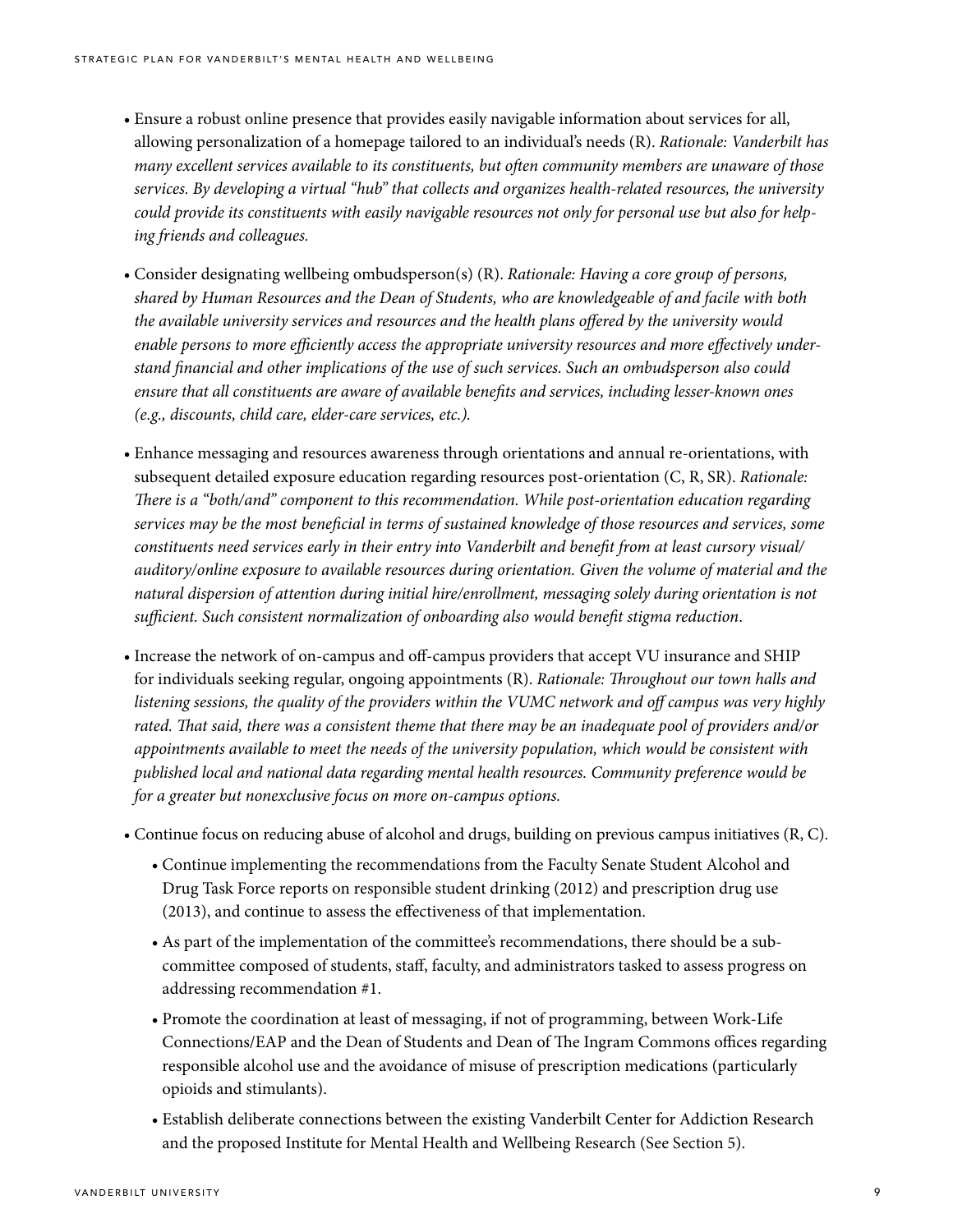*Rationale: Many of the recommendations from the initial task force reports have been implemented. Vanderbilt Recovery Services is the only collegiate recovery program in the state of Tennessee and continues to offer recovery housing on campus. The Dean of Students, Dean of The Ingram Commons, and their partners engage in robust and comprehensive alcohol and other drug prevention programming and awareness education throughout the year. The committee and the Dean of Students recognize the risk factors that alcohol and other drug use contribute to intimate partner violence victimization and sexual assault perpetration, and the corresponding impact of these traumatic experiences on mental health. The committee commends the university on its use of EverFi Haven and Haven Plus modules for educating all students, as well as the implementation of the Project Safe Center and the Green Dots program for bystander intervention training. The committee also recognizes the concerning continuing national trends in alcohol and other drug use (particularly the misuse of opioids and the use of stimulants taken or dispensed without a prescription for neuroenhancement or other purposes not intended by the prescribing provider).*

- Broaden the range of services offered to people experiencing trauma (R, C, SR). *Rationale: There is clear evidence that the experience of trauma has a profound effect on one's mental health. Vanderbilt proactively has addressed this concern by providing resources for persons (particularly students) experiencing sexual trauma, including Project Safe, EAD, and other resources; however, the university should continue to assess whether the resources currently present are adequate to serve persons experiencing other forms of trauma and meet the needs of staff and faculty who experience trauma*.
- Create a campuswide plan for proactive, emotional support after local, regional, national and international tragedies that affect the university and its constituents (R). *Rationale: Work-Life Connections/ EAP provides critical incident stress management interventions for faculty and staff designed to promote an environment of safety, calm, connectedness, self-efficacy, empowerment, and hope after a critical incident. As many tragedies create the need for psychological first aid for all Vanderbilt community members, a plan for the entire community coordinated between the Dean of Students and WLC/EAP would be beneficial and ensure consistent messaging and support. Ideally, such a plan would include both an opportunity for individuals/groups to request an intervention and a proactive outreach component.*
- Develop standard procedures for alerting all Vanderbilt community members when a student, staff member, or faculty member has died (R, C). *Rationale: While feelings of sorrow or grief can be inevitable with the death of a member of the Vanderbilt community, acknowledging their passing may benefit the wellbeing of the community and the individuals that reside within it by honoring the fact that they were a valued member of Vanderbilt. Acknowledging the impact of the death of a co-worker can make sure that everyone feels safe expressing feelings openly.*
- Broaden the Student of Concern form to include all VU community members and promote utilization throughout campus among students, faculty, and staff (R, C). *Rationale: The Student of Concern form provides all university community members an opportunity to make appropriate leaders aware of students for whom they have concern about their mental health. Developing a similar system for the remainder of the university community may be beneficial.*
- Investigate alternative modes of access and service, including mobile phone apps and video chat (R). *Rationale: As a residential campus, our community is a 24/7 operation, and service access should reflect that reality. Many companies use mobile video channels (e.g., FaceTime, Skype) in order to add visual components to services, both after-hours and as routine follow-up.*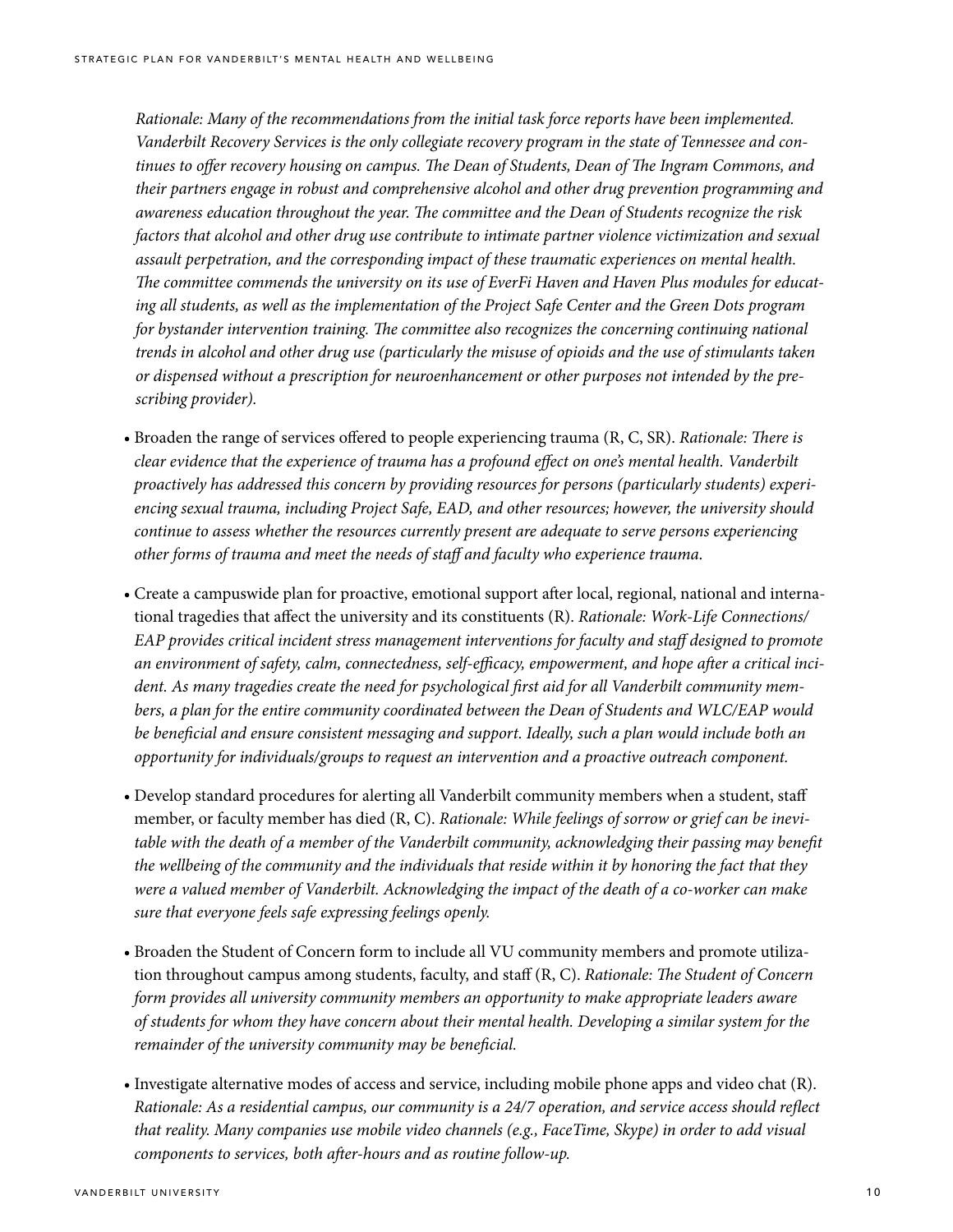## 2. FOR STUDENTS

- Develop a culture of transparency around the interrelated but distinct missions of the PCC/UCC, Center for Student Wellbeing, and Student Health Services as regards mental health (R, C). *Rationale: The persons who use each of the service areas uniformly spoke to the high quality of providers there; however, through our town halls, there appeared at times to be some confusion of the distinct purposes of each resource. Enhanced clarity, distinction of purpose, and focus on interrelatedness might afford more appropriate, effective utilization of each resource.*
- Increase number and diversity of well-trained and culturally competent providers in the PCC/UCC, including staff for targeted groups such as graduate/professional, international, racial/ethnic and sexual minorities (R, C). *Rationale: See first recommendation under "for all community members." This recommendation may have particular importance for our students, particularly those for whom enrolling at Vanderbilt is also their first time entering the United States.*
- Change the name of the PCC/UCC to reflect the continuum of care (C). *Rationale: while in an ideal world there would be no stigma to having the word "counseling" in the title of the student mental health center, at present the title of the center may not accurately reflect the continuum of services provided and may be stigma-enhancing*.
- Broaden flexibility of services at the PCC/UCC, including extended hours and satellite locations (S, R). *Rationale: The current location of the PCC/UCC does not promote optimal accessibility to the full student population, and the hours of the PCC/UCC do not fully align with the needs of the student population. The committee appreciates the university's strategic analysis of the current services provided by the PCC/UCC and requests that the university incorporate this recommendation into that analysis.*
- Relocate PCC and integrate with SHC and CSW to facilitate a system of care (S, R). *Rationale: Promoting a system of care and integrating all health services, including mental and physical, can enhance the recognition of the importance of overall health and wellbeing. Ideally, this integration would be part of the development of a larger physical "Wellness Hub" on campus (see later recommendation).*
- Increase network of off-campus providers that accept SHIP and provide transportation options for accessing off-campus providers when off-campus services are required (R). *Rationale: Given regional and local deficiencies in available, trained providers and other considerations, Vanderbilt has a need at times to access off-campus mental-health resources; however, distance, lack of transportation, and cost can be barriers for students accessing such resources. Providing transportation vouchers and/or shuttle services can mitigate distance and transportation barriers. Successful negotiations regarding SHIP acceptance and effective ombudsperson counseling (see previous recommendation) can help address affordability and student understanding of personal, out-of-pocket costs.*
- Increase support for and strengthen relationships with Vanderbilt's student-led mental health education and support organizations, both LEAPS and Active Minds (R, C, SR). *Rationale: The stated goals of these organizations are to empower students to change the perception about mental health on college campuses (Active Minds) and to reduce stigma associated with seeking help (LEAPS). Successful partnerships with these student-focused organizations to enact campuswide stigma change naturally would be of benefit to the broader Vanderbilt community.*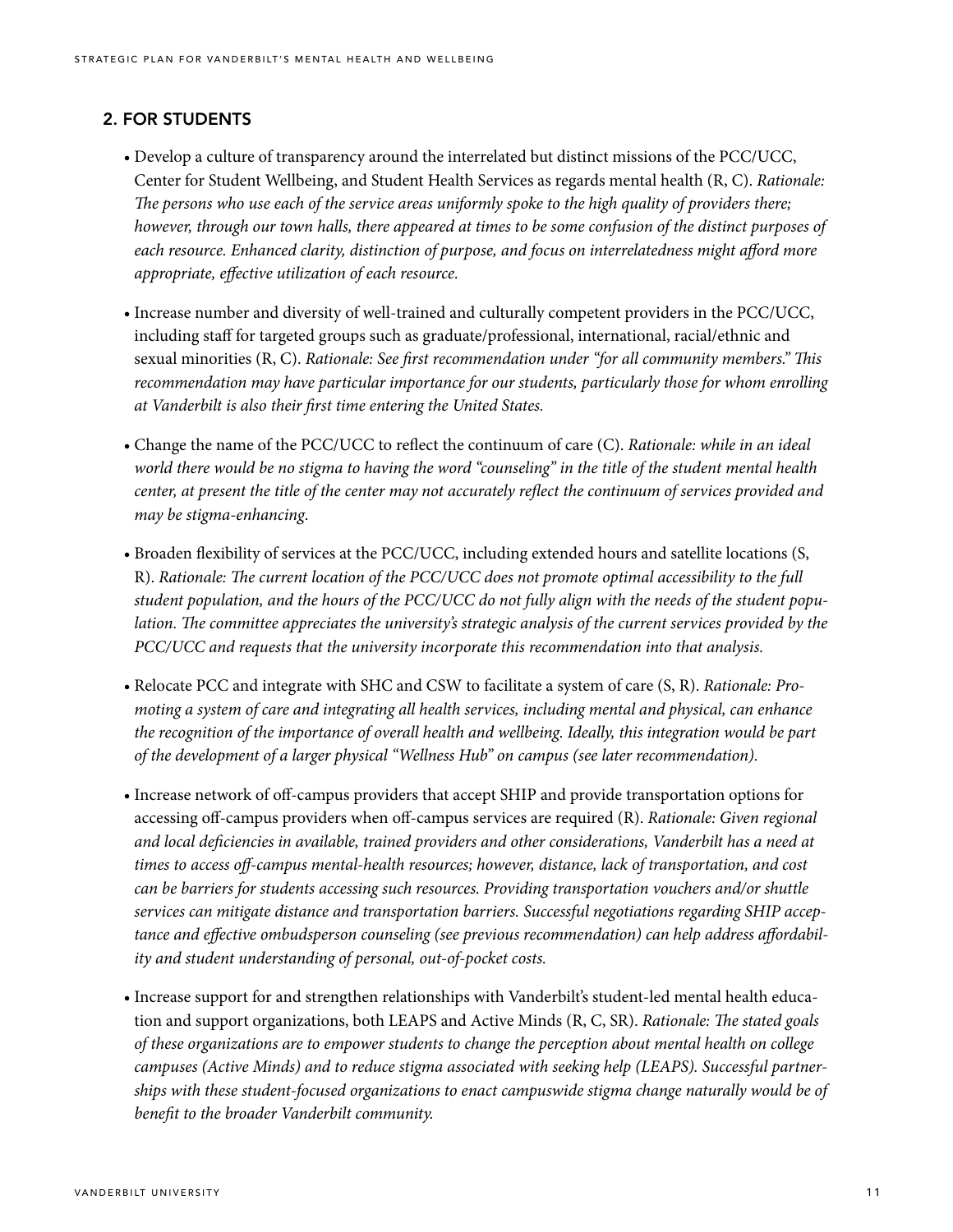- Hire case managers to follow up and check in with students of concern (R). *Rationale: A critical component of the continuum of care is to provide follow-up care for students after crises and/or counseling sessions. Research studies have shown that follow-up efforts are effective and critical in increasing adherence to treatment protocols and identifying needs for additional intervention before crisis point occurs. Further, follow-up services can occur virtually or via scheduled telephone calls and is therefore cost-effective.*
- Promote the Student of Concern reporting form to all VU community members (R, C). *Rationale: Although there is a "Student of Concern Form" located on the Center for Student Wellbeing website for all community members to be able to report when a student is exhibiting behaviors that are of concern in relation to their personal, physical, or emotional wellbeing, its existence does not seem to be widely known by the university population. The form is not designed to be an emergency response notification process and, therefore, can and should be submitted in addition to using the identified distress interventions for imminent threats and urgent matters outlined elsewhere on the CSW website.*
- Provide faculty, staff, and students incentives to innovate new ways to promote health and wellness in the classroom (R, D, C). *Rationale: The committee learned of some classroom wellbeing innovations across campus, such as incorporating mindfulness moments or check-ins at the beginning of class. A small granting program or other incentive to promote other innovative ideas to integrate wellbeing into the classroom setting may aid overall student mental health and provide an avenue for scholarship in this area.*
- Have after-hours, in-person, nonemergency department support options for students experiencing mental health distress (S, R, C). *Rationale: During normal business and school hours, such support already is available; however, it is distressing to VUPD and the Community Service Officers that their only current after-hours option for students in crisis is to transport them by VUPD vehicle to a busy emergency room. While there are times when that option is the best one, there are many more times when a de-escalated intervention would be more beneficial to the student and less distressing to the intervening officer.*
- Establish "stress-free zones" for students that include relaxation pods, games, and therapy animals (R, C). *Rationale: The university has undertaken a number of initiatives along this line including Stress Fest, certain activities at the Recreation and Wellness Center during Final Exam time, etc. We encourage further enhancement of this initiative including the examination of the installation of relaxation pods at strategic points on campus and possible introduction of pet therapy for students.*
- Offer a specific international student orientation, and target awareness efforts for international students who may experience cultural differences, adjustment, and adaptation (R, C). *Rationale: International students of all levels (undergraduate, graduate, and professional), particularly those entering the U.S. for the first time, may have specific needs not experienced by persons already acculturated into the American social and health systems. Community-building activities and targeted awareness efforts regarding resources for such students may help enhance their sense of mental wellbeing.*
- Develop ways to address the financial stresses of graduate and professional students and their impact on those students' mental health (R, S, C). *Rationale: While the undergraduate students have the One Vanderbilt program, such a program does not exist for graduate and professional students. Additionally, there currently is not on-campus housing for graduate and professional students and there is a dearth of affordable near-campus housing. The combination of school-related debt and cost-of-living issues can*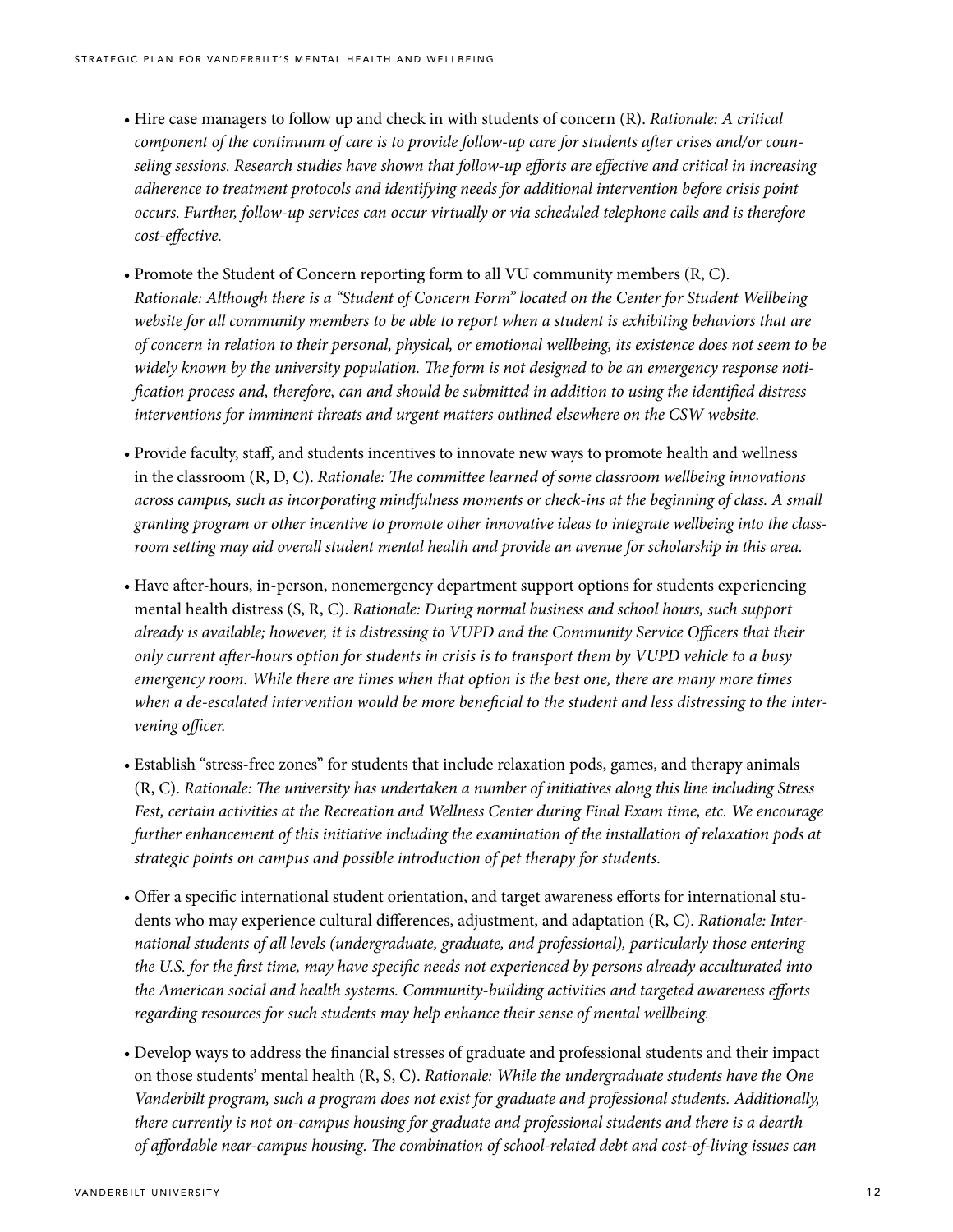*have a significant negative impact on the mental health of graduate/professional students, and the university is encouraged actively to address these issues. While there are differences to the financial stresses faced by graduate and professional students, both have stressors that should be considered.*

- Increase social and community-building events for graduate and professional students to promote healthy relationships and a sense of inclusion (R, C). *Rationale: There is good evidence that healthy relationships promote the mental health and wellbeing of the individuals in relationship with each other, whether those healthy relationships are work or non-work related. By increasing community-building events for graduate and professional students, particularly graduate students where isolation may be more readily experienced, the university and its schools can promote wellbeing by encouraging connection. The impact of such events could be enhanced if they were both intra- and inter-school.*
- Recognize the unique needs of students with spouses and/or children and ensure adequate resources (R). *Rationale: Vanderbilt has numerous students who have significant others and many of whom have children, particularly at the graduate and professional school levels. In assessing mental health resources, the university should pay attention to the unique needs of this population.*

### 3. FOR FACULTY AND STAFF

- Increase awareness about Work-Life Connections/EAP services, including awareness of the breadth of services offered, such as counseling around grief, divorce, and other losses, as well as life transitions and financial wellbeing (R). *Rationale: Uniformly, those with whom the committee spoke were highly complimentary of the breadth and quality of services provided by WLC/EAP. However, there was a large portion of the community, particularly among staff, that was not aware of the resources available to them through the WLC/EAP. There is a significant need for more effective communication to both staff and faculty of the resource offerings. This would include better awareness by area department and administrative leaders of the critical incident review services available through WLC/EAP for debriefing adverse, challenging, and/or tragic events.*
- Consider relocating EAP (S). *Rationale: The current location and space for WLC/EAP are not as welcoming and comfortable as would be preferred for this program. If the proposed physical wellness hub is developed over time, it would be important to consider integrating WLC/EAP into that space. Alternatively, other interim options for improving the convenience and appearance could be considered.*
- Assess current mental health services for faculty and staff and if necessary subsidize or offer discounted rates for VUMC mental health care for employees (R). *Rationale: Efforts need to be undertaken to ensure that our insurance plans sufficiently cover mental health services.*
- Incorporate sensitivity training on mental health, wellbeing, and diversity through faculty and staff orientation and re-orientation (C, SR). *Rationale: Onboarding is a prime time to make a statement regarding what a university most values; incorporating training regarding wellbeing highlights its importance to Vanderbilt. Similarly, when and where re-orientation or ongoing orientation exists, these are additional opportunities to reiterate a culture of wellbeing.*
- Increase staff reward programs and appreciation events, including incentivizing health and wellness best practices (R). *Rationale: There is a need to identify strategies to encourage faculty and staff to use health and wellness facilities, awards and recognitions may be an avenue to achieve this goal.*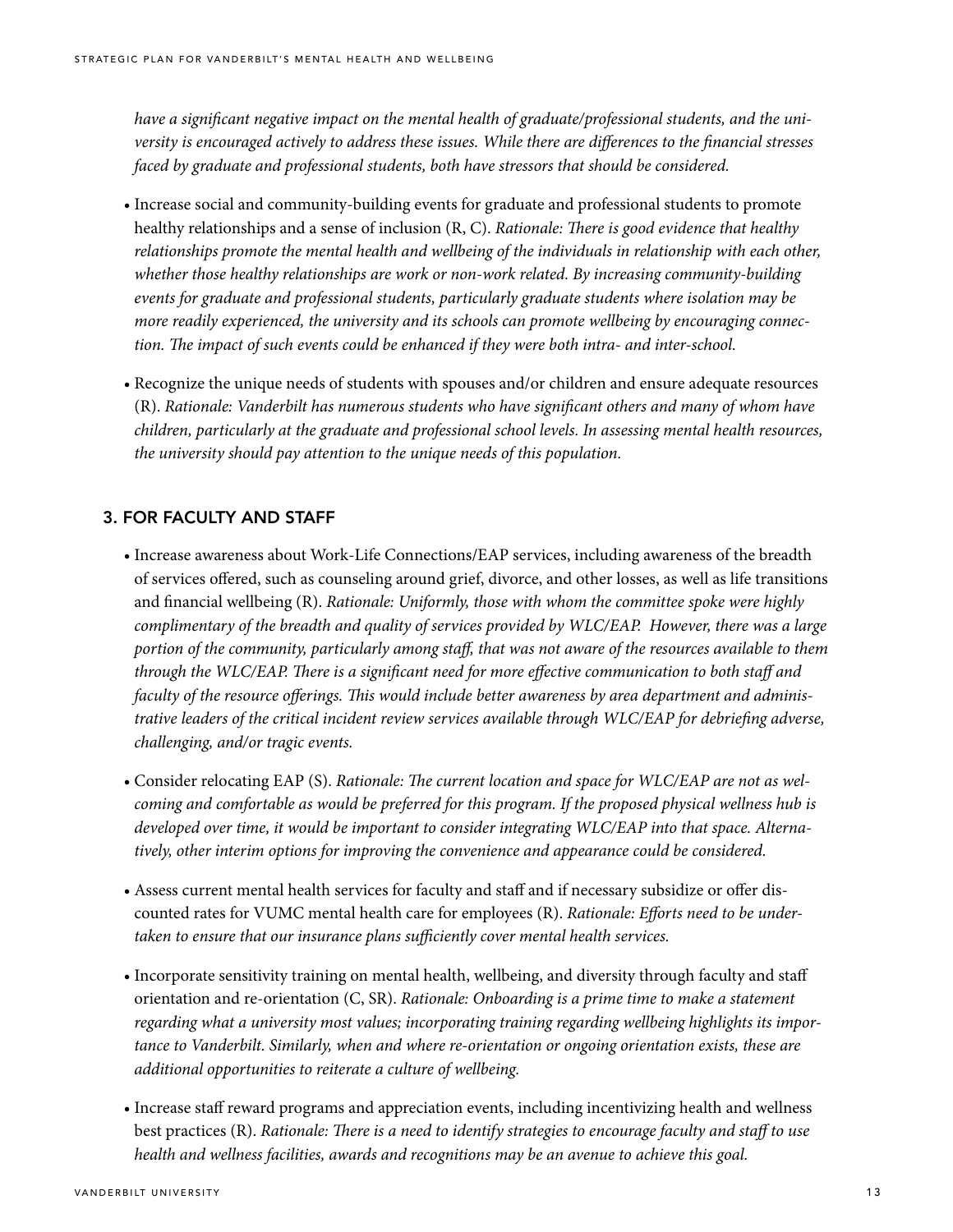- Broaden use of Kognito-At-Risk modules, Title IX and other resources and identify ways to ensure that all faculty complete training (C, SR). *Rationale: Given that Vanderbilt has invested substantially in the Kognito training system, it would be useful to evaluate the extent of Kognito training among campus constituencies and increase Kognito participation where possible (but especially among key stakeholders such as resident advisers, faculty heads of house, deans, Student Affairs staff, Public Safety, and other gatekeeping staff). This training could also include EAP's toolkit on resilience.*
- Expand current health and wellness support systems and efforts by having designated trained case managers/health liaisons on-site, but not directly connected to the units (i.e., this is a revamping of the current Wellness Commodores) (R). *Rationale: Identifying and training health and wellness support staff can address issues of access as these individuals can be first responders and serve as "crisis touchpoints."*
- Provide training for administrators, faculty, and staff on effective ways to engage in difficult conversations, e.g., diversity, mental health, mental illness, and other sensitive topics that affect the wellbeing of others (R, C). *Rationale: To encourage open dialogue about diversity, mental health, and mental illness, there is a need for cultural competence training, modeling dialogue approaches and strategies, and cultivating a psychologically safe space for our community to engage in dialogues about sensitive, difficult topics in a culture of civility.*
- Ensure that all services and programs are available to all employees, regardless of work hours (C, SR). *Rationale: Several members of the Vanderbilt community work late-evening and night shift and are often unable to access services or attend training during regular work hours of the university.*
- Increase awareness of professional development for staff, and expand opportunities for educational advancement to prepare staff to achieve career and professional goals (e.g., expand career counseling services to address staff needs) (R). *Rationale: Many staff desire to advance their education or receive training for promotion, yet many are unaware of the career counseling and other professional development resources available to them.*
- Provide additional training and support to ensure that faculty and staff have the skills, knowledge and capacity to identify and respond to crisis, including procedures for referral (C, R). *Rationale: In addition to on-site case managers, there is a need for faculty and staff training to identify and address crises, which may entail referring individuals to case managers as first responders to serve as "crisis touchpoints."*
- Have more events and initiatives in which faculty and staff can observe administrators and supervisors modeling behaviors that reflect a commitment to health and wellbeing, such as walking meetings, fitness/nutrition activities, and inclusion of moments of mindfulness and meditation during faculty and staff meetings. (C). *Rationale: Embedding wellness check-in as a standard procedure has a way of normalizing conversations about mental health and wellbeing.*
- Establish faculty and staff affinity groups (R, C). *Rationale: While opportunities to form clubs are readily available for students, there is no formal mechanism to organize such groups for faculty and staff. Research shows that human contact and social bonding with others who have similar lived experiences can foster a sense of support, which in turn can enhance mental health and wellbeing.*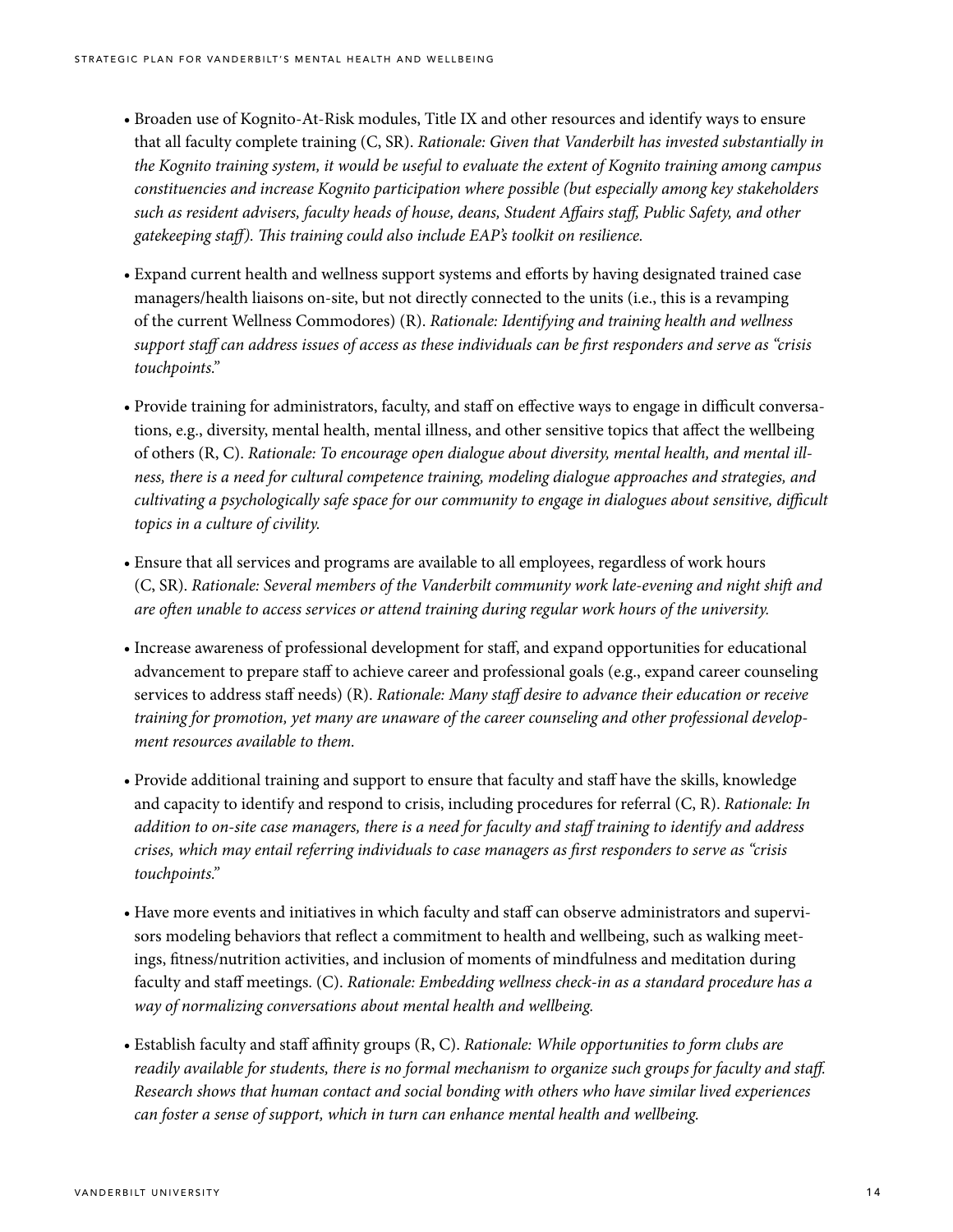- Establish a faculty lounge or other common space for social gatherings (R, C). *Rationale: A designated space where social gatherings can occur will encourage social interactions and may serve as a meeting space for affinity groups.*
- Consider flexible work schedule options in addition to recent winter break closure and flex summer hours (C). *Rationale: The benefits of flexible work policies are numerous including sending employees messages that an institution is aware of work-life demands. Research has shown that flexible hours create positive work culture, reduce conflicts between traditional work hours and personal needs, and increase work satisfaction, morale, commitment, and productivity.*

#### 4. TO CREATE A CULTURE THAT SUPPORTS MENTAL WELLBEING

- Establish a chief wellness officer who is responsible for improving the overall health and wellbeing of our most valuable asset—our students, staff, and faculty—and for developing an inclusive process to shape and define the vision for Vanderbilt health and wellness initiatives (R, C). *Rationale: The Office of Health and Wellness has responsibility for the staff and faculty, while the various deans of students have responsibility for the undergraduate, graduate and professional students. A coordinating and visionary CWO would promote alignment (and integration as appropriate) across the various constituents.*
- Develop a wellness "hub" on campus. This area or space (to be determined) can be characterized as a comprehensive health "hub" to centralize all resources in one place—in addition to satellite options—and would include 24-hour access and an aggregating of all mental health services and programs (SHC, PCC/UCC, CSW, EAP, HR, VUPD, Project Safe, OUCRL, and VRS, among others) (C, D). *Rationale: There is a trend toward unified, integrated, and physically proximate MHW services at academic institutions identified as leaders in this area. It is common for one facility or an integrated set of physically proximate facilities to house student recreation, student health services, the psychological counseling center, and related offices. Typically, satellite services are offered as well.*
- Recognize and develop programming to combat the inherent tension between an environment that appropriately celebrates and encourages high achievement and the concomitant stigmas that may arise that may discourage individuals from engaging in conversations about mental health and mental illness (C). *Rationale: In any academic environment, it is natural for members of that community to face internal (and potentially external) pressure to strive for high achievement and even perfectionism. While high achievement is to be encouraged and celebrated, it also runs the risk of being stress-inducing and can potentially create barriers to seeking mental health care. For example, celebrating that Vanderbilt has the "happiest students" causes some students to wonder if they are outliers and possibly inhibits them from trying to better understand their sadness. Vanderbilt needs to create a culture that celebrates and desires high achievement, yet does not encourage or promote an environment of perfectionism.*
- Foster a climate of psychological safety where individuals feel safe to take an interpersonal risk—to disclose, discuss, and seek help for issues related to mental health and wellbeing (C, SR, D). *Rationale: To encourage open dialogue about mental health and mental illness, there is a need to cultivate the belief that it is safe to take an interpersonal risk without punishment or ridicule. Psychological safety is foundational to fostering richer conversations regarding health and wellbeing, and in fact, organizational research on compassion practices and compassion supports the profound benefits of psychological safety for mental health and wellbeing*.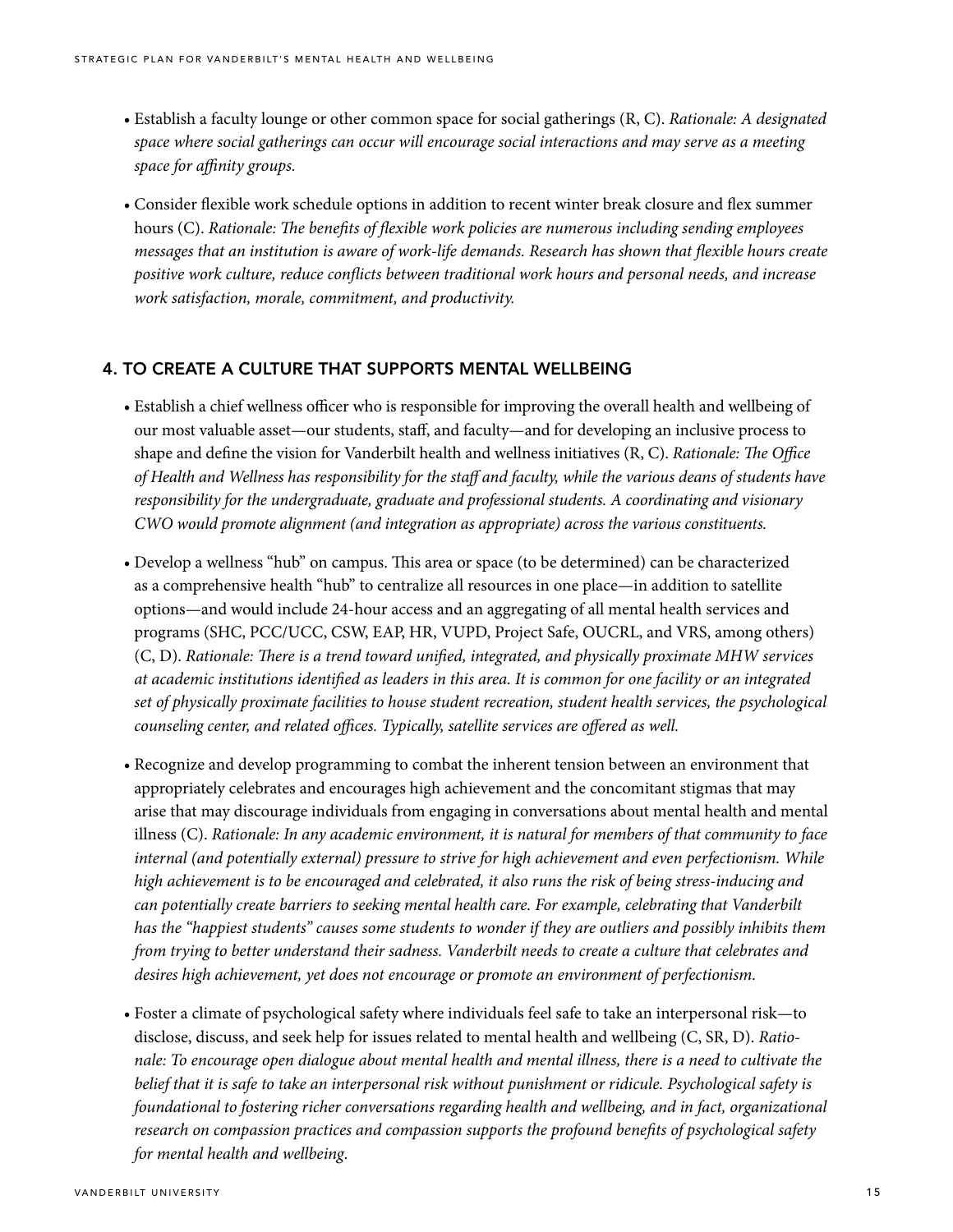- Identify individuals within the Vanderbilt community who have successfully faced mental illness, addiction, or mental health challenges and who are comfortable sharing their experiences and establish appropriate forums and venues for those individuals to share their experiences on a continuing basis (R, C, SR). *Rationale: A recurring theme in the research on reducing public stigma is that "contact works." This effort will require finding members of the Vanderbilt community willing to participate and also determining the most appropriate forum for engaging the contact (e.g., during student orientation, faculty lectures, poster campaigns, etc.).*
- Integrate mental health discussions into the regular academic fabric of the university by increasing faculty, staff, and student participation in gatekeeper (e.g., Kognito) training (C, R, SR). *Rationale: Another aspect of stigma is "institutional stigma" which refers to an organization's policies or culture of negative attitudes or beliefs about mental health and mental illness. Vanderbilt should provide community members with training in order to enable more constituents to feel confident about knowing how to help students, faculty, and staff who may be experiencing mental health challenges. A key component of this is increasing participation in gatekeeper training (e.g., Kognito).*
- Invite voluntary discussion of health and wellbeing as part of the core of regular academic advising in order to integrate conversation about wellbeing into the regular academic fabric of the university (C, SR). *Rationale: Making wellbeing a regular (but voluntary for the student or employee) component of periodic academic advising and job performance review may normalize mental health and all aspects of stigma, including self-, public, and institutional stigma*.
- Implement a public messaging campaign to correct common misperceptions and stigma around utilization of services (C, SR). *Rationale: Since the root of stigma is the idea that those beliefs are not correct, this recommendation would rectify the most common misperceptions held by members of the campus community, namely, self-stigma (e.g., when individuals embrace and internalize negative attitudes and beliefs held about people with mental health challenges, one may underestimate mental health care services use among our colleagues, and systematically overestimate negative views that the community may have about colleagues use of mental health services.*
- Implement active, concerted efforts to reduce stigma and include sensitivity and stigma reduction training and mentorship during orientation and annual re-orientation events (C, SR) *Rationale: A recurring theme in the research on reducing public stigma is that "contact works." That is, individual contact with people who have lived experience with mental health challenges is one of the most consistently proven ways to reduce the public stigma associated with mental illness.*
- Develop and implement direct and indirect measurements of stigma on campus to assess the impact of stigma-reduction initiatives over time (D, SR). *Rationale: Currently, the university has no measure of the degree of mental health stigma on campus. The stigma subcommittee's literature review highlighted the lack of evidence demonstrating the effectiveness of stigma reduction community-wide, including assessing the effectiveness of the GO THERE campaign. If successful in reducing stigma and measuring that improvement, Vanderbilt could make significant contribution to this area of study and become a model for other universities.*
- Conduct tailored, targeted assessments to determine the extent to which specific types of messages would be effective at reducing stigma in key groups within Vanderbilt and develop a deployment strategy that includes duration and scope of the communications plan (D, C, SR). *Rationale: A recur-*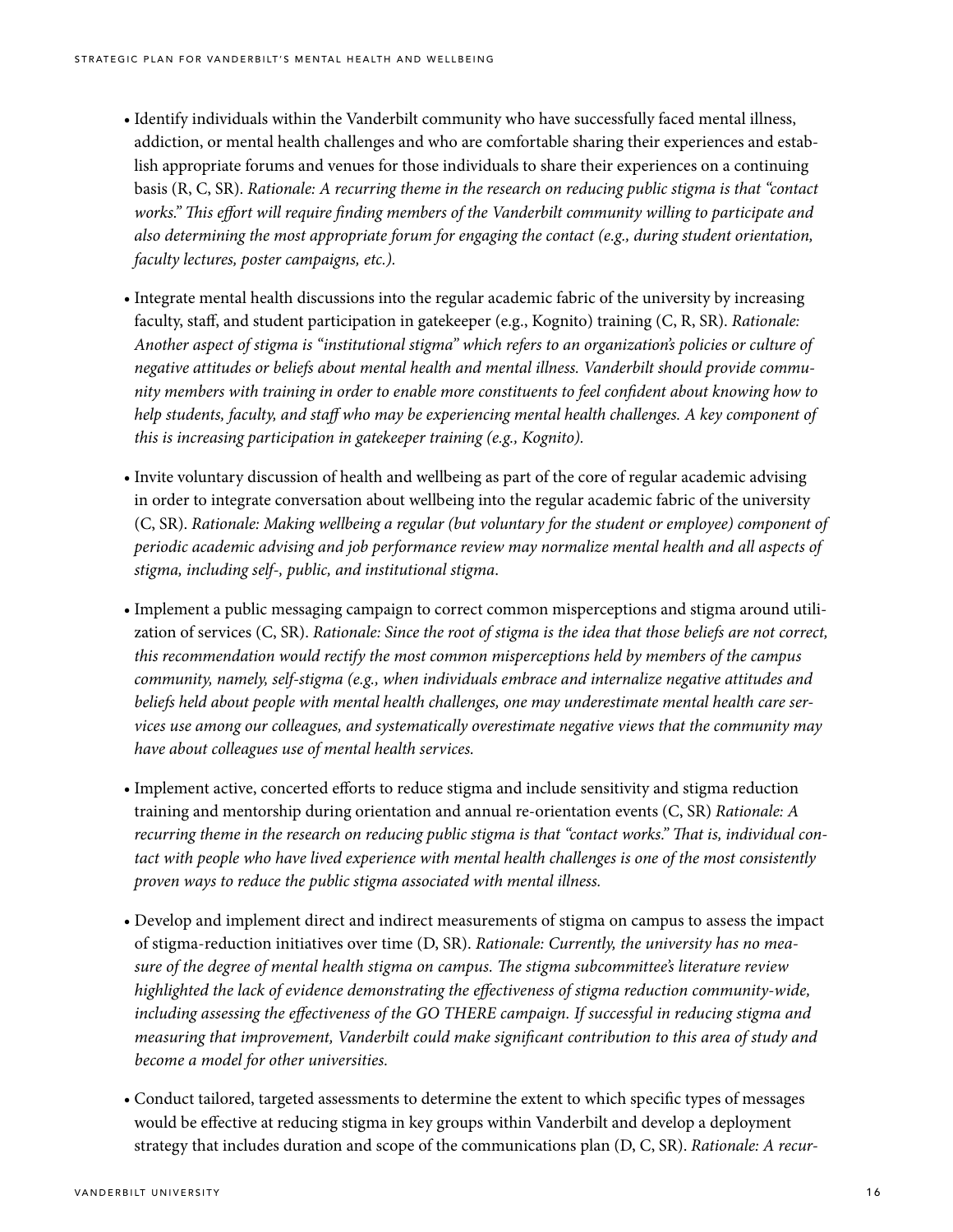*ring theme in the research on reducing public stigma—the false attitudes and beliefs held by the public about people with mental health challenges—is that the most effective messages are finely tailored to the targeted population. There is not a "one-size" that fits all. To develop, design, and implement messaging that will affect all members of the community may require consulting with communications firms who have the expertise needed to identify effectively tailored messages.*

- Foster a supportive educational and workplace environment for neurodivergent individuals that increases disclosure and provides assistance and support, including training in awareness of neurodivergence and its implications for life and work, as well as providing mentoring and support for individuals who choose to disclose their neurodiversity. *Rationale: An environment that embraces neurodiversity as differential ability, not disability, can be demonstrated not only through training and awareness but also by making a formal commitment to neurodiversity through hiring and accommodations. These efforts are ways to show that the university values inclusion, equity, and diversity in spirit and in actions.*
- Recognize the inextricable connection between physical and mental health (C, SR). *Rationale: While we often discuss physical and mental health as separate issues, they are intimately linked. According to the World Health Organization, "without mental health there can be no true physical health" (Kolappa, Henderson, and Kishore, 2013, pg. 3). A plethora of studies has demonstrated, with strong evidence, the bidirectional relationship between depression and anxiety and physical health outcomes.*
- Recognize and foster the deep connection between spirituality and mental health (C, SR, D). *Rationale: Similar to linkages between mental and physical health, spirituality also has been associated with improved mental and physical health outcomes. For example, practices such as prayer, meditation, spiritual music and social media exposure are coping strategies that predict positive outlook on life or optimism, and have been shown to reduce the intensity of chronic pain. The processes through which spirituality influences mental health outcomes have not been sufficiently studied and warrant further examination. Connecting spiritual, mental, and physical health and wellbeing will position Vanderbilt to pave the way for research studies using a holistic framework in the production of new knowledge regarding the contribution of spirituality to mental health, mental illness, wellbeing, and recovery.*
- Build additional mental health and wellbeing components into Go for the Gold and parallel programs (R). *Rationale: These programs provide another avenue to expand and integrate mental health into the fabric of the university.*
- Establish a team to conduct ongoing evaluations of progress and disseminate findings to all members, possibly through an annual report card (C). *Rationale: Given the magnitude of this endeavor, this team can work collaboratively with the implementation team and evaluators of the Center for Mental Health and Wellbeing to ensure that the recommendations are not only achieved but are shared with members of the community, in keeping with the spirit of transparency*.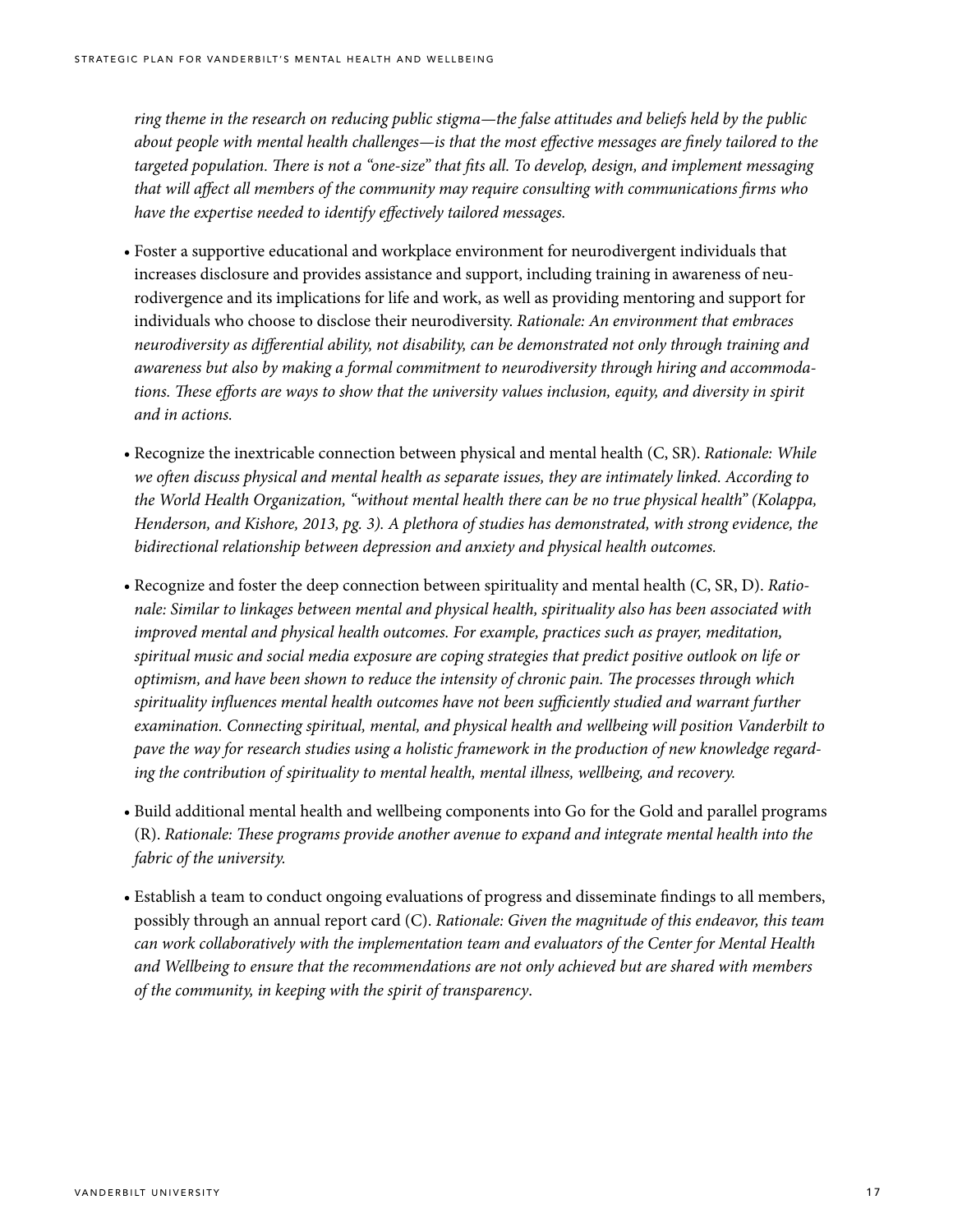#### 5. TO POSITION VANDERBILT AS A LEADER IN MENTAL HEALTH RESEARCH AND DISCOVERY

- Develop a new model for promoting research that truly encompasses both mental health and mental illness through the establishment of an Institute for Mental Health and Wellbeing (IMHWB). The IMHWB, in collaboration with the existing Vanderbilt Brain Institute, can serve several functions, including: 1) foster collaborative and trans-institutional research in mental health, wellbeing, and illness, with specific emphasis on understanding and identifying ways to reduce and eliminate stigma; 2) serve as a catalyst to integrate research efforts in mental health/illness with existing centers and institutes, namely the Vanderbilt Brain Institute, Vanderbilt Kennedy Center, Center for AIDS Research, Center for Addiction Research, and potential new centers, (e.g., a Center for Precision Medicine for Mental Illness (see Appendix E); and 3) collectively, advance research and discovery in mental health, mental illness, and wellbeing through the integration of neuroscience and bench molecular, cellular, system-based research, with social and behavioral science and the humanities (D). *Rationale: Scientific inquiries in mental health and mental illness have historically been carried out separately. While several institutions and centers are sprouting across the nation that target either mental illnesses or positive psychology/MHW, there are none that truly encompass both mental health and mental illness. Further, there is significant need for more rigorous discovery in the realm of stigma and health. Launching this proposed integrative model could be Vanderbilt's "moonshot" on mental health research.*
- Invest in research on mental wellbeing, including in regards to developing effective means to educate, rationalize, and change mindsets about mental health (D, SR). *Rationale: This further confirms ways to ensure that mental health and wellbeing are integrated throughout the fabric of our community.*
- Launch a neurodiversity initiative and expand this area of research to encompass mood disorder and precision medicine to raise awareness, reduce stigma, and support Vanderbilt's becoming a leading institution with regard to these areas of research (C, SR). *Rationale: There is widespread agreement, both within the subcommittee and across Vanderbilt's scientific community, that Vanderbilt should further invest in and build on its current research strengths, namely in basic neuroscience, autism, drug/ alcohol addiction, mood disorders, and precision medicine. Vanderbilt also should continue to foster the research centers dedicated to the study and treatment of mental disorders, namely the VCNDD, the Drug Addiction center, the Vanderbilt Kennedy Center and the Vanderbilt Genetics Institute.*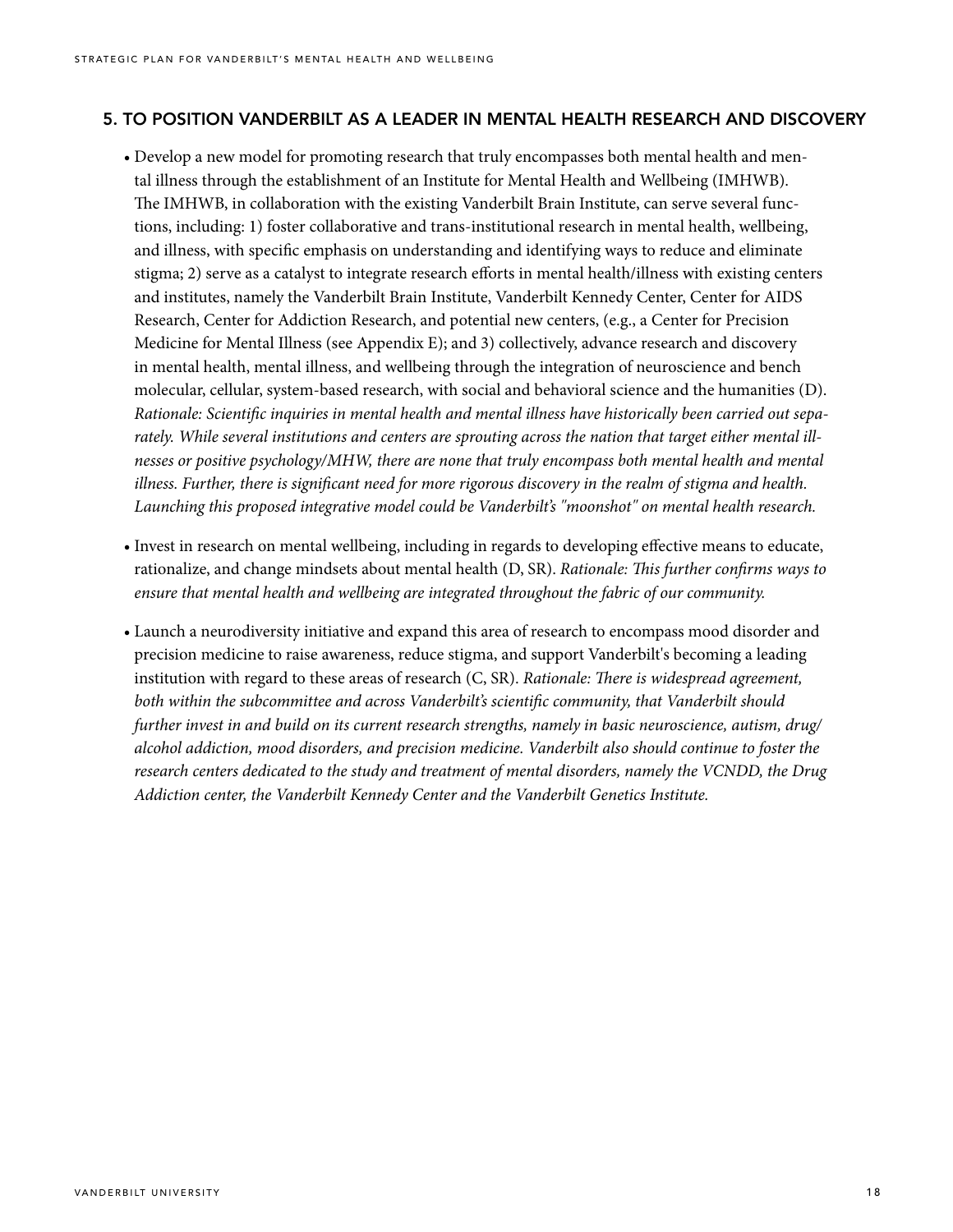# D. CLOSING

Implementation of these recommendations will no doubt pave the way for a healthier, safer, and ultimately more vibrant and successful community at Vanderbilt. Some recommendations could be implemented relatively soon; others, such as planning a "Wellness Hub" and developing the concept of a broader, integrated research institute/center(s) for mental illness and wellbeing, likely will need to be part of an ongoing, multiyear effort. We firmly believe that the addition of a chief wellness officer whose focus is assessing and prioritizing the implementation of this strategic plan and whose position in the administration is similar to that of the chief diversity officer, would send a strong message to the Vanderbilt community regarding the university's commitment to wellbeing. We believe that this strategic plan, as a whole, outlines a path that will position Vanderbilt as a national and international leader in groundbreaking research and in fostering community culture that promotes the success of all. The committee is confident in the administration's commitment and dedication to the wellbeing of all who work, live, and learn on this campus. It is our hope that such dedication will lead to a robust implementation plan.

#### **ACKNOWLEDGEMENTS AND THANKS**

The Mental Health and Wellbeing Strategic Planning Committee greatly appreciates the time and energy that the Vanderbilt community has given to the development of this report through town halls, listening sessions, suggestion boxes, rollout forums, and personal meetings. The committee co-chairs in particular want to thank all the members of the committee who have given so much of their time and energy along this journey. While it has taken us a little over a year to produce this report and to engage all of you, that is only the beginning of our collective journey to continually strive for the culture of openness that fosters success for all at Vanderbilt. Yes, the task was daunting and challenging, but also very rewarding. We must not stray from our focus on optimal communal and individual wellbeing for all in our community, both those with and without mental illness.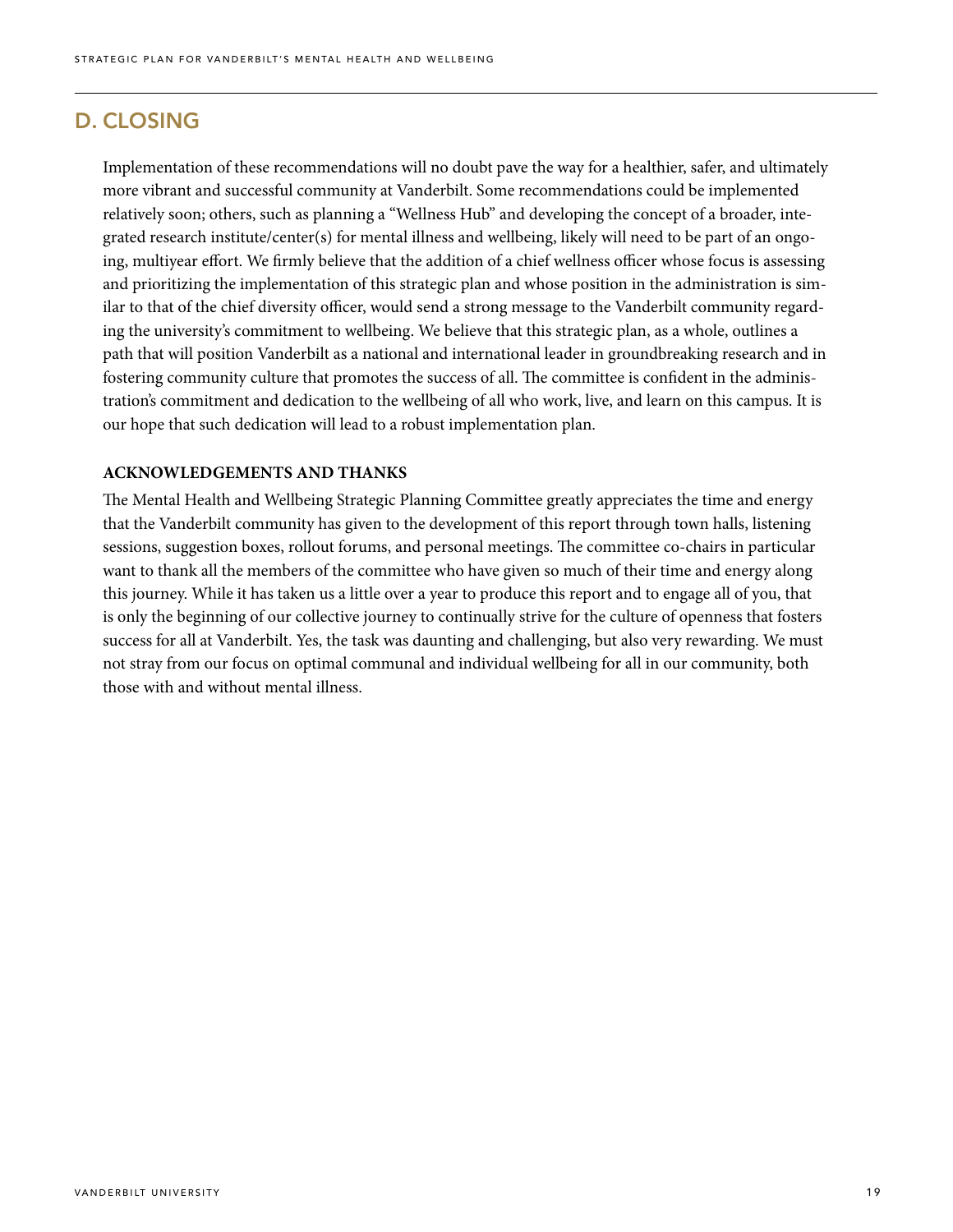# APPENDICES

#### APPENDIX A – SUBCOMMITTEE REPORT: ASSESSMENT OF CAMPUS RESOURCES

*Subcommittee Members: G.L. Black (Chair), Gilbert Gonzalez, Joni Hersch, Megan Ichinose, Madison Maderious, Monique Robinson-Nichols, Mavis Schorn*

#### *Charge*

The Assessment of Campus Resources Subcommittee (ACRS) charge is as follows: To assess campus resources for faculty, staff, and students and determine current strengths and areas for growth.

#### *Process*

To assess current campus resources related to the mental health and wellbeing of Vanderbilt University's faculty, staff, and students, the ACRS held a number of individual meetings with constituents and listening sessions with relevant offices, departments, providers, and organizations. These meetings and listening sessions were in addition to those conducted by the Strategic Committee as a whole. The purpose of these meetings and listening sessions was two-fold: 1) to gather information about mental health services, staffing, facilities, funding, prevention efforts, educational initiatives, utilization rates, satisfaction rates, and potential gaps in resources, and 2) to solicit feedback and ideas for improvements and innovations that could enhance or revise our current systems and structures to make Vanderbilt a leader in supporting the mental health and wellbeing of its faculty, staff, and students. In addition, the ACRS also reviewed all publicly available information about mental health and wellbeing at Vanderbilt as well as targeted information requested from offices, departments, providers, and organizations.

The ACRS met with or gathered information from the following:

- Psychological and Counseling Center (PCC)
- Student Health Center (SHC)
- Center for Student Wellbeing (CSW)
- Recreation and Wellness Center
- University Staff Advisory Council
- Work/Life Connections–Employee Assistance Program (EAP)
- Vanderbilt Recovery Support
- Diversity, Inclusion and Community Committee
- Office of the Dean of Students
- Office of Housing and Residential Education
- Vanderbilt Student Government
- Graduate Student Council
- Student government organizations from the schools
- Student services deans/representatives from the graduate and professional schools
- Bishop Joseph Johnson Black Cultural Center
- Margaret Cuninggim Women's Center
- Office of LGBTQI Life
- Office of the University Chaplain and Religious Life
- Interfaith Council
- Inclusion Initiatives and Cultural Competence
- International Student and Scholar Services
- Human Resources
- The Martha Rivers Ingram Commons
- Vanderbilt Athletics
- Office of Postdoctoral Affairs
- Interfraternity, Panhellenic, and National Pan-Hellenic Councils
- Multicultural Leadership Council
- Mental health and wellness–focused student organizations (e.g., LEAPS, Active Minds, and others)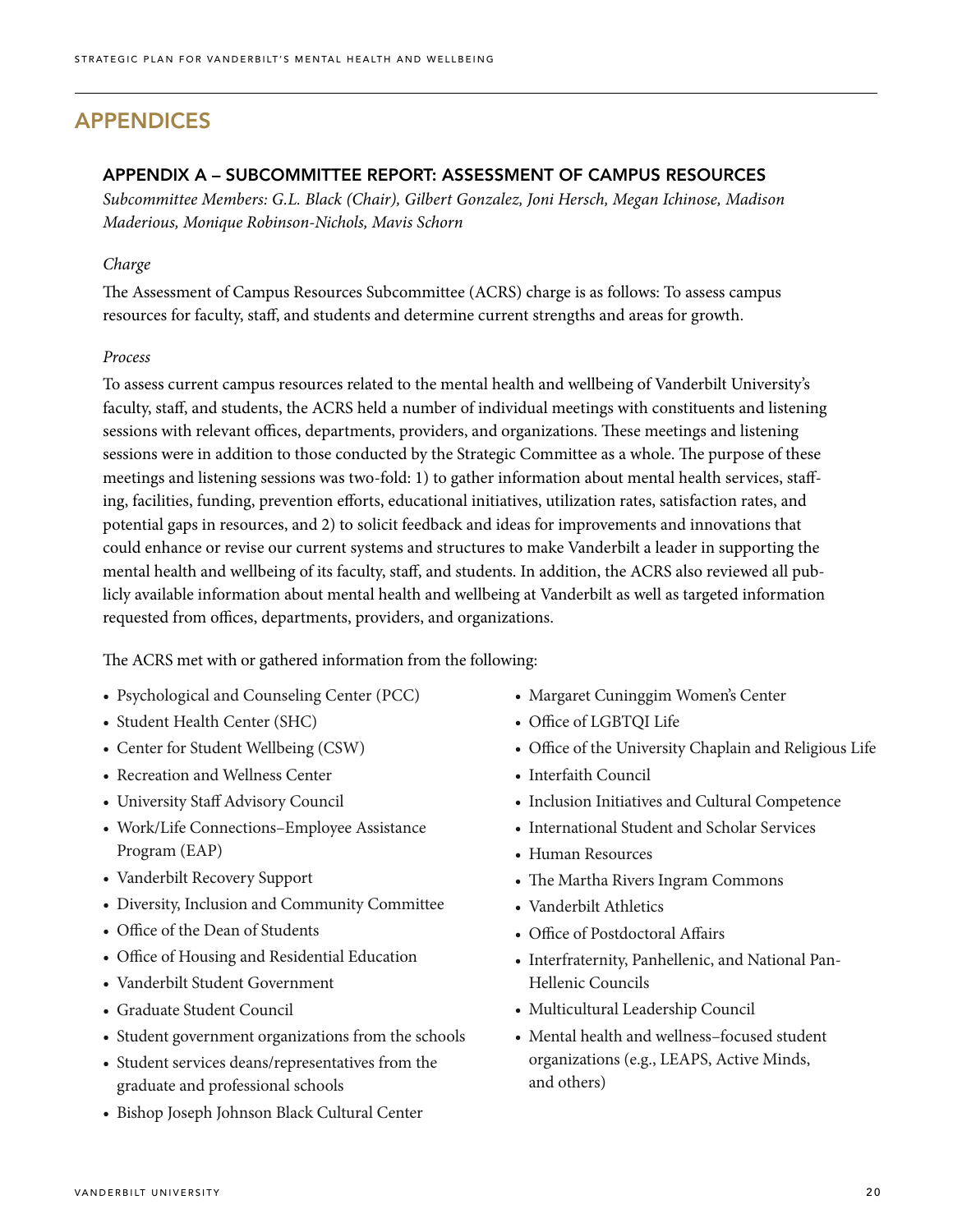#### **Summary of Feedback/Findings**

- Generally, the information and feedback gathered by the ACRS suggests that Vanderbilt has a significant number of resources devoted to mental health and wellbeing. Significant positive feedback, particularly about crisis response and management efforts, was provided by multiple constituencies. However, as explained in more detail below, numerous constituencies expressed concerns about the capacity of the mental health service providers on campus. On the whole, rather than identifying large gaps in the current systems and structures, most feedback focused on the expansion, recalibration, and/or systematization of existing initiatives and resources.
- There is confusion across constituencies about the scope of services provided by the relevant direct service providers (e.g., PCC, SHC, CSW, EAP, etc.). Feedback suggests there is a lack of clarity and transparency around issues such as type of care and services provided, session number limitations, referrals to community providers, and health insurance coverage. In addition, feedback suggests that there is not an adequate case management system in place for students and that coordination and integration of resources and care may therefore be lacking. Because of this, the leadership of offices and departments outside of direct mental health service providers have noted increasing demands on their staffs to assist with mental health crises and coordinating follow-up care in addition to their typical work. There also does not appear to be a well-developed network of community providers with an ongoing relationship with Vanderbilt to which to refer students, faculty, and staff, particularly those within the geographic constraints of available student transportation.
- Significant student feedback focused on the difficulties obtaining appointments at the PCC, particularly with medication providers, and the length of time required to complete the multistep intake process electronically and via phone. Students noted the lack of an in-person intake option, thus identifying an area of growth via a multiple modality intake process.
- Students voiced concerns about the process and timing for receiving formal accommodations as well as about excuses for absences, both medical excuses due to provision of care by a provider and excuses for mental or physical health issues that may not result in care. Faculty members have also voiced concerns about navigating excuses for student absences and the formal accommodations process for students.
- Feedback suggests that further exploration of the mind/body connection and integration of physical health and mental health efforts and programs is necessary, and that the Vanderbilt system should provide comprehensive wellbeing programming through care and services for those diagnosed with mental illness or experiencing mental and emotional distress. Feedback indicated the desire for an overall environment of wellbeing (physical, emotional, spiritual, financial, sexual, etc.) given that such distress often exists on a spectrum of severity, and the improvement of health and wellness across the Vanderbilt community facilitates preventative and reactionary care, irrespective of diagnosis.
- While positive feedback about existing trainings to identify and support students in distress, such as the Kognito At-Risk modules, was evident across constituencies, feedback also suggests that there is a general lack of awareness of these opportunities, particularly among faculty and staff.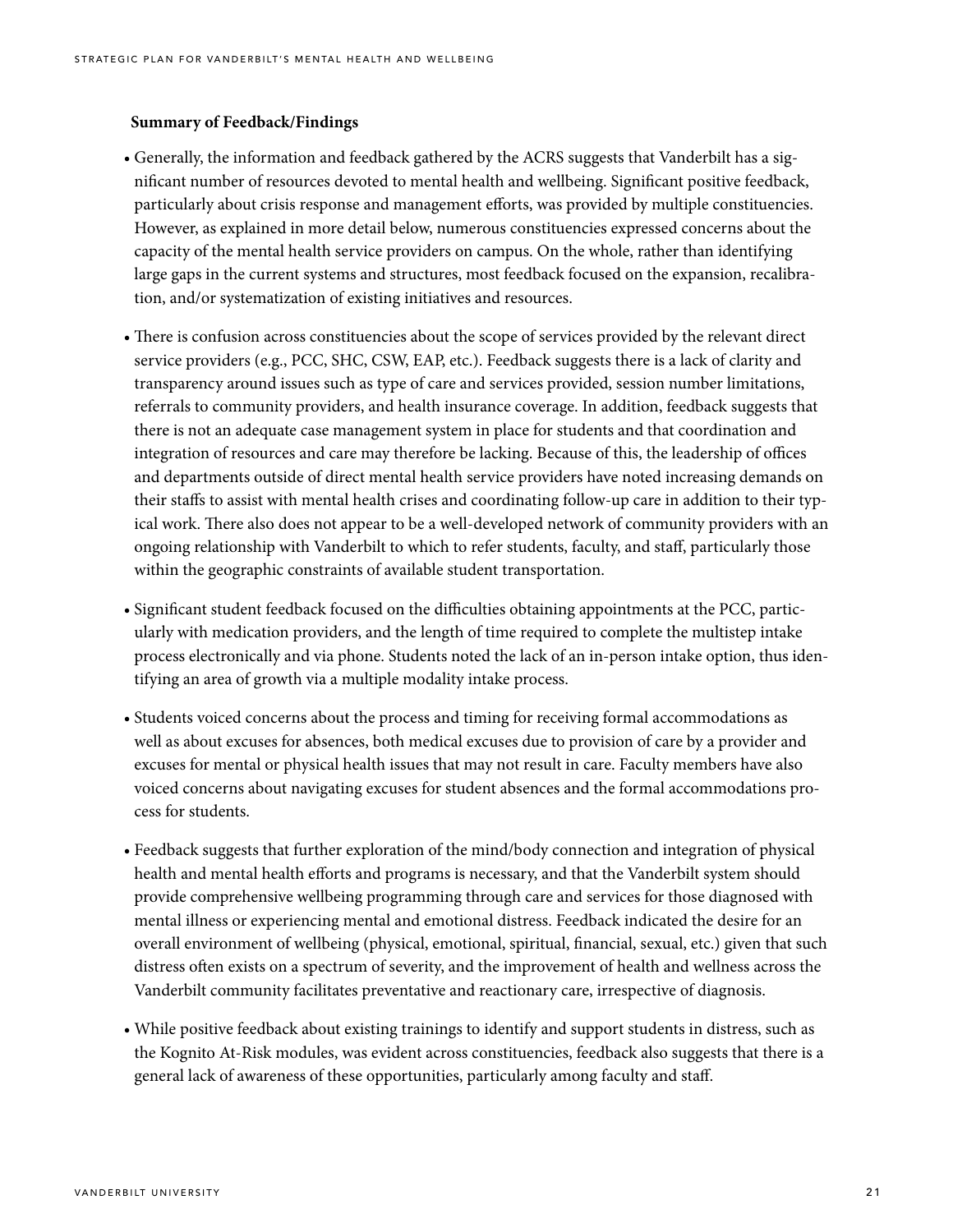- Students noted perceived challenges and pressure in the campus culture related to high achievement expectations, over-involvement, cultural involvement, perfectionism, leadership and entrepreneurship. Certain of these challenges also linked to feedback about a perceived lack of time to utilize resource and support options. For example, 39.1 percent of respondents to the Graduate Student Perspectives Survey conducted by the Graduate Student Council indicated that they were "too busy in general" to access mental health services. Students did report significant interest in health and wellbeing issues, and indicated that better integration and coordination of student organizations in this area would be helpful, perhaps through an umbrella organization.
- With regard to facilities, feedback suggests a potential need for the centralization of mental health and wellness-related services in one area of the campus to promote coordination and integration of care, as well as the provision of programs and services in satellite locations across campus to enhance efficiency and accessibility for different constituencies. Feedback also suggests there may be a need for more opportunities to seek services and participate in programs outside of regular business hours. Faculty, staff, and graduate/professional students have expressed concern about sharing spaces, including medical and recreation facilities, with undergraduate students and, to some extent, with one another. In addition, graduate/professional students, in particular, have expressed interest in having more targeted and tailored resources for their population, including on-campus housing. Continued efforts to modernize facilities, particularly the SHC and EAP, are also needed.
- Most resources appear to be operating at near or total capacity, and in some instances, resources are experiencing backlogs or are unable to meet the demand for services or programs. For example, PCC reported receipt of 1,188 new requests for services for the period of August through November 2016 and a 27 percent increase in unique clients during the same period as compared to 2015. In addition, Health and Wellness reported a 25 percent increase in utilization of the Faculty and Physician Wellness Program and a 28 percent increase in general utilization of EAP services from 2014–15 to 2015–16. When this occurs, there appears to be a shift of resources from proactive prevention and health promotion efforts to alleviate the burden associated with the demands of care. Another response to excess demand includes referrals to community health care providers, whereby faculty, staff, and students are required to navigate, secure, and pay for mental health services on their own. Feedback suggests that staffing models, particularly at the PCC and CSW, may need further review. Several providers have also noted the difficulty attracting, hiring, and retaining a diverse staff, which feedback suggests is critical to better serving the diverse faculty, staff, and student populations at Vanderbilt, particularly with regard to underlying barriers like trust and stigma to seeking and maintaining mental health services. Constituents across the board noted the importance of having both a diverse and representative staff as well as a culturally competent staff.
- Aside from EAP, there are limited resources available for faculty and staff, particularly when compared with resources available for students. Some programs that are available, such as Aetna's behavioral health program for enhanced case management for acute or chronic illnesses, appear to be underutilized. Feedback suggests that faculty and staff may not be actively considering or using certain benefits because communications are generally centered around open enrollment rather than ongoing through multiple media.
- While Human Resources provides a number of community-building opportunities each year, feedback suggests that more transparency, support, and communication from management would be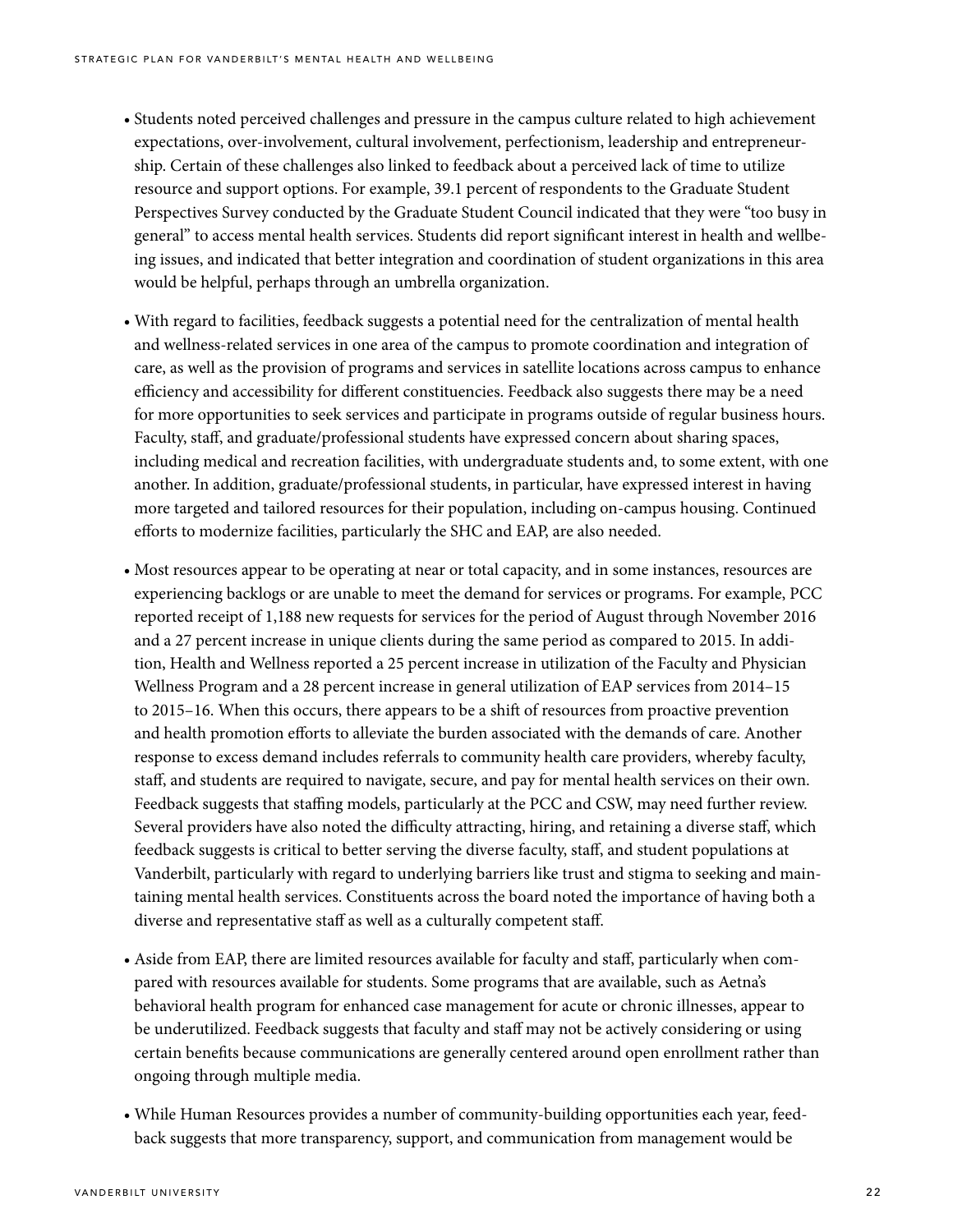helpful in making staff, particularly nonexempt staff, feel comfortable attending events and availing themselves of resources. Staff feedback suggests that modeling by all levels of management would be significant in promoting health and wellbeing and decreasing stigma.

- Students and staff voiced concerns about staff retention, particularly at the coordinator level, as it relates to competitive pay, moving and living expenses, professional development, and opportunities for advancement.
- Two major reports have been written on campus regarding these issues among the student population: "Strategies to Promote Responsible Student Drinking at Vanderbilt" Final Report (April 2012) and "Recommendations for Prescription Drug Use" Final Report (April 2013), both developed by the Faculty Senate Student Alcohol and Drug Task Force. The CSPCMHW reviewed the recommendations of those two reports, progress by the university in implementing said recommendations, and national trends in substance use since the publication of those reports. The use of illicit substances and the nonmedical use of prescription-type substances is a major concern on university campuses, as is nonresponsible drinking; all three of these both affect and are affected by poor mental health.
	- ◉ Full-time college students remain more likely to be current (past month) alcohol drinkers than others their age (59.8% versus 51.5% respectively), more likely to engage in past month binge drinking (37.9% vs. 33.5%). [SAMHSA, CBHSQ Report 081616]. A separate study has noted that the higher rates of alcohol use among college students emerged only after high school; during high school, alcohol use was lower among those who later attended college [Monitoring the Future, National Survey on Drug Use 1975–2016]. For the last decade, the perception among full-time college students of marijuana availability (i.e., believed they could easily obtain it) has remained steady at 80% while the same perception of cocaine or crack availability has fallen significantly (39% down to 25% and 28% down to 17%, respectively). Full-time college students were more likely than other age-matched young adults to believe they could easily obtain marijuana or LSD. Over that same decade, the perception of great risk from using marijuana once or twice per week fell from 37% to 18%, while the same perception for trying heroin once or twice rose slightly (75% to 77%), using cocaine once a month fell only slightly (60% to 59%), and for trying LSD once or twice fell significantly (61% to 50%).
	- ◉ As for the most likely month for using various substances for the first time, full-time college students were significantly more likely to initiate alcohol use in June, July, September or December; marijuana in June or July; nonmedical use of prescription-type stimulants in April, November, and December; and cocaine and nonmedical use of prescription-type pain relievers in December (SAMHSA, The CBHSQ Report from August 27, 2015).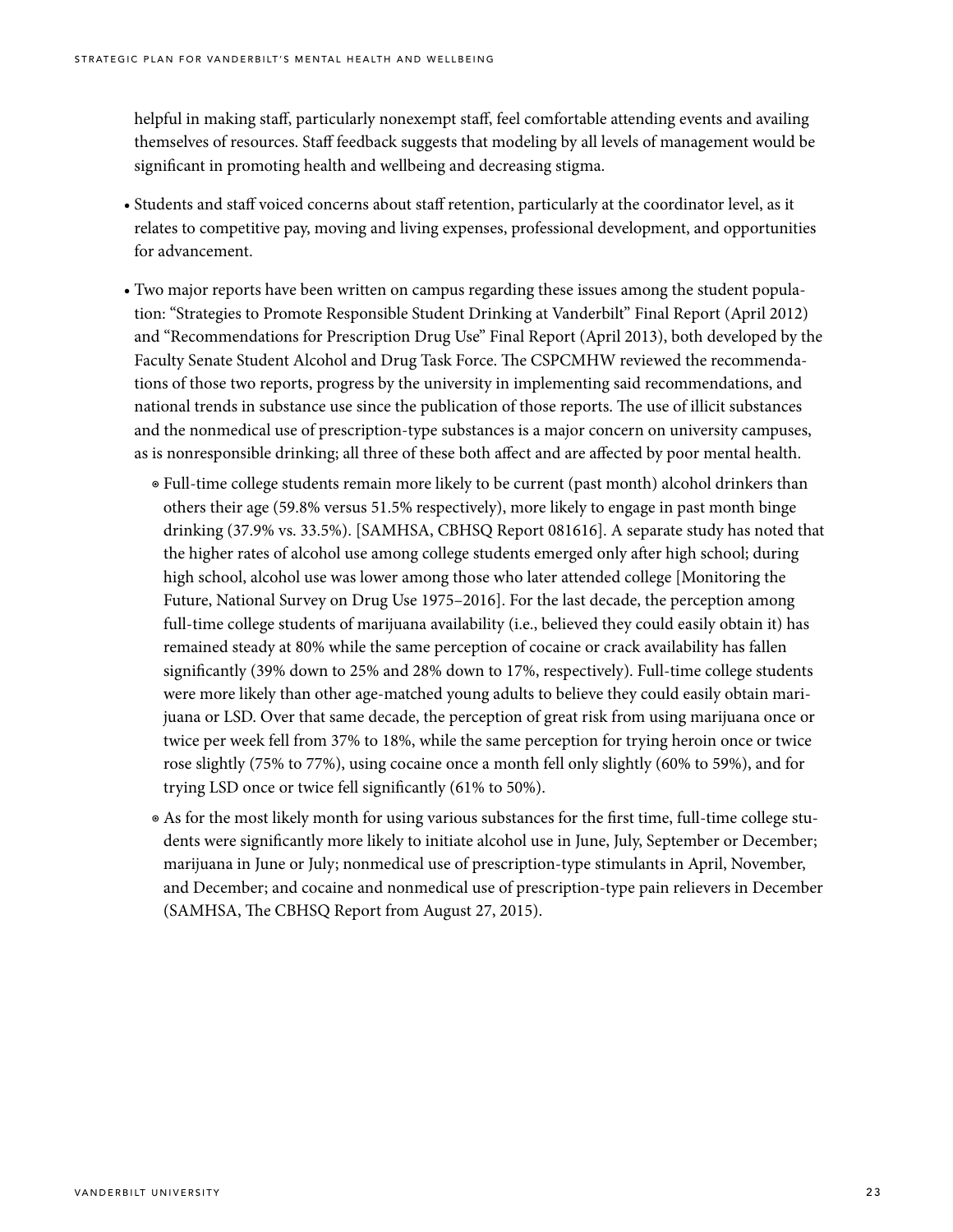#### APPENDIX B – SUBCOMMITTEE REPORT: EXEMPLARY PRACTICES

*Subcommittee Members: Lyn Bingham (Co-Chair), Kitt Carpenter (Co-Chair), Anita Wilhelm (Co-Chair), Lizzie Hale, Graham Reside, Kiley Stokes, Tim Vogus, August Washington*

This document summarizes the activities of the Exemplary Practices Subcommittee. As we interpret the charge to our subcommittee, we are to catalog/inventory the MHW activities, offices, and infrastructure of our competitors, peers, and aspirational institutions to identify deficits at Vanderbilt as well as exemplary practices. We supplemented the focus on educational institutions with exploration of corporations (i.e., private sector) and nonprofit organizations (e.g., Specialisterne) recognized for innovative practices in mental health and wellbeing.

Since the committee began in fall 2016, Exemplary Practices Subcommittee members have:

- 1. Met regularly in person or by email to assign the work of the subcommittee, provide feedback to each other, and strategically plan our activities through fall 2017. Broadly we divided the work of the subcommittee in the following manner: neurodiversity topics at academic and nonacademic institutions [Bingham]; innovative examples and practices from the private sector [Vogus]; exemplary practices for faculty and staff MHW at academic institutions [Carpenter, Stokes, Wilhelm]; exemplary practices for student MHW at academic institutions [Hale, Reside]; and lessons from peer PDs [Washington].
- 2. Actively participated in the various committee-related town halls, listening sessions, alumni board meeting, and Chancellor's events (e.g., Kay Redfield Jamison lecture/dinner). Attended the University of Connecticut President's Symposium on Mental Health [Hale].
- 3. Performed an inventory of MHW resources and activities at numerous peer institutions based on detailed website searches. The peer set included other Southern privates (e.g., Emory University, Duke University, Rice University, Washington University in St. Louis), other non-Southern privates (e.g., Northwestern University, Johns Hopkins University), aspirational schools (e.g., Harvard University, Princeton University, Stanford University, Yale University), and "Public Ivies" (e.g., University of California, Berkeley, University of Michigan–Ann Arbor, and University of Virginia). Given the unique composition of our subcommittee, we also gathered data on a cross-section of campus departments of public safety (specifically, Northwestern University, Rice University, Tennessee State University, University of Tennessee, Knoxville, and the Tennessee Association of Chiefs of Police University Committee) and their practices regarding mental health and wellbeing regarding employees.
- 4. Investigated a set of corporate and nonprofit organizations (mainly academic medical centers) with exemplary practices for mental health and wellbeing (e.g., award-winning organizations [C. Everett Koop National Health Award]). We also explored closely related research literatures on organizational climate and culture (e.g., Denison, 1996) and psychological safety (e.g., Edmondson and Lei, 2014). We supplemented our archival research with an interview with Mary Yarbrough, executive director of Vanderbilt's faculty/staff health and wellness programs, to gain insights regarding exemplary practices for staff at other universities, and with research on occupational health. We also interviewed Thorkil Sonne, director and president of Specialisterne, which has gained international acclaim for placing individuals with autism in the workplace. He provided insights on the culture and practices supportive of neurodiversity at work and on campus.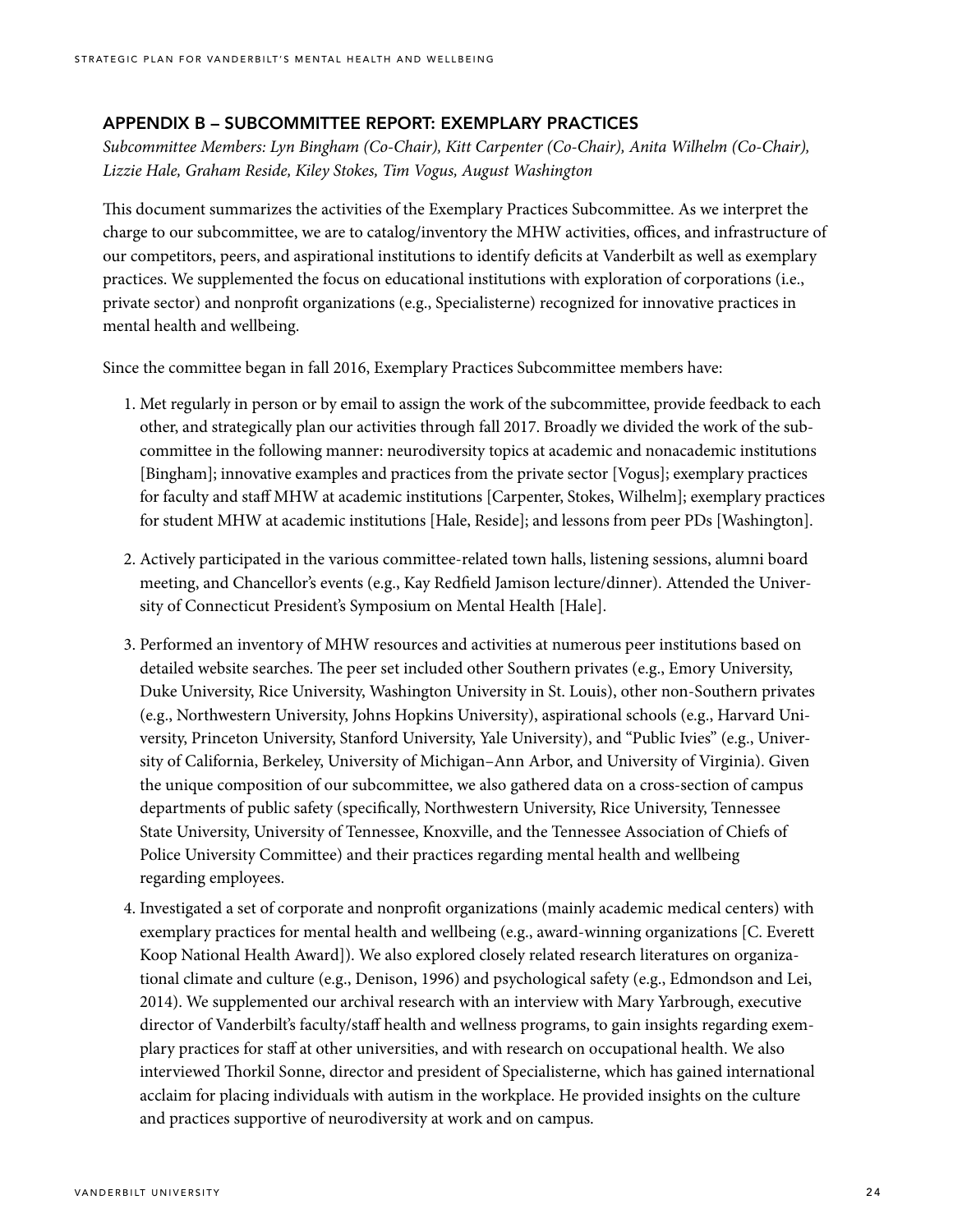Several findings and themes have emerged from our work. These include:

- 1. It is difficult to clearly identify "best practices" or even "exemplary" practices among peers, other private sector organizations, and nonprofits with respect to MHW. Many different types of organizations are doing many different types of things in this area, but we often lack a clear evidence-based method by which to evaluate specific interventions and programs and their efficacy. Despite these limits we tried to identify exemplary practices through other markers of efficacy (e.g., awards), expert opinions, or support in related organizational research.
- 2. Institutions with more resources seem to be doing more, such as having more counselors/therapists per student, having newer/larger/better facilities, etc. However, across educational institutions the differences were mostly of degree rather than qualitative. More resources beget the ability to do more, but not necessarily to undertake fundamentally new activities.
- 3. Our discussions with G.L. Black and our own detailed searches of websites have not identified obvious deficits at Vanderbilt in terms of key offices, programs, or activities. For example, of our peer academic institutions, all offer the same basic suite of services (i.e., PCC, EAP, recreation, student health center, etc.). However, some institutions have incorporated services or roles that VU does not offer into their spaces (e.g., ombudsman office, volunteer groups, support groups, a CWO).
- 4. There is a trend toward unified, integrated, and physically proximate MHW services at academic institutions identified as leaders in this space. It is common for one facility or an integrated set of physically proximate facilities to house student recreation, student health services, the psychological counseling center, and related offices. Typically, satellite services are offered as well.
- 5. Where we observed more innovation was in noneducational settings. Specifically, private sector organizations and other nonprofits illustrate practices worth considering for adoption at Vanderbilt. The interrelated practices begin to outline how to foster a more inclusive and supportive culture for students, staff, and faculty that encourages disclosure and enhances mental health and wellbeing. Specifically, we find that, first, mental, physical, and financial health are all treated as interrelated. Second, leading organizations (e.g., C. Everett Koop Award–winning organizations such as Citi, Dell, Johnson & Johnson, LL Bean, and USAA, Kent, Goetzel, Roemer, Prasad, and Freundlich, 2016) invest in identifying and training to promote positive role modeling of conversational practices (i.e., actions, words) and support to guide others to organizational resources. Third, organizational research and leading organizations (e.g., Google, Duhigg, 2016) suggest that cultivating psychological safety (i.e., the belief that it is safe to take an interpersonal risk without punishment or ridicule, Edmondson, 1999) is foundational to fostering richer conversations regarding health and wellbeing. Last, organizational research on compassion practices and compassion capability suggests that they foster higher quality connections that permeate boundaries (age, category [employee, faculty, student], or hierarchical position) and facilitate learning (Lilius, Worline, Dutton, Kanov, and Maitlis, 2011).
- 6. Few academic institutions appear to be intentional with respect to neurodivergent (ND) students, faculty, and staff as it pertains to MHW, though there are some innovative nonacademic organizations and growing corporate experience hiring and supporting neurodivergent individuals in the workplace. Our research has identified 28 universities with established academic and residential support programs (e.g., College of William & Mary). Our research has also found that some corporations are known for especially good inclusion and support of neurodiversity in the workplace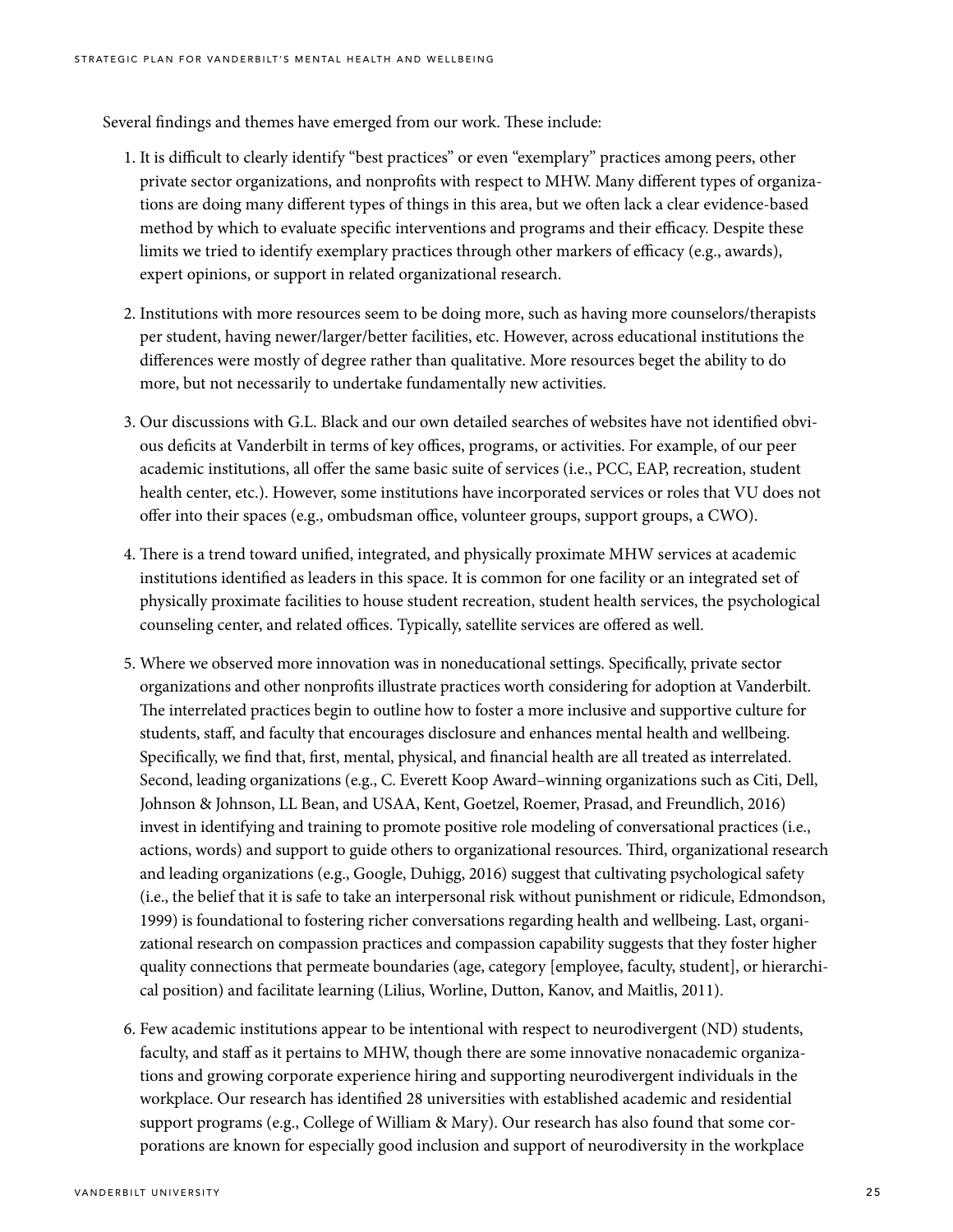(including A&F Wood Products, Dow, Giant Eagle, Hewlett Packard, Microsoft, and Strategic Appliance, Lengnick-Hall, 2007) and nonprofits that partner with them (e.g., Specialisterne). At these organizations, research suggests, there is: a) top-leader support of this form of diversity; b) an emphasis on neurodiversity as differential ability, not disability; c) creating affinity groups; and d) partnering with community-based organizations for training and support as well as accommodations, access, and shaping attitudes. The leader support of neurodiversity includes placing attention and priority on the issue (e.g., formally committing to hiring, emphasizing the importance and value of difference in school and the workplace), training on awareness of and how to constructively engage with difference, and providing support (as suggested in c and d above). The best organizations combine these concrete leader actions with clear statement of four related values—respect for difference, accommodation (creating a comfort zone in the workplace), clarity (clearly set expectations), and accessibility (and guidance regarding where to get help) (interview with Thorkil Sonne).

#### **Recommendations**

An overarching theme from our research was organizational culture as a key underpinning of mental health and wellbeing at school and work.

#### **Organizational Culture and Organizational Climate**

Organizational culture reflects the shared, tacit assumptions that have come to be taken for granted and shape members' daily behavior (Schein, 2004). The subset of assumptions about mental health and wellbeing in an organization can be loosely labeled the mental health and wellbeing culture, encompassing the organization's values, beliefs, attitudes, social norms, rules, practices, competencies, and behaviors regarding mental health (Mearns and Flin, 1999). In other words, culture can be characterized as the actions taken and decisions made when no one is watching. More formally, Uttal (1983, 66) defines culture as "shared values (*what is important*) and beliefs (*how things work*) that interact with an organization's structures and control systems to produce behavioral norms (*the way we do things around here*)."

Organizational culture is often contrasted with organizational climate that includes specific practices that capture "surface features" of organizational culture (Denison, 1996). These surface features, however, are consequential as organizational climate is the shared perception among members of an organization of the priority of a specific value (e.g., mental health) based on shared assessments of the behaviors expected, rewarded, and supported by the organization and its supervisors and managers (Zohar, 2003). Organizational climate is a snapshot of student, staff, and faculty's current perceptions regarding the perceived status of a given value (e.g., mental health) in the organization (Mearns and Flin, 1999). Members of the organization draw inferences about organizational climate based on the pattern of managerial actions in choosing between competing priorities (i.e., achievement and mental health) because these actions indicate the differences between formally declared and enforced policy and practice (Zohar, 2003). Irrespective of formal policy, for example, whenever psychological safety or mental health issues are ignored or made contingent on task performance and achievement, students, staff, and faculty will infer low priority and a weak climate for mental health (Zohar, 2008). Thus, the organizational climate of an organization sends signals regarding the underlying assumptions and values animating its culture. As such, the climate is an effective target for intervention that can reshape culture over time.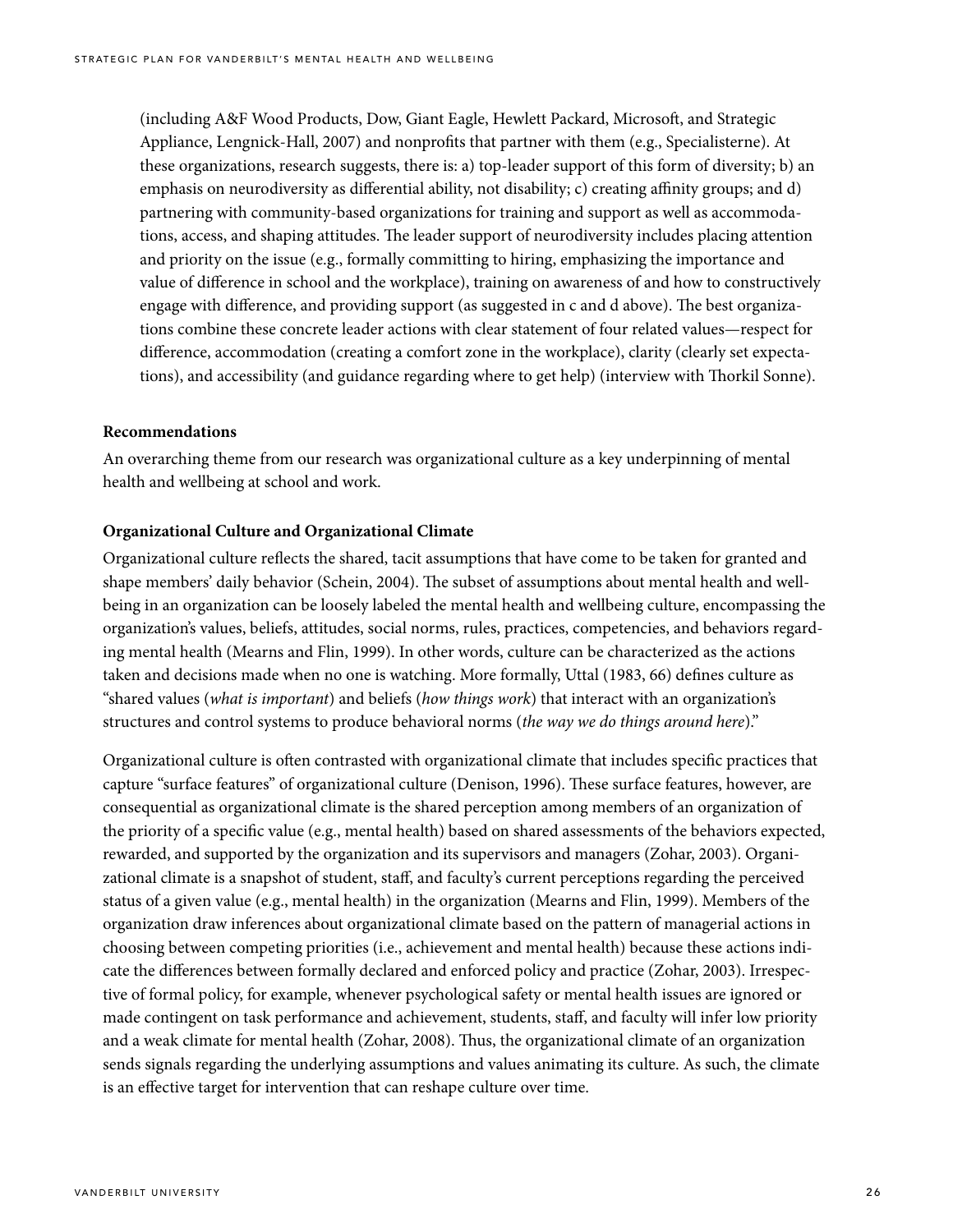We believe the recommendations that follow constitute a set of actions, interventions, and practices that will help to shape a more inclusive, psychologically safe climate that enhances mental health and wellbeing. Over time, we further believe they will help to change culture.

**Recommendation 1**: Broaden the range of services offered to people experiencing trauma.

- 1) Develop rapid response teams that aid people (students, staff, and faculty) experiencing trauma. For example, Code Lavender teams at the Cleveland Clinic that mobilize within 30 minutes of being contacted to aid and comfort those in or near crisis. At Cleveland Clinic, the individuals providing these services resemble our campus chaplain staff. For first responders (e.g., firefighters), EAP providers can intervene.
	- a. Both sources for this recommendation would require additional resources to increase staff and bandwidth to deliver these services.
- 2) Train managers (for staff and faculty) and residential life and peers (for students) in crisis counseling to expand the range of resources that can aid individuals in crisis. Specifically, provide training in facilitating group discussions following adverse events, reaching out to their colleagues after a challenging shift/situation/etc. and organizing wellness activities for their group.

a. For first responders, these trainings are typically organized in the workplace through EAP.

**Recommendation 2:** Foster a climate of psychological safety where individuals feel safe to take an interpersonal risk—to disclose, discuss, and seek help for issues related to mental health and wellbeing.

- 1) *Evidence for recommendation*. Prior research suggests that psychological safety is valuable for individual attitudes (e.g., commitment, engagement with work, satisfaction with life and work), behaviors (information sharing and learning), and task performance (see a meta-analysis by Frazier et al., 2017). Recent articles in the *Vanderbilt Political Review* and the *Chronicle of Higher Education* suggest that Vanderbilt's culture, and university cultures more generally, are not healthy and psychologically safe.
- 2) *Subcomponents of recommendation*
	- a. **Recommendations 2a and 2b.** Leader actions (both at the university and local levels) that are inclusive (i.e., invite and appreciate others' contributions) and model the desired behavior. The GO THERE campaign is emblematic of an initiative that enhances psychological safety. We recommend that GO THERE continue as a regular series and recognition be given to people sharing their stories or supporting those who do (2a). GO THERE training and events should be cascaded throughout Vanderbilt for students, staff, and faculty to give people the tools to have these conversations and to make it part of the Vanderbilt culture such that psychological safety (sharing and supporting through difficult circumstances) results where it is most powerful (in the everyday living and working spaces) (2b).
	- b. **Recommendation 2c.** Routinely assess psychological safety using the validated measure developed by Amy Edmondson (1999) as part of other broad-based surveys assessing community (faculty, staff, and student) engagement or mental health and wellbeing to gather baseline data and to track over time to assess whether efforts are having an appreciable impact on an important element of organizational culture.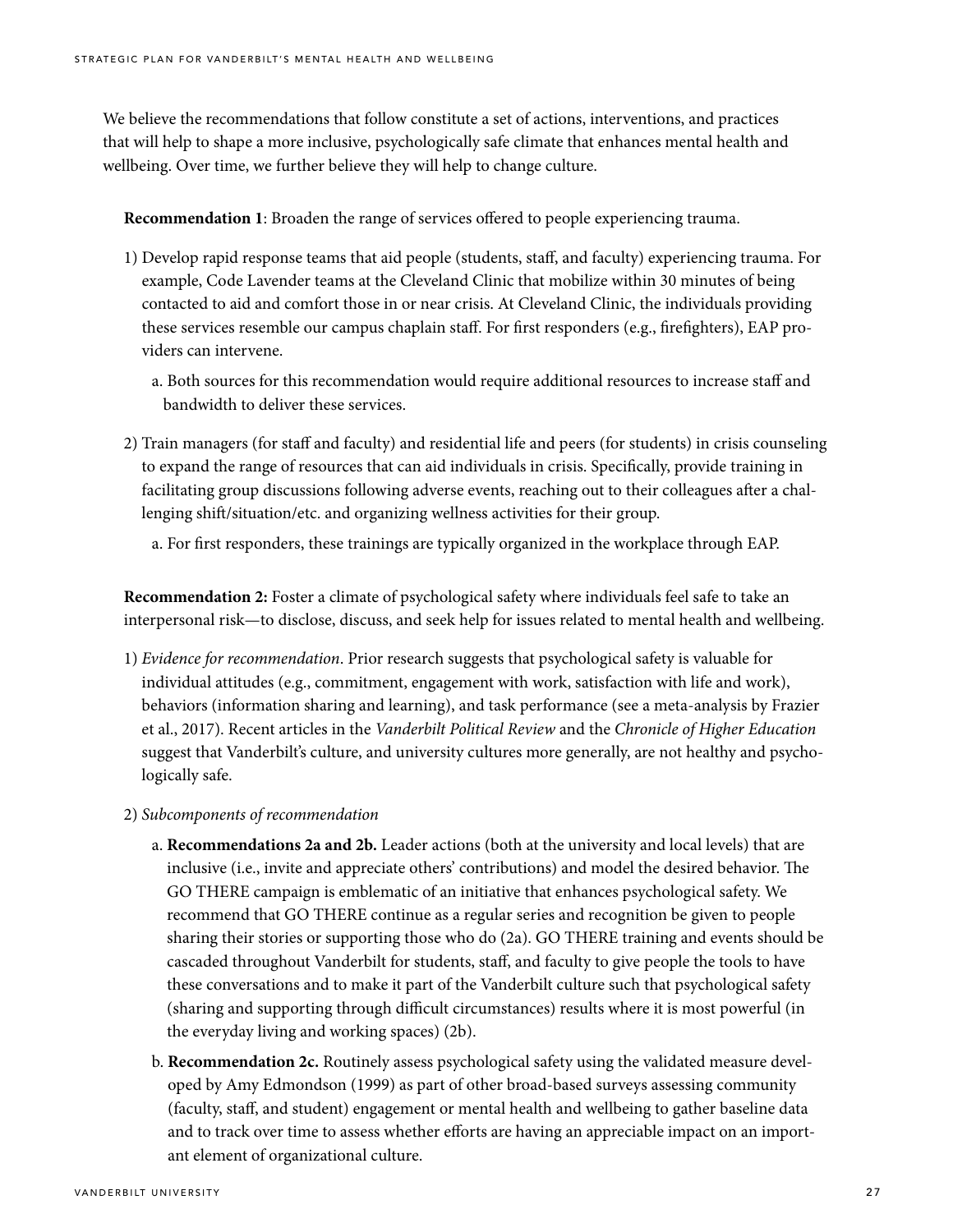c. **Recommendation 2d.** Provide a formal, yet anonymous, channel for people to report threats to psychological safety before they are so acute as to activate formal grievances.

**Recommendation 3.** Foster a supportive educational and workplace environment for neurodivergent individuals that increases disclosure and provides assistance and supports.

- 1) *Evidence for recommendation.* We talked with Thorkil Sonne, CEO of Specialisterne, who focuses on supporting individuals and creating workplaces that allow people on the autism spectrum to thrive at work. We supplemented our conversation with him by examining cases studies of leading employers (e.g., Hewlett Packard Enterprise, Strategic Appliance) employing individuals on the autism spectrum.
- 2) *Subcomponents of recommendation.*
	- a. **Recommendation 3a.** Train local leaders (for staff), faculty, and peers in awareness of neurodiversity and its implications for life and work. Specifically, provide training in how to effectively engage and support difference.
	- b. **Recommendation 3b.** Provide mentoring and support for individuals disclosing their neurodivergence (e.g., ASD). Partner with external organizations that support neurodivergent individuals (e.g., Specialisterne) with ongoing assessment (of skills), training (e.g., social skills, resilience, and other tools for collaborative work), and mentoring (e.g., coaches). Alternatively, build capabilities (dedicated resources for researching, developing, and testing programming) within Vanderbilt to support these activities through Vanderbilt Kennedy Center or the new Initiative for Autism, Innovation, and the Workplace.
	- c. **Recommendation 3c.** Formulate employment and staffing goals (presence in leadership positions) for neurodivergent individuals (e.g., a la Strategic Appliance).

#### **REFERENCES**

Denison, D.R. "What Is the Difference between Organizational Culture and Organizational Climate? A Native's Point of View on a Decade of Paradigm Wars." *Academy of Management Review*, 21, no. 3: (1996), 619–654.

Edmondson, A.C., and Lei, Z. "Psychological Safety: The History, Renaissance, and Future of an Interpersonal Construct." *Annual Review of Organizational Psychology and Organizational Behavior* 1 (2014): 23–43.

Kent, K, Goetzel, R.Z., Roemer, E.C., Prasad, A., and Freundlich, N. "Promoting Healthy Workplaces by Building Cultures of Health and Applying Strategic Communications." *Journal of Occupational and Environmental Medicine* 58, no. 2 (2016): 114–122.

Edmondson, A.C. "Psychological Safety and Learning Behavior in Work Teams." *Administrative Science Quarterly* 44 (1999): 350–383.

Lilius, J.M., Worline, M.C., Dutton, J.E., Kanov, J.M., and Maitlis, S. "Understanding Compassion Capability." *Human Relations* 64, no. 7 (2011): 873–899.

Lengnick-Hall, M.L., ed. *Hidden Talent: How Leading Companies Hire, Retain, and Benefit from People with Disabilities*. Westport, CT (2007): Praeger.

Schein, E.H. *Organizational Culture and Leadership*. 3rd edition. San Francisco: Jossey-Bass, 2004.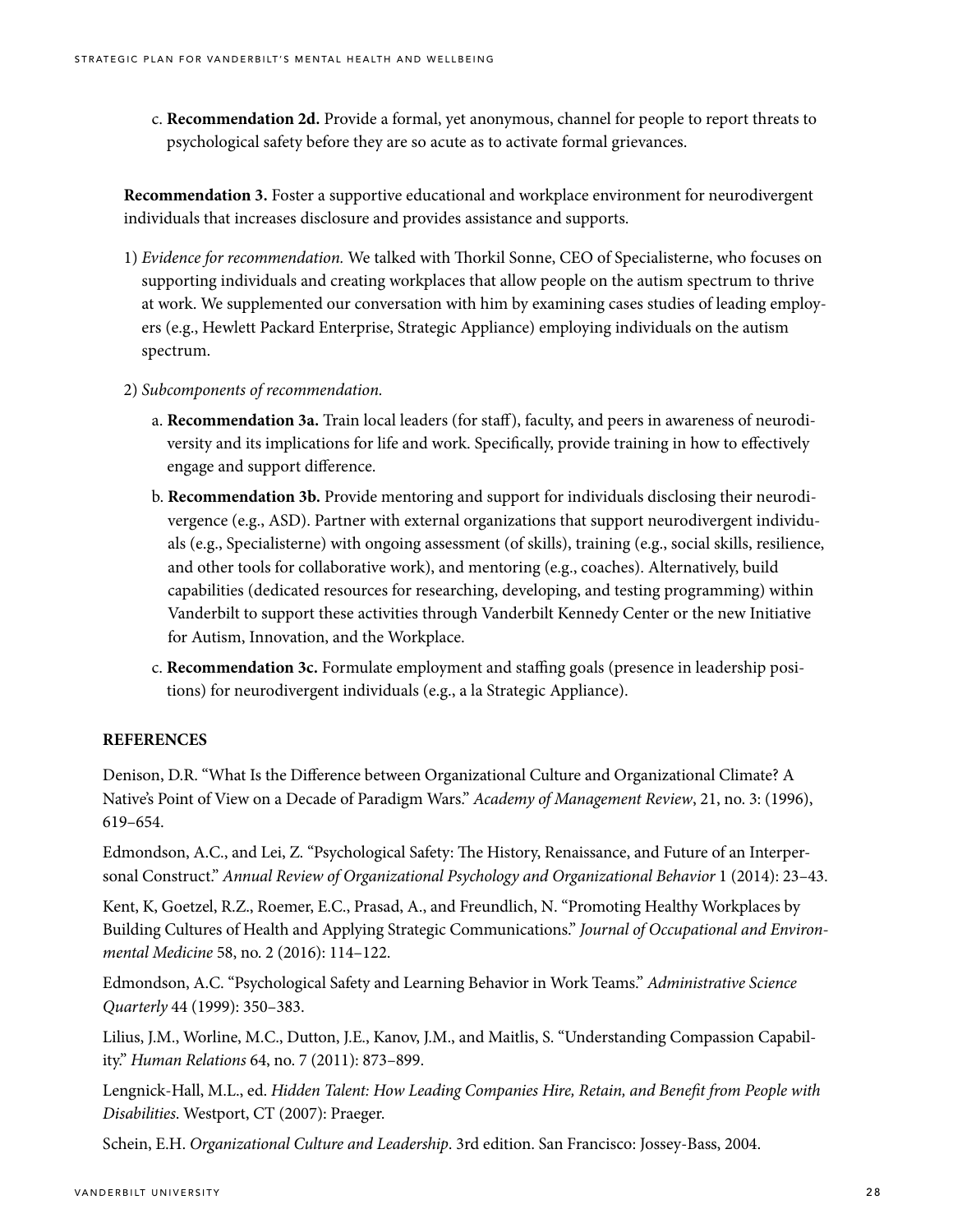Mearns, K.J., and Flin, R. "Assessing the State of Organizational Safety—Culture or Climate?" *Current Psychology* 18, no. 1 (1999): 5–17.

Uttal, B. "The Corporate Culture Vultures." *Fortune* 108, no. 8 (1983): 66–71.

Zohar, D. "The Influence of Leadership and Climate on Occupational Health and Safety." In *Health and Safety in Organizations: A Multilevel Perspective*, edited by D.A. Hofmann and L.E. Tetrick, 201–230. San Francisco: Jossey-Bass, 2003.

Zohar, D. (2008). "Safety Climate and Beyond: A Multi-Level Multi-Climate Framework." *Safety Science* 46 (2008): 376–387.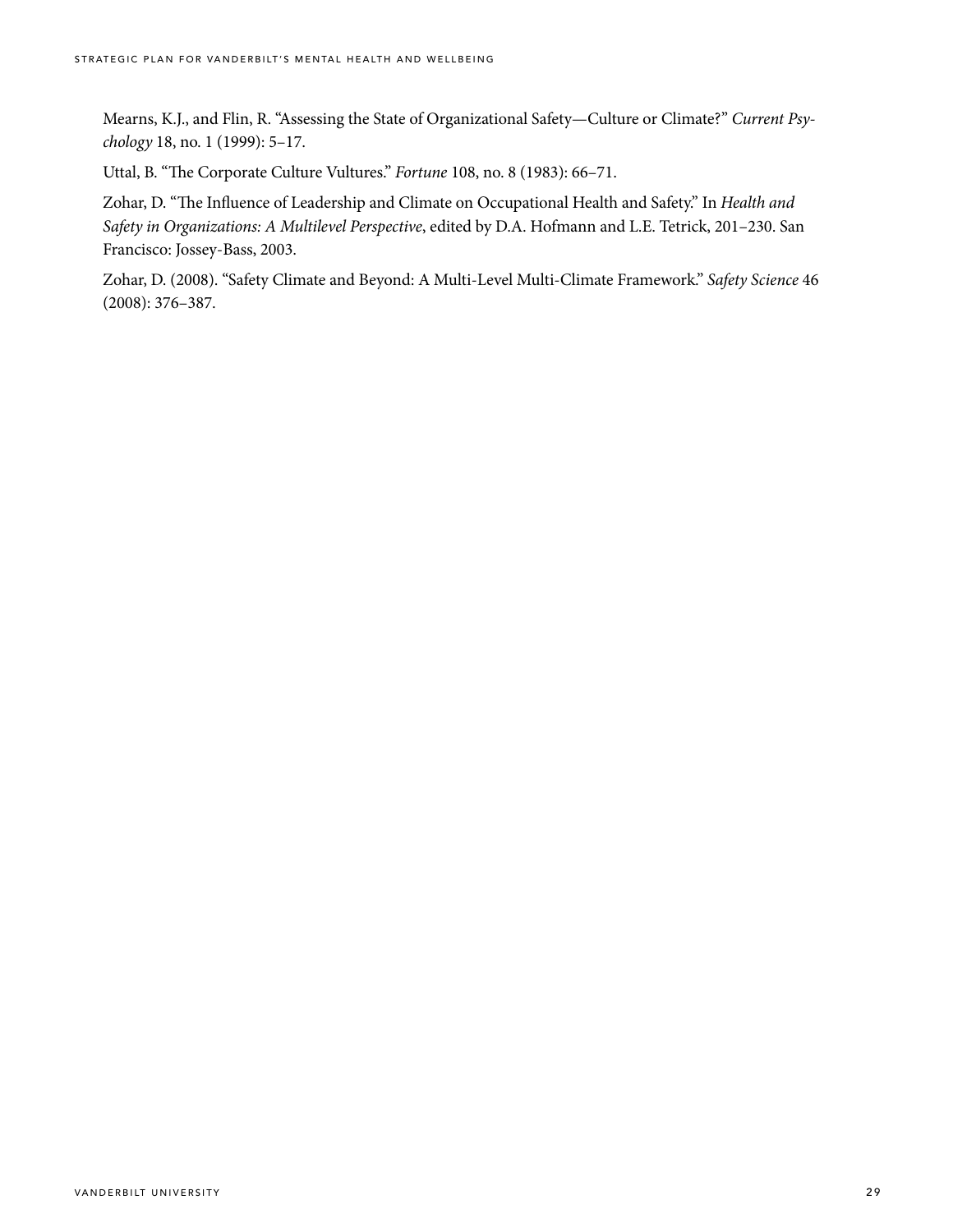## APPENDIX C – SUBCOMMITTEE REPORT: RESEARCH AND DISCOVERY

*Subcommittee Members: René Marois (Co-Chair), Sandra Rosenthal (Co-Chair), Dominique Behague, Alyssa Hasty, Craig Philip*

#### **Charge**

The charge of the Research and Discovery Subcommittee was to first survey the areas of inquiry that Vanderbilt is conducting in mental health and illness, assess the strengths and weaknesses in those efforts, and make recommendations for action to further enhance and improve research and discovery in the domains of mental health and illness at Vanderbilt.

#### **Survey of Research in Mental Health/Illness at Vanderbilt**

The first aspect of our charge was to survey the entire research efforts currently deployed by Vanderbilt faculty in the domains of mental health and illness, broadly defined. The committee surveyed webpages and internal documents as well as interviewed key players in the field across all schools and colleges of the university.

Interviews, either live or via email, were conducted with the chairs of Pharmacology, Psychiatry, Psychology and Human Development, and Biological Sciences, and the directors of the Genetics Institute, Vanderbilt Brain Institute, Vanderbilt Center for Neuroscience Drug Discovery, Center for Addiction Research, and the Osher Center for Integrative Medicine, as well with various faculty with research interests in mental health and illness.

The goal of the task was to provide an exhaustive list of Vanderbilt faculty whose research is pertinent to mental health and/or illness, and to present that list both by department/institute/school and by major areas of interest in mental illness and wellbeing, thereby allowing the committee to discern areas of strong representation by Vanderbilt faculty.

The results of our survey report nearly 150 faculty spread across departments, schools, and institutes whose research centers on mental health and illness, broadly defined. Not surprisingly, the distribution of the faculty's specific research interests and approaches is differentially clustered across the campus. Thus, while researchers focusing on the molecular or genetic bases of mental illnesses cluster in medical school departments or institutes, such as the Pharmacology and Psychiatry departments and the Genetics Institute, Psychology and Peabody faculty more frequently use behavioral approaches. There are some exceptions to this broad pattern, however, as in the Psychiatry or Neurology departments where we can find diversified methodological approaches ranging from molecular biology to neuroimaging. There is also a strong contingent of researchers on mental illness in the Department of Psychiatry, while research on mental wellbeing is concentrated in Peabody College, but is also evident in the School of Nursing and the Medicine, Health, and Society program.

The faculty list by research areas provides a means to categorize the distribution of the faculty's research efforts in specific subfields of mental illness and mental health. Perusal of this list highlights a particularly strong representation of research efforts by Vanderbilt faculty in autism. Other strong representations are found in the areas of depression and addiction and, to a lesser extent, age-related dementia (e.g., Alzheimer's), psychotic disorders (e.g., schizophrenia), reading disorders/disabilities, and sleep/cycle disorders. Importantly, not all major illnesses are well represented in terms of research effort at Vanderbilt. For example, there are few faculty whose research focuses on bipolar disorders, personality disorders or eating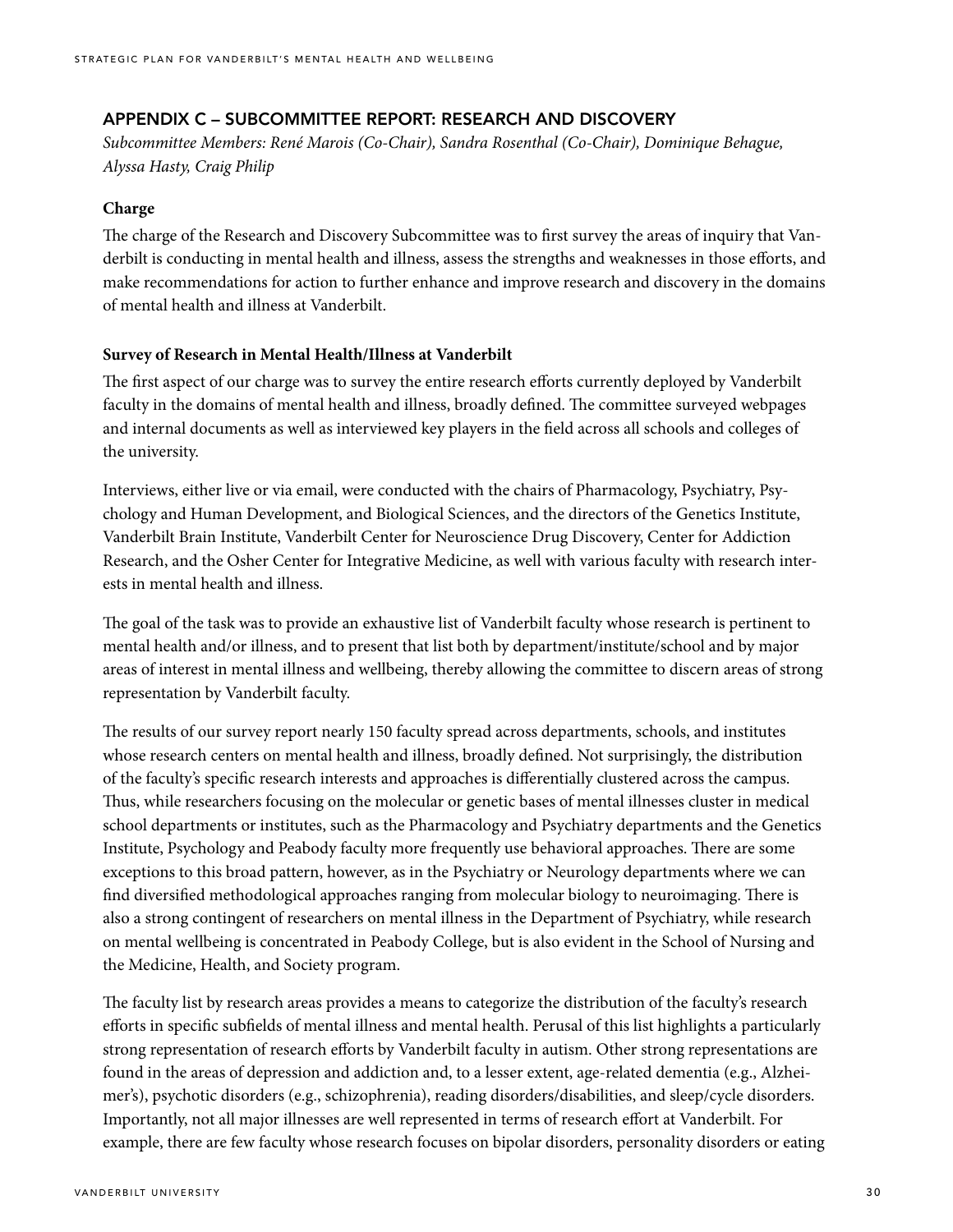disorders, despite the fact that the latter two affect about 9 percent and 4 percent of the adult human population. Finally, while there are notable research efforts devoted to mental wellbeing and positive psychology at Vanderbilt, this research is highly diluted across sub-areas (e.g. resilience, prevention) and scattered across the university.

Interviews with key stakeholders in the field corroborate our data-driven approach. Several chairs and directors highlighted the prominence of research in autism, addiction, and mood disorders (depression) at Vanderbilt. Many stressed the high profile of basic neuroscience at Vanderbilt, while highlighting the relatively weaker footprint in clinical neuroscience. These interviews also highlighted important scientific jewels at Vanderbilt, namely the Vanderbilt Center for Neuroscience Drug Discovery, the Drug Addiction Center, and the Vanderbilt Kennedy Center. Precision medicine (optimization of medical approach in diagnosis and treatment that takes into account individual differences) was also identified as an important and promising research enterprise that is particularly well represented at the Vanderbilt Genetics Institute.

#### **Strengths and Weaknesses in Vanderbilt's Mental Health Research**

**Strengths.** Vanderbilt has an enviable worldwide reputation in the basic neurosciences motored by a large collection of researchers spread across the campus who are loosely connected by the Vanderbilt Brain Institute. The VBI also trains some of the brightest young scientists in the field, placing recent graduates or postdoctoral scholars on the faculty at Harvard, Yale, Johns Hopkins, Emory, and Vanderbilt, to name just a few. This basic neuroscience research can serve as a solid foundation on which clinical neuroscience can build, and is consistent with the National Institute of Mental Health's disposition to favor research on the dysfunction of basic neural mechanisms that may underlie a range of mental disorders instead of focusing on specific disorders.

Vanderbilt shines in specific research domains of mental health/illness. Most notably, it has one of the largest groups of scientists dedicated to the understanding and treatment of autism in the world, along with other developmental disabilities. It is also a hotbed of research on depression, with research spanning from the genetics and molecular underpinnings of this disorder to research on its behavioral treatment. Addiction—particularly alcohol and drug abuse—is another prominent area of research, best illustrated by the recently formed Center for Addiction Research headed by Danny Winder. Another center, the Vanderbilt Center for Neuroscience Drug Discovery, is widely praised as an innovative and promising research thrust on developing drugs for the treatment of neurological and mental disorders. Together with the Genetics Institute, this center holds promise in the growth of precision medicine, both in diagnosis and treatment. Intensive existing investments in functional MRI and mass spectrometry could also be leveraged for the identification of biomarkers for quantitative diagnostics and precision treatment.

When considering the Vanderbilt Kennedy Center together with these other centers and institutes, it is readily evident that Vanderbilt has benefited greatly—both in stature and in scientific dividends—from the targeted creation of research entities that group scientists with common research interests and goals.

**Areas for Growth.** Given the complexity and diversity of human behavior and brain dysfunction, and the moderate and limited size of the university's campus, it is not surprising that Vanderbilt's research efforts do not encompass all aspects of mental health and illness. Vanderbilt is positioned to be a leading institution in the development of new research on the dynamic interactions between brain and body, between physical and mental health, and between neurological processes and environmental inputs. This provides us with an encouraging and productive platform to think about new ways of maintaining wellbeing,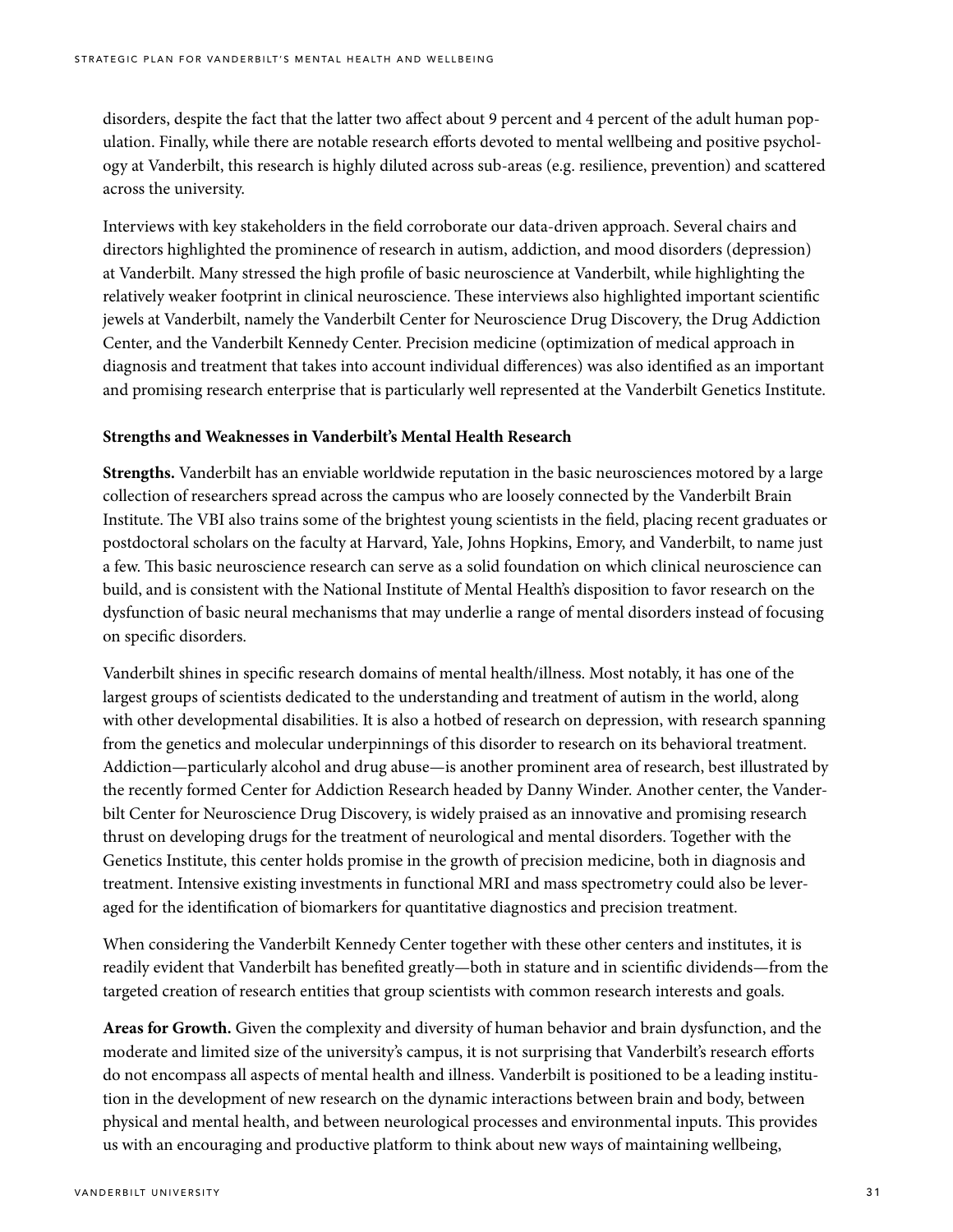averting poor prognoses, and attenuating mental illness, for example, through conventional therapies plus "alternatives" such as meditation, mindfulness, spirituality, and the integration of community building/ support into university policies. Thus we can reduce stress and attenuate economic, social, and academic inequities among members of our community. Indeed, it would be impractical and likely unwise to attend to all subfields of mental health and mental illness. That said, the committee has observed weaknesses that we believe may hold Vanderbilt back in its efforts to make significant headway in its pursuit of alleviating and eradicating the heavy societal toll of mental illness. First, aside from the aforementioned centers, there is a paucity of collaborative effort across the campus to tackle mental health issues. Scientists seeking to understand a specific disorder, such as major depression, often do so in parallel streams of research. Perhaps also emblematic of a lack of synergy in mental health research efforts, the committee was able to identify only one TIPs program that specifically focused on mental health/illness.

A second major deficiency concerns the relatively weak research emphasis on mental wellbeing/positive psychology. While there are efforts deployed in this field, particularly in Peabody College, at the Osher Center for Integrative Medicine, and in the School of Nursing, they are thinly spread across different aspects of mental health and are mostly focused on behavioral approaches. In particular, we found little research at Vanderbilt that specifically centers on issues that overlap with the charges of the other subcommittees, such as determining effective means of combatting stigmatization about mental illness. Likewise, there is little research currently focused on understanding the biological basis of positive psychological traits. Nevertheless, the nucleus of investigators in positive psychology is clearly present at Vanderbilt from which to build.

#### **Site visits to targeted universities/institutes that focus on mental health/illness research.**

In order to assess how Vanderbilt may improve its research efforts in MHW, one of us visited two research centers in mental health and wellbeing, widely seen as the two primary research centers in that field: the Positive Psychology Center at the University of Pennsylvania and the Center for Healthy Minds at the University of Wisconsin–Madison. The two centers have similar goals but different emphases (e.g. University of Wisconsin in meditation and neuroscience, University of Pennsylvania in grit). They both provide, however, clear evidence of the benefit of research in MHW and are only the tip of the iceberg of such centers popping up (e.g., at Harvard, Berkeley, and Michigan).

Why invest in MHW research? It has been neglected compared to research on mental illness. Yet, there is strong evidence that it pays dividends in the mental health of individuals and their resilience to events or insults that can have detrimental effects on mental health. Thus, there is reasonable expectation that positive psychology could lead not only to happier lives, but also individuals who are less likely to succumb to mental illnesses. Although mental wellbeing is not the same as absence of mental illness, there is also the possibility that research in mental illness might inform mental wellbeing, and vice versa. For example, it is conceptually possible that traits like optimism and positivity may be directly relevant in understanding the mechanisms that render an individual susceptible to depressive episodes.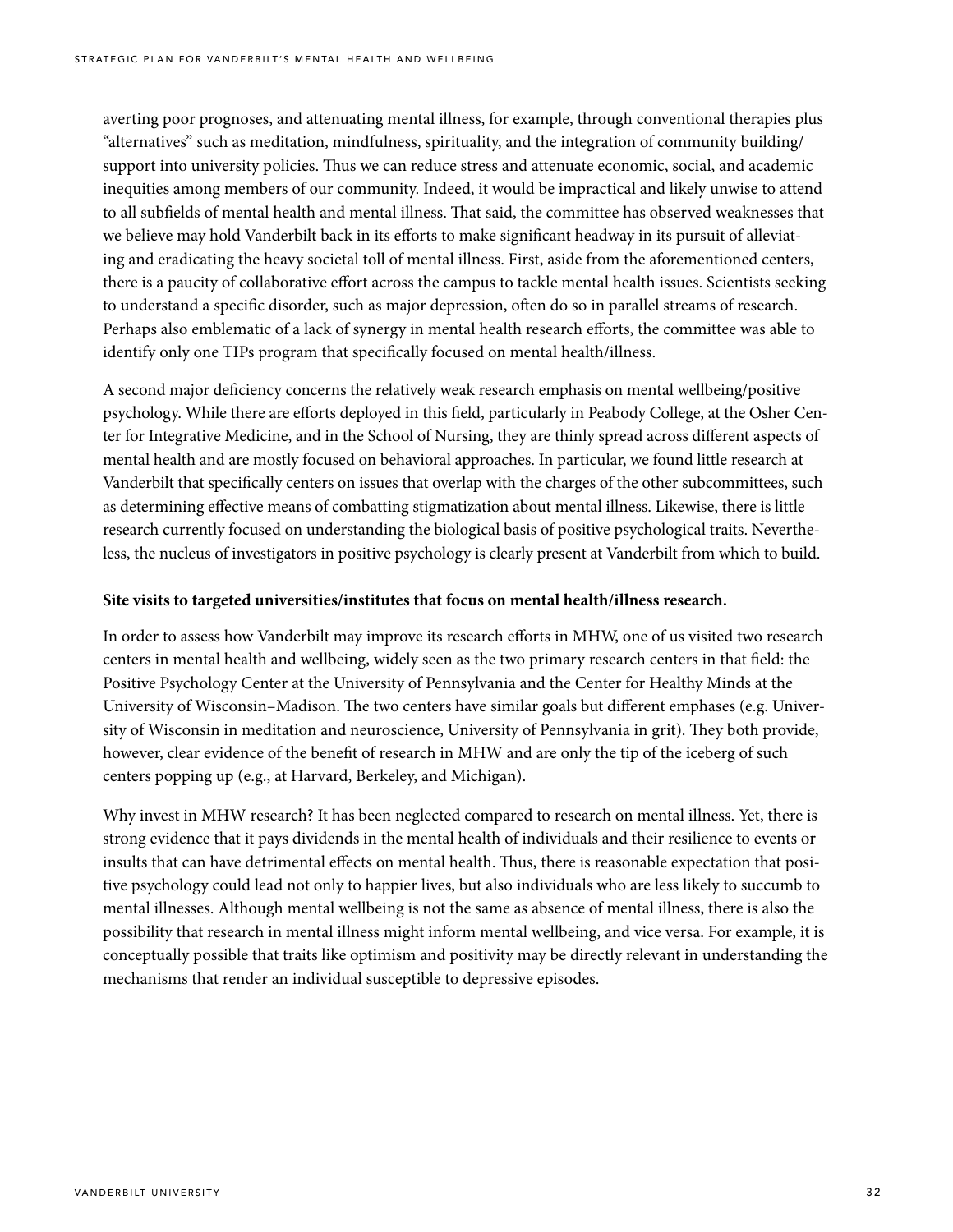#### **Recommendations**

1) **Short-term.** Build on existing strengths. There is widespread agreement, both within the subcommittee and across Vanderbilt's scientific community, that Vanderbilt should further invest in its current research strengths, namely in basic neuroscience, autism, drug/alcohol addiction, mood disorders, and precision medicine. It also should continue to foster the research centers dedicated to the study and treatment of mental disorders, namely the Vanderbilt Center for Neuroscience Drug Discovery, the Vanderbilt Center for Addiction Research, the Vanderbilt Kennedy Center, and the Vanderbilt Genetics Institute.

 We also recommend fostering collaborative and trans-institutional research in mental health/illness, and catalyzing the integration of research efforts in mental health/illness with existing centers and institutes, in particular the VBI and VKC. In particular, we propose that Vanderbilt send out to the community an RFA about mental health/illness research. Finally, Vanderbilt should try to capitalize on its visibility in neuroscience to promote philanthropic investment in mental health and illness research.

2) **Mid-term**. Invest in research on mental wellbeing, including in regards to developing effective means to educate, rationalize, and change mindsets about mental health. There are too few researchers who focus on this domain, and they are scattered in isolated pockets (Peabody, Osher, Nursing). Moreover, the domain of positive psychology should be broadened to include related disciplines in the social sciences. We recommend that interaction be promoted across all of these disciplines (e.g., via TIPs) but also that faculty lines be created for the recruitment of scholars in positive psychology, broadly speaking.

 The university would also do well in continuing to invest, both in resources and faculty, in the domain of quantitative diagnostics and precision treatment; two aspects of mental illness research that Vanderbilt is well poised to capitalize on.

3) **Long-term.** We propose a bold new model for promoting research in mental health and mental illness. While there are several institutes and centers that target mental illnesses, and positive psychology/MHW centers are sprouting across the nation, there are none that truly encompass both mental health and mental illness. This would be Vanderbilt's "moonshot" on mental health research. Scientific inquiries in mental health and mental illness have historically been carried out separately. There may be great promise in bringing these two fields together, for example, by identifying common biological mechanisms underlying individual differences in behavioral traits that have implications for both mental health and illness. We believe that "mood" research may be particularly appropriate to target such an approach, as Vanderbilt already has great strengths in the area of mood disorders (particularly depression, ranging from research on its molecular underpinnings to its prevention), and positively valent mood traits (such as happiness), given that these are behavioral hallmarks of flourishing individuals.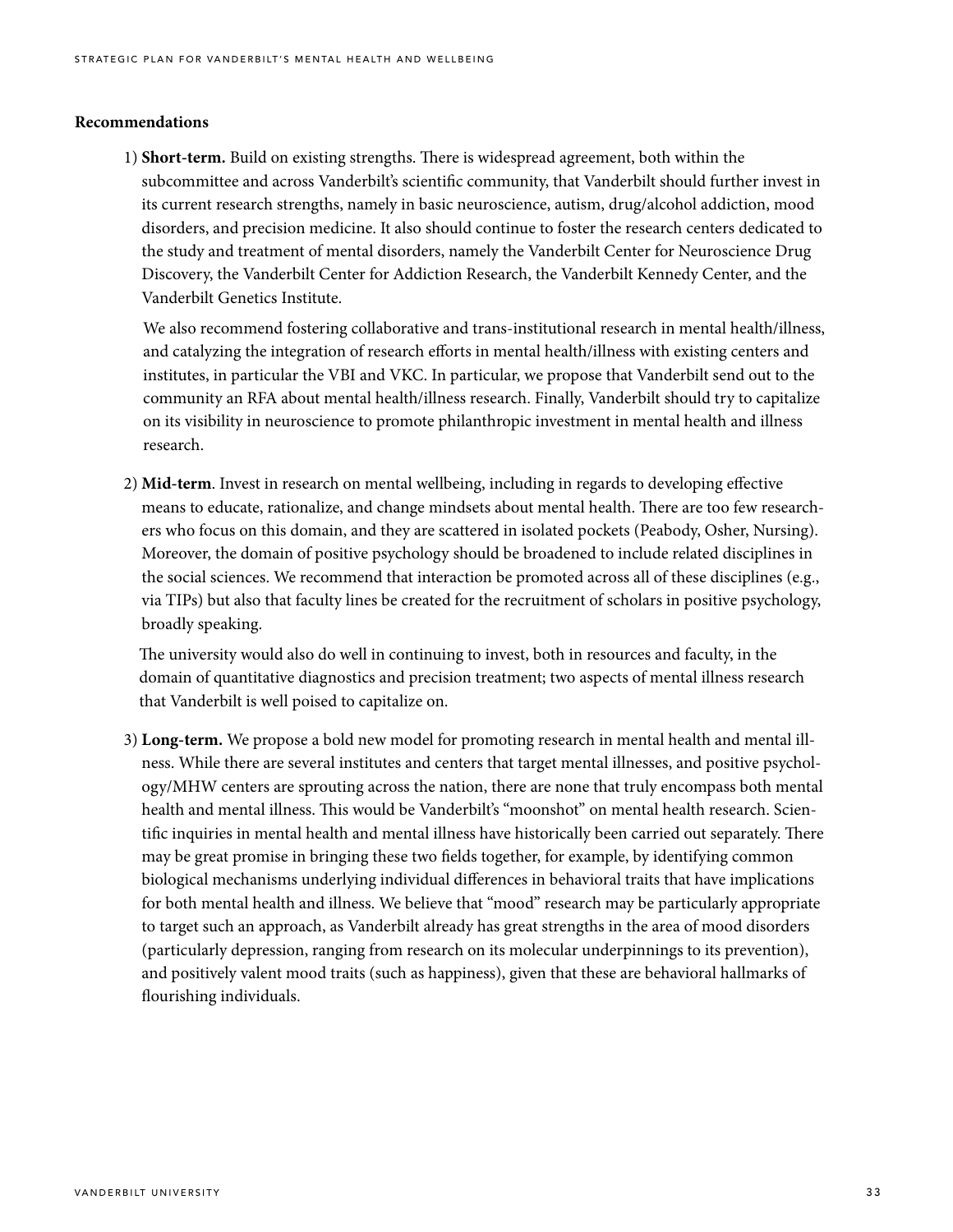#### **SITE VISITS**

Co-chair René Marois carried out two site visits, one to the Positive Psychology Center at the University of Pennsylvania and the other at the Center for Healthy Minds at the University of Wisconsin–Madison. Both visits consisted of a half day of meetings with key constituents, including a tour of the centers. Below I report my impressions for each center before presenting general conclusions and possible action plans.

**MHW/Positive Psychology** research is the scientific study of the strengths that enable individuals and communities to thrive.

#### **A. Positive Psychology Center at the University of Pennsylvania**

**The mission of the Positive Psychology Center** at the University of Pennsylvania is to promote research, training, education, and the dissemination of positive psychology, resilience, and grit.

Includes four faculty and six core staff support personnel.

*Contacts made:* Martin Seligman, Director James Pawelski, Director of Education and Senior Scholar Allyson Mackey, Assistant Professor of Psychology Peter Schulman, Executive Director

#### **Current Activities at the Center:**

- Conduct empirical research in positive psychology, resilience, grit, positive neuroscience, positive health, prospective psychology, and science of imagination.
- Develop and empirically validate curricula and train-the-trainer programs designed to enhance resilience, wellbeing, and performance.
- Deliver resilience programs and positive psychology programs using the train-the-trainer model. These programs have shown efficacy in preventing depression and anxiety and increasing wellbeing and resilience. Currently conduct large-scale resilience programs for educational institutions around the world and for the U.S. Army's Comprehensive Soldier and Family Fitness program.
- Administer a master of applied positive psychology program (MAPP), in which students learn to apply the principles of positive psychology to professional domains, or prepare for further study in a Ph.D., M.D., or J.D. program.
- Disseminate research findings through academic publications in peer-reviewed journals, which are listed throughout the website (> 20 publications in 2017).
- Host conferences and meetings where scholars share and discuss the latest empirical findings in positive psychology.

The PPC is financially self-sustaining and contributes substantial overhead to the University of Pennsylvania. The university pays for the center's faculty. Otherwise, the center is self-sufficient.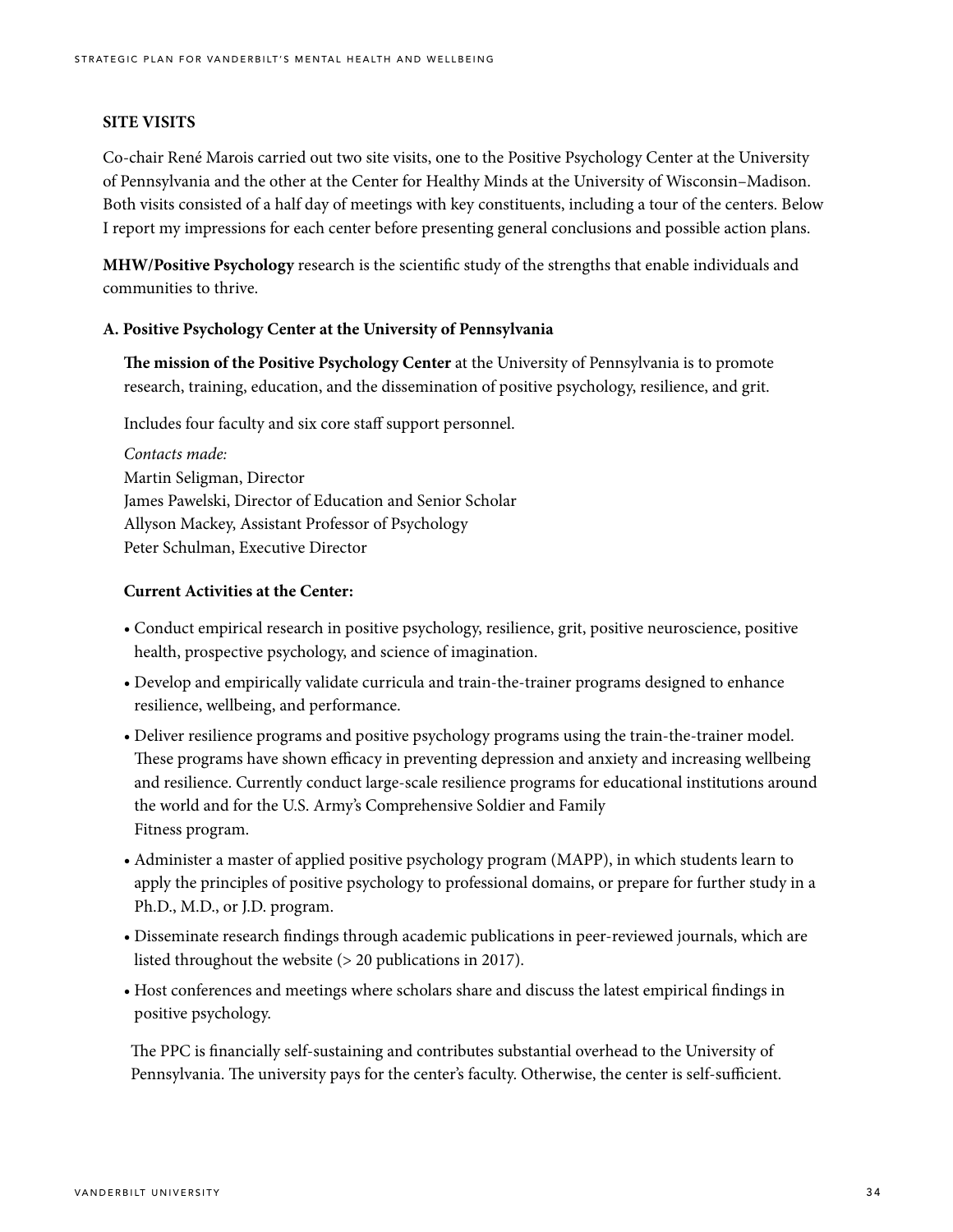#### **Revenue Streams:**

- Philanthropic donations
- Private foundations (e.g., Temple Religion Trust, Walton Family Foundation, Mellon Family Foundation
- Templeton Foundation, Robert Wood Johnson Foundation 2.5M grant
- A few federal grants: NICHD, NIA, NIMH
- Master's program (Master of Applied Positive Psychology, \$300K in revenue/year
- Training contracts (over \$50M since 2007) to public institutions and private foundations

#### **If Vanderbilt were to invest in research in positive psychology:**

- It would require major investment.
- It should be clearly dissociated from the clinical research, and research on mental illness. Primarily, it would require recruitment of a visionary, high-profile scientist.
- Creation of a center would require a five-year plan and cost mid-seven-figures/year.
- Could invest in more than positive psychology: Positive studies encompassing positive psychiatry, positive education, and positive sociology (center in human flourishing)

#### **Stumbling Blocks:**

- Relative paucity of talent (still a small field)
- Limited access to federal funding
- Often faculty homes are scattered across departments

#### **B. Center for Healthy Minds at the University of Wisconsin–Madison**

The Center for Healthy Minds conducts rigorous scientific research to bring new insights and tools aimed at improving the wellbeing of people of all backgrounds and ages. They investigate the science of emotions, contemplative practices (meditation), and qualities of mind they believe affect wellbeing, including attention, resilience, equanimity, savoring positive emotions, kindness, compassion, gratitude, and empathy. The Center for Healthy Minds was created in 2009 at the University of Wisconsin's Waisman Center and moved into its own building in 2017 (leased by the university).

The center consists of five faculty (with fundraising, six more to be added later, to be assigned to different departments but with split start-up budgets) with appointments at Wisconsin. There are many staff and research scientists that support the center's work. The Center for Healthy Minds is also home to Healthy Minds Innovations, Inc., a  $501(c)(3)$  nonprofit organization dedicated to expanding insights from the center's research and developing services, tools, and technologies (e.g., kindness curriculum) to support the center's mission to promote wellbeing and relieve suffering in the world.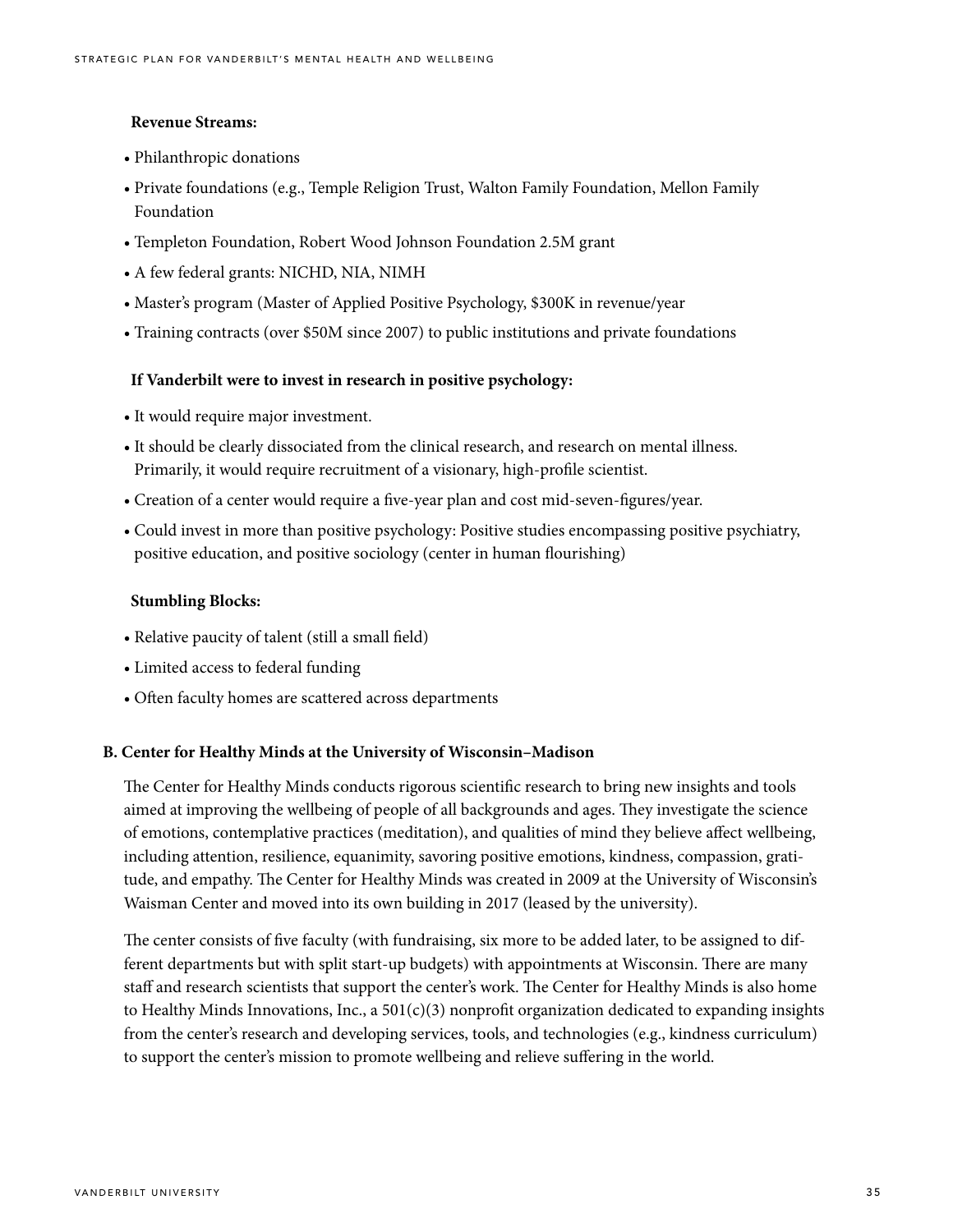*Contacts made:* Richard Davidson, Director Isa Dolski, Director of Administration Robin Goldman, Scientific Co-Director Barb Mathison, Executive Director Sarah Short, Scientific Co-Director

- The center promotes and conducts research (> 15 publications in 2017) on wellbeing, and creates goods and services (through Healthy Minds Innovations Inc., a nonprofit; about 200–300K revenue from services and speaking fees). It also educates (Flourishing Initiative course for college freshmen at Wisconsin, Virginia, and Penn State) and informs (Talks).
- Its revenues consist of 63% federal grants (NIH, NIA, DOE, DOJ, NSF), 27% gifts, 3% nonfederal grants (e.g., George Family Foundation), and 7% other.
- Their budget: 6–12 M, and they have research endowment funds of 10M.

#### **To start a new research center in MHW at Vanderbilt:**

- Have a visionary
- Have a structured plan: (one-, five-, and 10-year plans). 140M fundraising goal (including building, but they did not need that much)

#### **Other MHW Centers:**

Harvard Center for Health and Happiness (2016) https://sites.sph.harvard.edu/health-happiness/

Greater Good Science Center at Berkeley (Dacher Keltner) 2001 http://greatergood.berkeley.edu/about

Michigan University Center for Positive Organizations at Ross School of Business (2002) http://positiveorgs.bus.umich.edu/

#### **Centers for Mental Illness**

Stanley Center at the Broad Institute of Harvard and MIT

Columbia University Department of Psychiatry/New York State Psychiatric Institute

Yale University School of Medicine/Psychiatric Biomarkers Program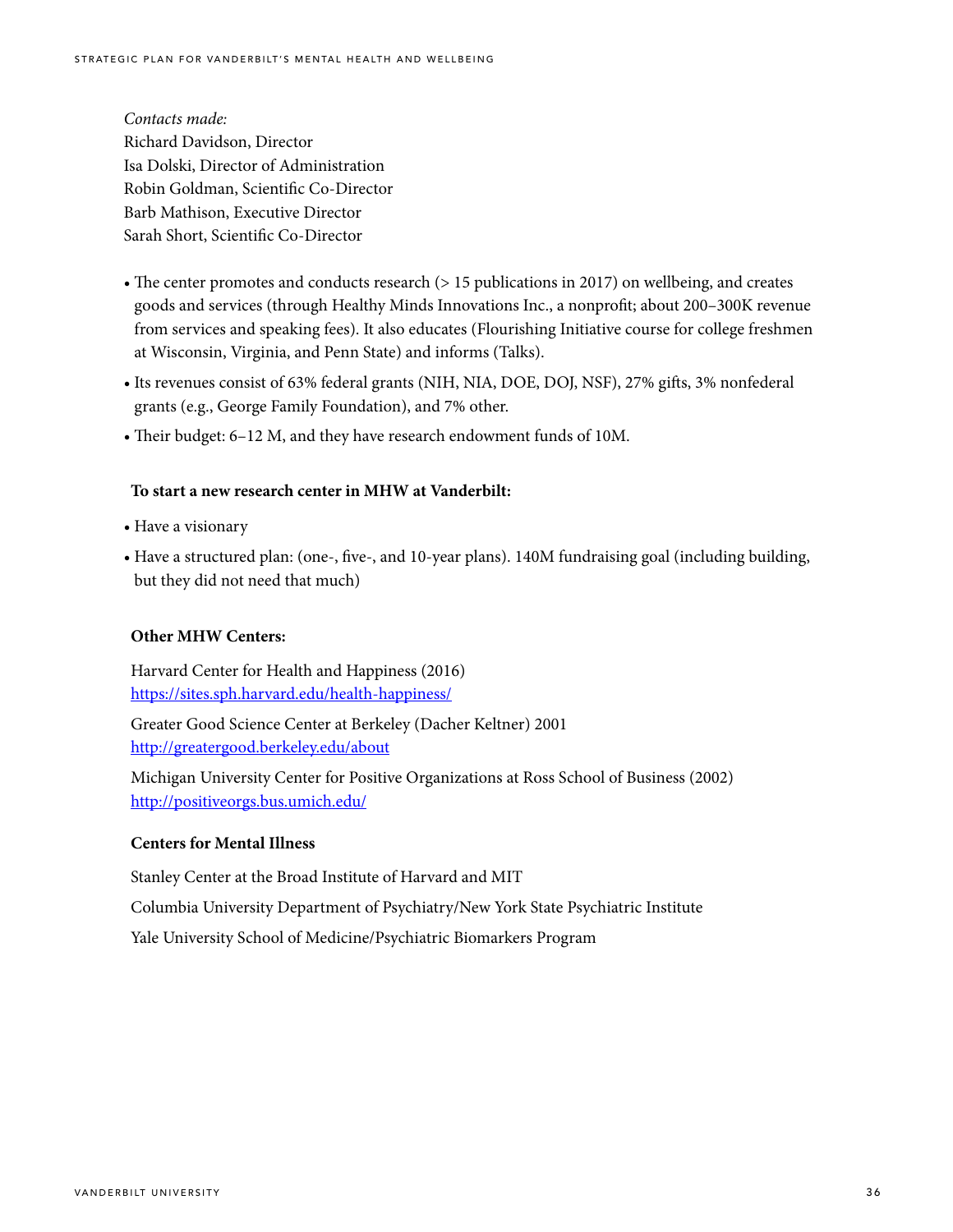#### **Conclusions**

The two centers have similar goals but different emphases (e.g., Wisconsin in meditation and neuroscience, Penn in grit). Both have produced peer-reviewed research articles demonstrating the efficacy of positive psychology (PP) approaches to improve MHW. Both centers are financially sustainable and support research, education, and training. Both centers emphasized the need to recruit a scientist who can lead research efforts in MHW/PP and to establish short-term and long-term operating budget plans. Funding sources are different than for mental illness; while the latter depends heavily on federal grants, these represent less than 50 percent of the revenues for MHW/PP centers, which seek additional funding from private foundations and donations.

Why invest in MHW research? It has been neglected compared to research on mental illness. Right now, Vanderbilt invests little in MHW research; the research is mostly at Peabody and focuses on children or adolescent populations. The exceptions are pockets of research on meditation at the Osher Center and resilience research at the School of Nursing. Importantly, MHW is not simply absence of mental illness. PP traits, such as grit and resilience, not only contribute to happier and more fulfilling lives, they also help insulate individuals from factors that could lead to mental illness.

NIH and research universities have invested large sums of money in research on mental illness. Yet, the dividends from this research on alleviating mental illness are still to be realized. Balancing an investment in MHW/PP may help bring more fulfilling and healthy lives to many individuals at a fraction of the price invested in mental illness.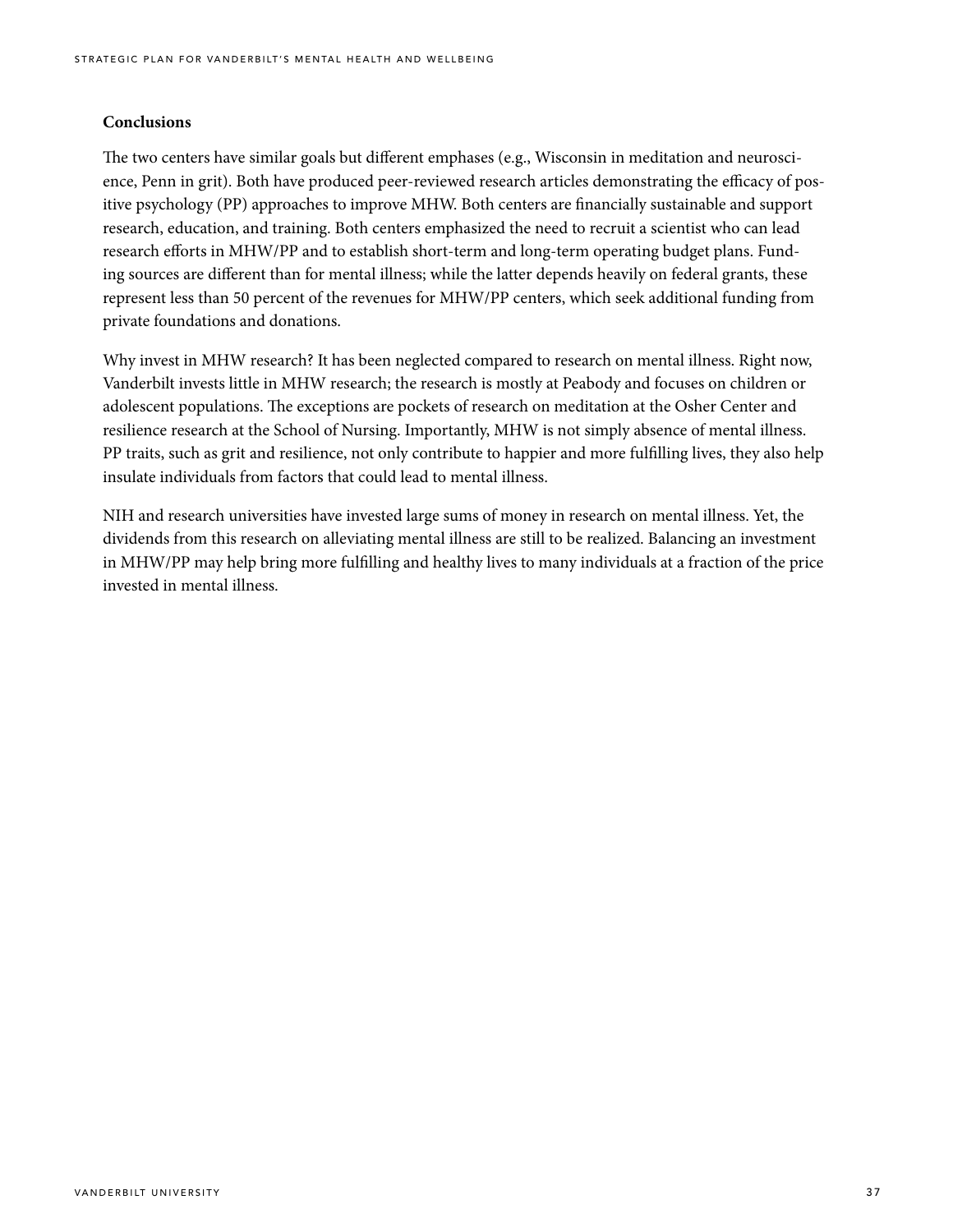#### APPENDIX D – SUBCOMMITTEE REPORT: ADDRESSING AND REDUCING STIGMA

*Subcommittee Members: Stephanie Brooks Barger, Kitt Carpenter, Craig Philip* 

The Stigma Reduction Subcommittee was formed to assess the state of the research on mental health stigma in the university setting and to develop formal recommendations to present to the larger committee. Our formal recommendations below are the products of three major sets of activities: 1) conversations (in-person, online, and by email) with leading academic experts on mental health stigma, including Professor Patrick Corrigan from the Illinois Institute of Technology, Professor Daniel Eisenberg from the University of Michigan, and Vanderbilt's own Professor Craig-Anne Heflinger; 2) careful review of a recent 2016 National Academy of Sciences volume on the topic titled *Ending Discrimination Against People with Mental and Substance Use Disorders: The Evidence for Stigma Change;* and 3) finding and reading the peer-reviewed academic literature on the topic.

Our review identifies three main types of stigma: public stigma, institutional/structural stigma, and selfstigma. Public stigma refers to false attitudes and beliefs held by the general public about people with mental health challenges. Institutional or structural stigma refers to societal-level conditions, societal norms, and institutional practices that constrain the opportunities, resources, and wellbeing for stigmatized populations. Self-stigma refers to the internalization of public stigma by a person with a mental or substance use disorder.

There are many reasons we want to reduce stigma at Vanderbilt. At a basic level, negative, false, internalized messages about mental and substance use disorders create needless suffering and reduce self-efficacy. More pressing, however, is that there is broad consensus that stigma is associated with reduced helpseeking behavior. Further, while mental health and substance use disorder stigma crosses all demographic barriers, the populations of heightened focus and interest to the university—undergraduate and graduate/ professional students, faculty, and staff of color and students with fewer economic resources—experience higher rates of self-stigma.

We have summarized the key takeaways from our work in the form of six concrete recommendations to be considered by the CSPCMHW. Each represents an affirmative step that Vanderbilt could undertake as part of its broader focus on the mental health and wellbeing of our community. There is very strong consensus that a key requirement for success of any of these is commitment to a multiyear program. Creating a culture within the university that supports mental health education, mental wellbeing, and support for mental illness—and more specifically reduces stigma for mental illness and help-seeking behaviors—will require an ongoing, coordinated effort by the university. Following the recommendations, we provide additional summaries of the main academic and policy reports that provide much of the underlying evidence base.

#### **STIGMA REDUCTION SUBCOMMITTEE RECOMMENDATIONS**

#### **Recommendation 1: Target Messaging**

Employ communication scientists to: perform a tailored, targeted assessment of what messages would be effective at reducing stigma in key groups within Vanderbilt and develop a deployment strategy that includes duration and scope of the communications plan. *Rationale: A recurring theme in the research on reducing public stigma—the false attitudes and beliefs held by the general public about people with*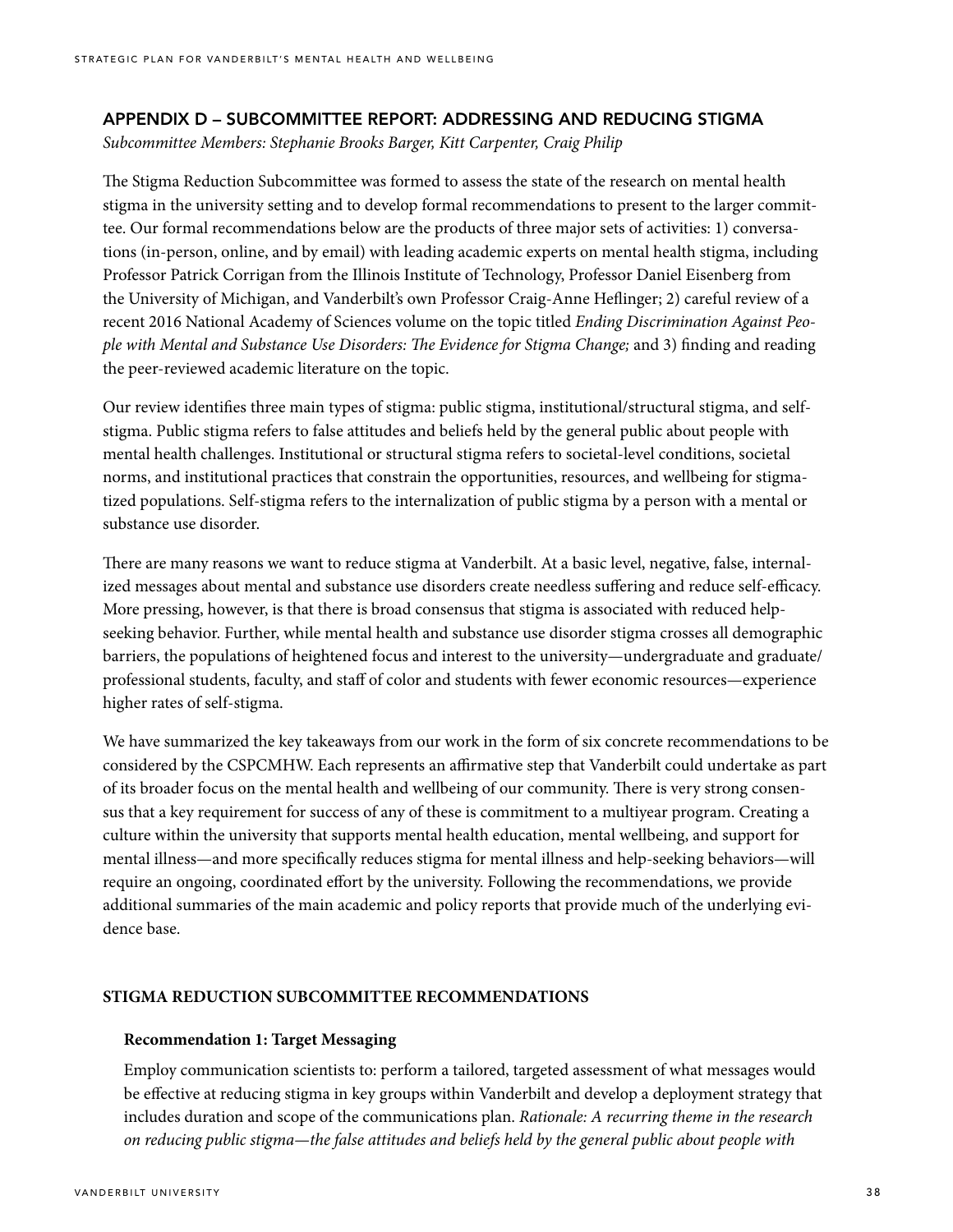*mental health challenges—is that the most effective messages are finely tailored to the targeted population. What works for college student populations in an urban setting, for example, might not work for high school age youths in rural areas. Some organizations and communications firms have the expertise needed to identify effectively tailored messages. An example of such an organization is FrameWorks Institute [www.frameworksinstitute.org], a nonprofit organization that "designs, conducts, and publishes multi-method, multi-disciplinary communications research to empirically identify the most effective ways of reframing social and scientific topics." This process often involves detailed qualitative interviews with campus stakeholders and testing of several alternatives. While FrameWorks is likely to be cost-prohibitive, there are other communications firms that may be appropriate. Vanderbilt may also have this communication science expertise in house. This recommendation builds upon the continuing rollout of the GO THERE campaign to ensure that the messages are as effective as possible.*

#### **Recommendation 2: Increase Contact**

Identify individuals within the Vanderbilt community who have successfully faced mental illness, addiction, or other mental health challenges and who are comfortable sharing their experiences and establish appropriate forums and venues for those individuals to share their experiences on a continuing basis. *Rationale: A recurring theme in the research on reducing public stigma is that "contact works." That is, individual contact with people who have lived experience with mental health challenges is one of the most consistently proven ways at reducing the public stigma associated with mental illness. Together with the finding that the most effective messages are those that are highly tailored, this recommendation will be most directly addressed by identifying members of all the different Vanderbilt constituencies (faculty, staff, and undergraduate and graduate/professional students). For example, a high-profile student-athlete discussing struggles with anxiety or a popular professor revealing a history of addiction could be quite effective at reducing stigma. This effort will require finding these members of the Vanderbilt community and also determining the most appropriate forum for engaging the 'contact' (e.g., during student orientation, faculty lectures, etc.).*

#### **Recommendation 3: Correct Misperceptions**

Implement a public messaging campaign to correct common misperceptions about mental health services at Vanderbilt and their use. *Rationale: One aspect of stigma is "self-stigma," which occurs when individuals embrace the false attitudes and beliefs in the population about people with mental health challenges. Since the root of stigma is the idea that those beliefs are not correct, this recommendation would*  rectify two of the most common misperceptions held by members of the campus community. One is that *students systematically underestimate the extent of use of mental health care services among their peers (nationally about 1 in 5 students accesses counseling services at some point in their college career). The second is that students systematically overestimate the extent of negative views held by community members about people who use campus mental health services. The magnitude of these discrepancies varies from institution to institution, but these figures can be estimated for Vanderbilt from our participation in the Healthy Minds study and from administrative data from the Psychological and Counseling Center. This "correcting common misperceptions" messaging could be effectively rolled out as part of the GO THERE AY 2017–18 campaign. The Chancellor's Office could also seek consultation for the most effective way to package these messages, in conjunction with Recommendation 1 (above).*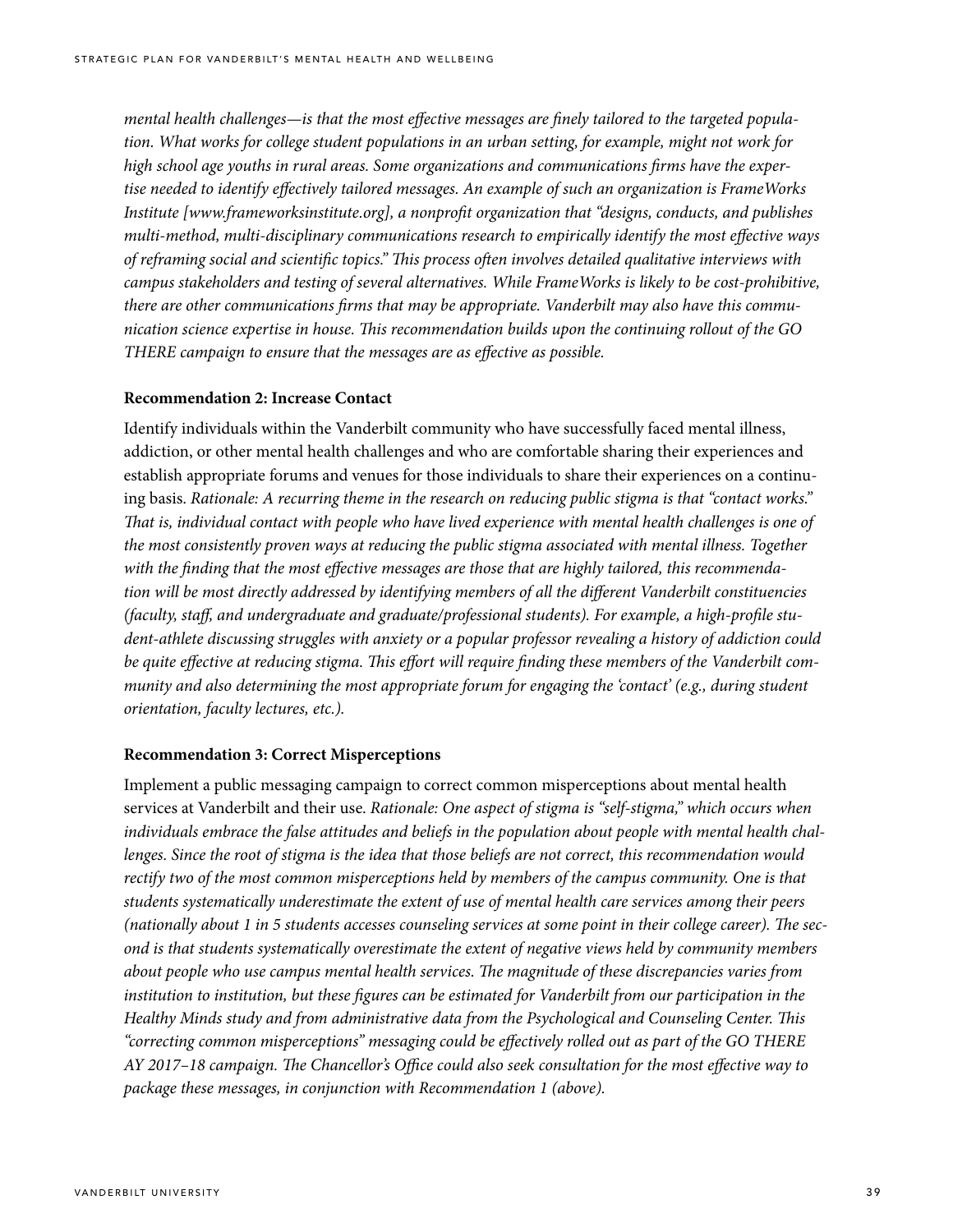#### **Recommendation 4: Educate and Equip**

Integrate mental health discussions into the regular academic fabric of the university by increasing faculty, staff, and student participation in Kognito trainings; making mental health and wellbeing part of the core of regular academic advising (i.e., a "default option"); and/or linking mental health care with positive academic outcomes (for undergraduate and graduate/professional students) and better job satisfaction/performance (for faculty/staff). Incentivize ongoing training for faculty/staff and undergraduate and graduate/professional students that teaches mental health basics, the maintenance of mental wellbeing and resiliency skills, as well as warning signs for mental illness and suicide risk. *Rationale: A third aspect of stigma is "institutional stigma," which refers to an organization's policies or culture of negative attitudes or beliefs about mental health and mental illness. While other subcommittees are addressing specific policies and practices, we think the culture surrounding mental health and wellbeing could be improved—thus reducing stigma—by providing Vanderbilt community members more confidence in knowing how to help undergraduate and graduate/professional students, faculty, and staff members who may be experiencing mental health challenges. A key component of this is increasing participation in gatekeeper training. Given that Vanderbilt has invested substantially in the Kognito training system, it would be useful to evaluate the extent of Kognito training among campus constituencies and increase Kognito participation where possible (but especially among key stakeholders such as resident advisers, faculty heads of house, deans, student affairs staff, supervisory staff, and others). Another way to integrate mental health discussions into Vanderbilt's academic fabric—thus normalizing mental health and reducing institutional stigma—would be to make health and wellbeing a regular component of periodic academic advising. The university could also try messaging that might be likely to resonate particularly strongly with Vanderbilt undergraduate and graduate/professional students by linking good mental health with outcomes our students are likely to care about such as good grades and better job opportunities. In addition to a gatekeeper training like Kognito, invest in broad training for all faculty, staff, and undergraduate and graduate/professional students that teaches the basics of mental health, how to maintain one's mental wellbeing, resiliency skills, recognition of the warning signs for mental illness or suicidality, and awareness of available resources for both maintaining mental wellbeing and addressing mental illness.*

#### **Recommendation 5: Mobilize Students**

Increase support for and strengthen relationships with Vanderbilt's student-led mental health education and support organizations, both LEAP and Active Minds. *Rationale: Active Minds is a national nonprofit organization whose main purpose is to "empower students to change the perception about mental health on college campuses." It has over 400 campus chapters, including one at Vanderbilt. Active Minds has numerous resources available to help reduce mental health stigma on campus. The university could encourage increased participation in Active Minds and/or increase financial support for the organization to enable increased programming. Even more directly relevant to stigma reduction at the university is LEAP, whose mission is to promote positive mental health and wellbeing on campus and which has as its explicit goal to reduce stigma associated with seeking help. We recommend additional support for and partnership with this organization to bolster its impact. While Active Minds and LEAP are both primarily student-focused organizations, their goals are for campuswide stigma change, which would be of benefit for the broader Vanderbilt community. We also support the creation of similar faculty/staff-led organizations working toward stigma reduction on campus.*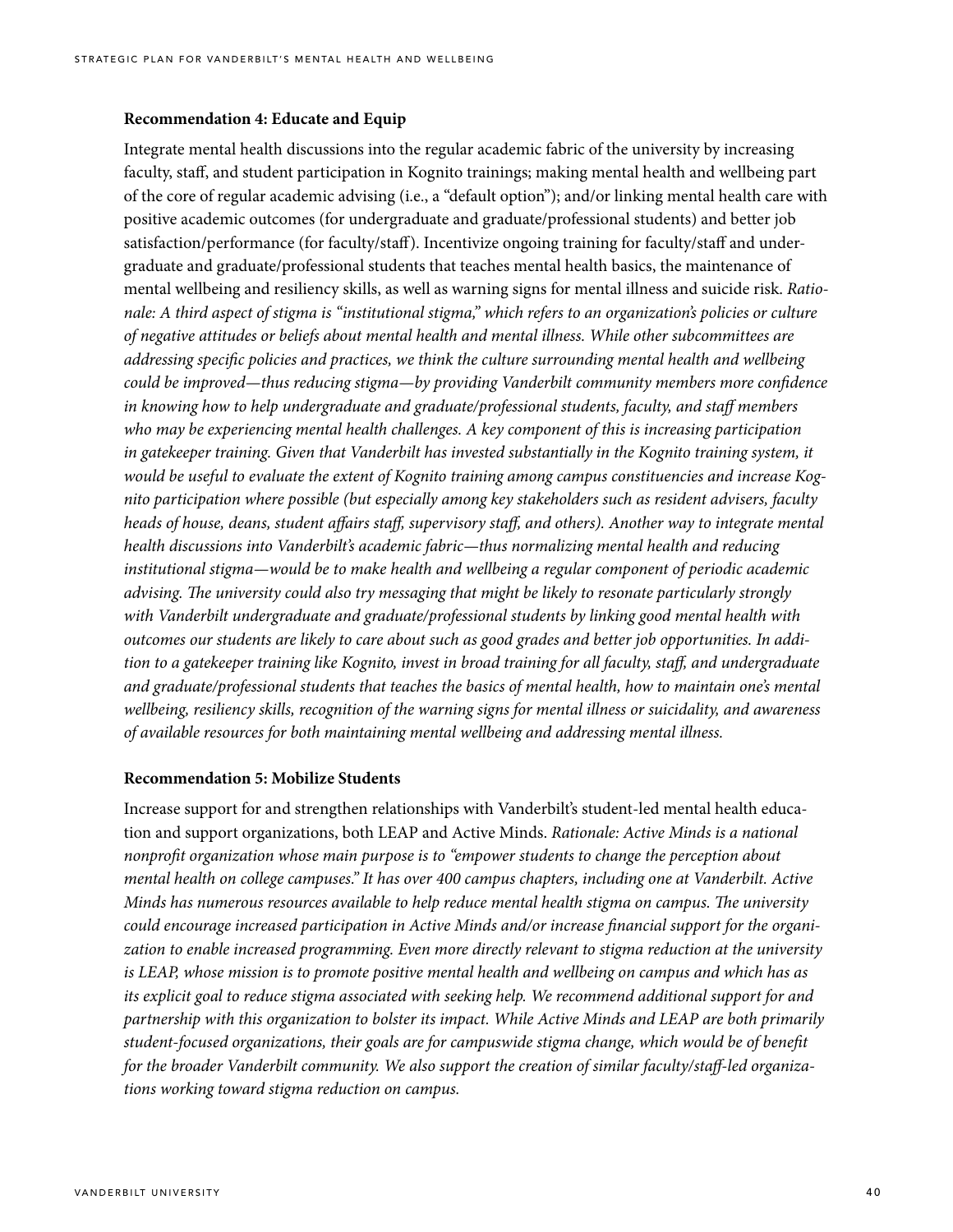#### **Recommendation 6: Measure Impact**

Develop and implement direct and indirect measurements of stigma on campus to assess the impact of stigma-reduction initiatives over time. *Rationale: Currently the university has no measure of the degree of mental health stigma on campus. In order to measure the effectiveness of these stigma-reduction initiatives, use surveys to measure self-stigma, institutional stigma, and public stigma. Measure both perceptions and feelings of stigma as well as behaviors potentially motivated by stigma, such as help-seeking behaviors or the lack thereof. Assess the extent of psychological safety reported by undergraduate and graduate students, staff, and faculty. Capture demographic data for evaluation of the effectiveness of stigma reduction on different subsets of the university community such as: role within the community, race, national origin, sex, sexual orientation, gender identity, age, religiosity, etc. The stigma committee's literature review highlighted the lack of evidence demonstrating the effectiveness of stigma reduction community-wide. There was particularly limited evidence regarding the impact of stigma-reduction efforts on help-seeking behaviors. The university's outcomes will be better over time if initiatives are correlated with reductions in stigma. In addition, if successful in both reducing stigma and measuring that improvement, the university could make significant contribution to this area of study and become a model for other universities.*

#### **SUPPORTING MATERIAL**

Beyond these six key recommendations, additional relevant, summative information regarding stigma reduction follows. This background information forms some of the foundation for the recommendations above.

**Key Takeaways** from *Ending Discrimination against People with Mental and Substance Use Disorders: The Evidence for Stigma Change,* 2016, National Academies of Sciences, Engineering, and Medicine

This study, published in 2016, provides a synthesis related to stigma and efforts to address it, including an examination of national initiatives in the UK, Canada, and Australia. While the recommendations have a strong focus on national policymakers, it is a timely assessment and offers significant insights and conclusions that can inform the work of our committee.

#### **OVERALL**

- Improving the lives of people with mental and substance use disorders has been a priority in the U.S. for more than 50 years.
- As mental health began to shift from the hospital to the community, recovery became a goal or desired outcome—recovery in this context is not synonymous with cure.
- Positive change in American public attitudes and beliefs about mental and substance use disorders has lagged behind other advances.

#### **STIGMA**

- "Stigma" is used in the peer-reviewed literature and by the general public to refer to a range of negative attitudes, beliefs, and behaviors.
- While the risk of violence in people with mental illness is higher than average, the increase is small; further, people with mental illness are more likely to be victims than perpetrators of crime.
- Stigma is not a problem that affects just a few. Most estimates agree that roughly 1 in 4 Americans will experience a mental health or substance use problem.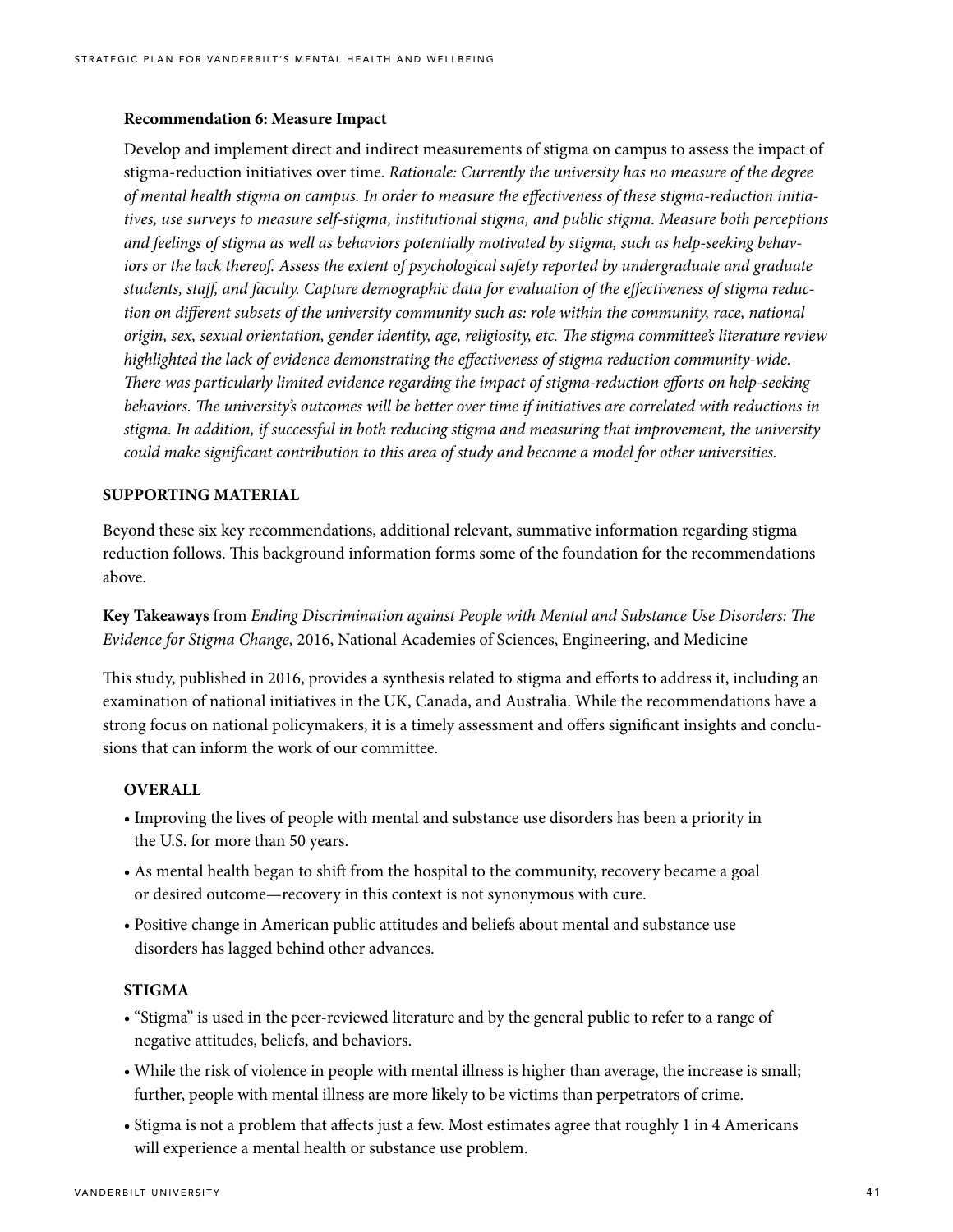#### **PUBLIC KNOWLEDGE AND NORMS**

- Studies through 1976 documented an extreme lack of public knowledge about the nature and causes of mental illness and a deep unwillingness to discuss it.
- From 1996 to 2006, stigma decreased and support for treatment-seeking increased among the general public.
- But: 50 percent of adults felt that treatment for a child would result in discrimination and have longterm negative consequences on a child's future.
- Schizophrenia and substance use disorders are more highly stigmatized than other mental disorders.
- Belief about underlying causes of substance use disorders has shifted from illness toward blame.

#### **CONSEQUENCES OF STIGMA**

- **Structural**—in public and private institutions, businesses, including universities, and can appear to endorse discrimination
- **Public**—including media and social media can both increase and decrease stigma
- **Self**—can reduce self-efficacy and discourage help-seeking and treatment-seeking

#### **EVIDENCE-BASED STRATEGIES TO REDUCE STIGMA**

#### **STRONGEST**

- **Contact-Based Programs:** Facilitate social contact between people with and without behavioral disorders
- **Contact-Based Education Programs:** Combine contact with educational contact to raise public awareness and knowledge
- **Contact Method:** In-person contact has roughly twice the effect of video contact

#### **MIXED**

- **Education:** such as mental health literacy campaigns, not effective with adults, effective with younger people
- **Media:** often fail for lack of audience clarity, not frequent or sustained enough
- **Protest and Advocacy:** Can increase stakeholder engagement, unclear on stigma reduction

#### **OTHER STUDY CONCLUSIONS (Relevant to the committee's work)**

- **Success Is a Long Game:** Sustained and coordinated effort is required over one to two decades, recognizing that relevant norms and beliefs are created and reinforced on multiple levels.
- **Communications Campaigns:** Develop well-defined goals for each specific group being targeted and determine messaging from that; make strong appeals that are relevant and personally consequential to particular audiences. Use research to determine the effectiveness of message concepts to various populations. Those with lived experience of mental illness should be consulted at every stage of message planning and evaluation.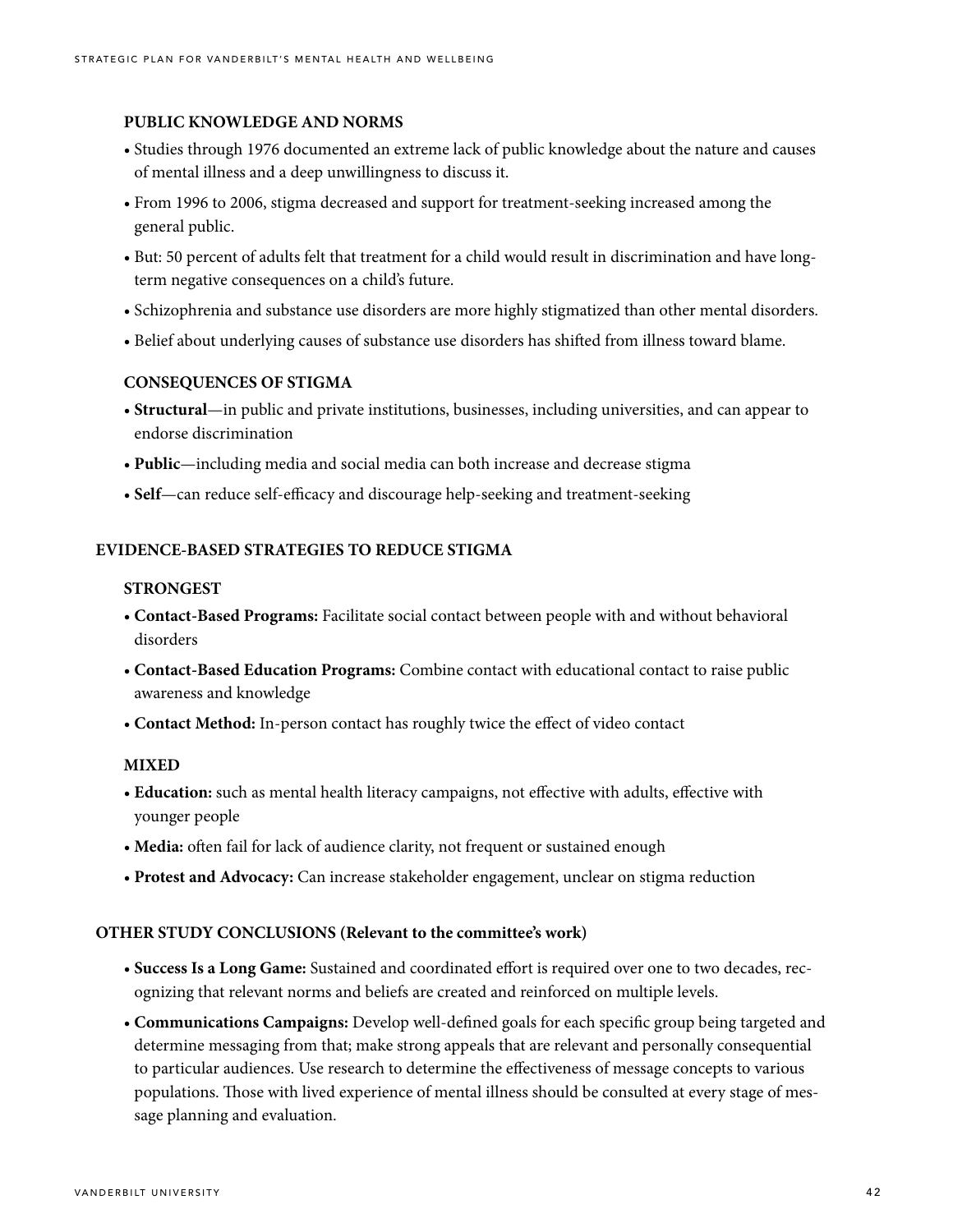• **Peers:** Can play an essential role in combating stigma as they can model personal recovery, concern, and disagreement about risks and benefits of "professionalizing" the peer role.

#### **OTHER STUDY OBSERVATIONS (Relevant to the committee's work)**

- Lack of consensus in the U.S. about the origin, definition, and diagnosis of mental illnesses may contribute to the maintenance of stigma.
- For racial and ethnic minorities, integrated delivery of physical and behavioral health services increases participation in mental health treatment.
- Non-traditional media are better for accessing younger audiences, with increasing use of online peer support platforms.
- One-time-only sessions about mental health do not work. Boosters are needed (e.g., immunization model). Biogenic stigma reduction efforts have unintended consequences, which can highlight difference, over time increasing stigma. A focus on genetic underpinnings of mental illness can create a "why try?" effect with regard to help-seeking behaviors.

#### **Key Takeaways from review of studies by Daniel Eisenberg, professor at the University of Michigan**

"Mental Health Problems and Help-Seeking Behavior among College Students" (Hunt and Eisenberg, 2009) "Help-Seeking and Access to Mental Health Care in a University Student Population" (Eisenberg, 2007) "Stigma and Help-Seeking for Mental Health among College Students" (Eisenberg, 2009)

- There are two stages to help-seeking: recognizing the need for help and acting to seek help. Those who believe services help are more likely to seek services. Those who perceive services as available are more likely to seek services.
- University populations are unique in that most are insured. However, growing up poor makes individuals less likely to seek care, regardless of their current financial situation.
- Factors that make a person more likely to have high levels of personal stigma include being male, more religious, Hispanic or Asian, heterosexual, younger age, an international student, or from a poor family. Asian men reported the highest levels of personal stigma of those surveyed.
- Personal stigma is significantly associated with lower likelihood of help-seeking. Students believe the presence of stigma around them to be higher than it is. This can be challenged with a norms campaign that gives statistics on percentages of students accessing mental health care and about stigma for those who do.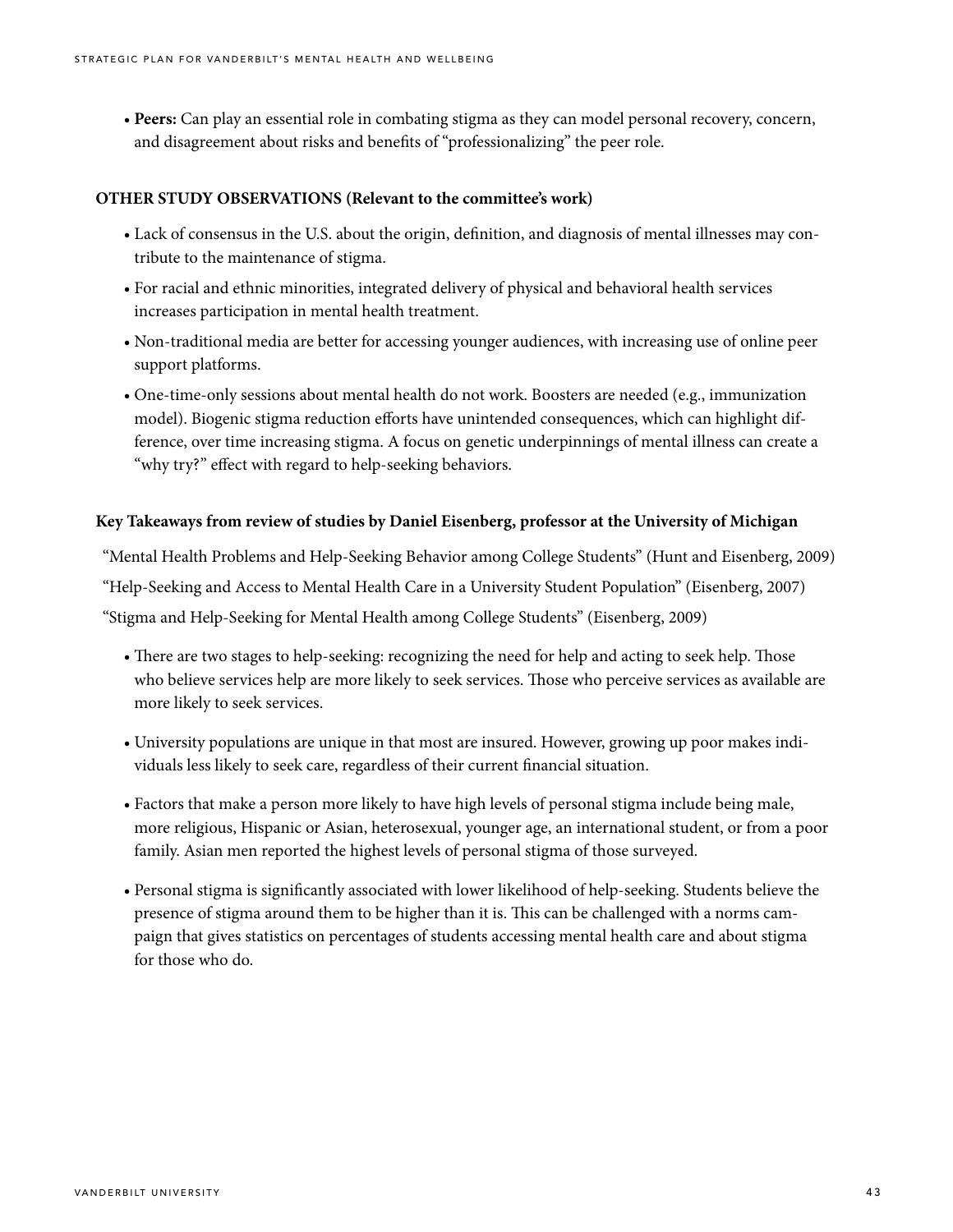• Promising practices include American Foundation for Suicide Prevention's College Screening Project, the National College Depression Partnership, the use of phone triage programs to offer prompt evaluations, and gatekeeper programs such as QPR (Question, Persuade, Refer). "Because of the multiple channels by which students can be reached on college campuses, practices and policies based on a holistic, public health approach seem particularly promising. These strategies would view mental health as a foundation for the wellbeing and success of the student, and would emphasize not only treatment but also prevention and the promotion of positive mental health" (Eisenberg, "Mental Health Problems and Help-Seeking Behavior among College Students," page 5).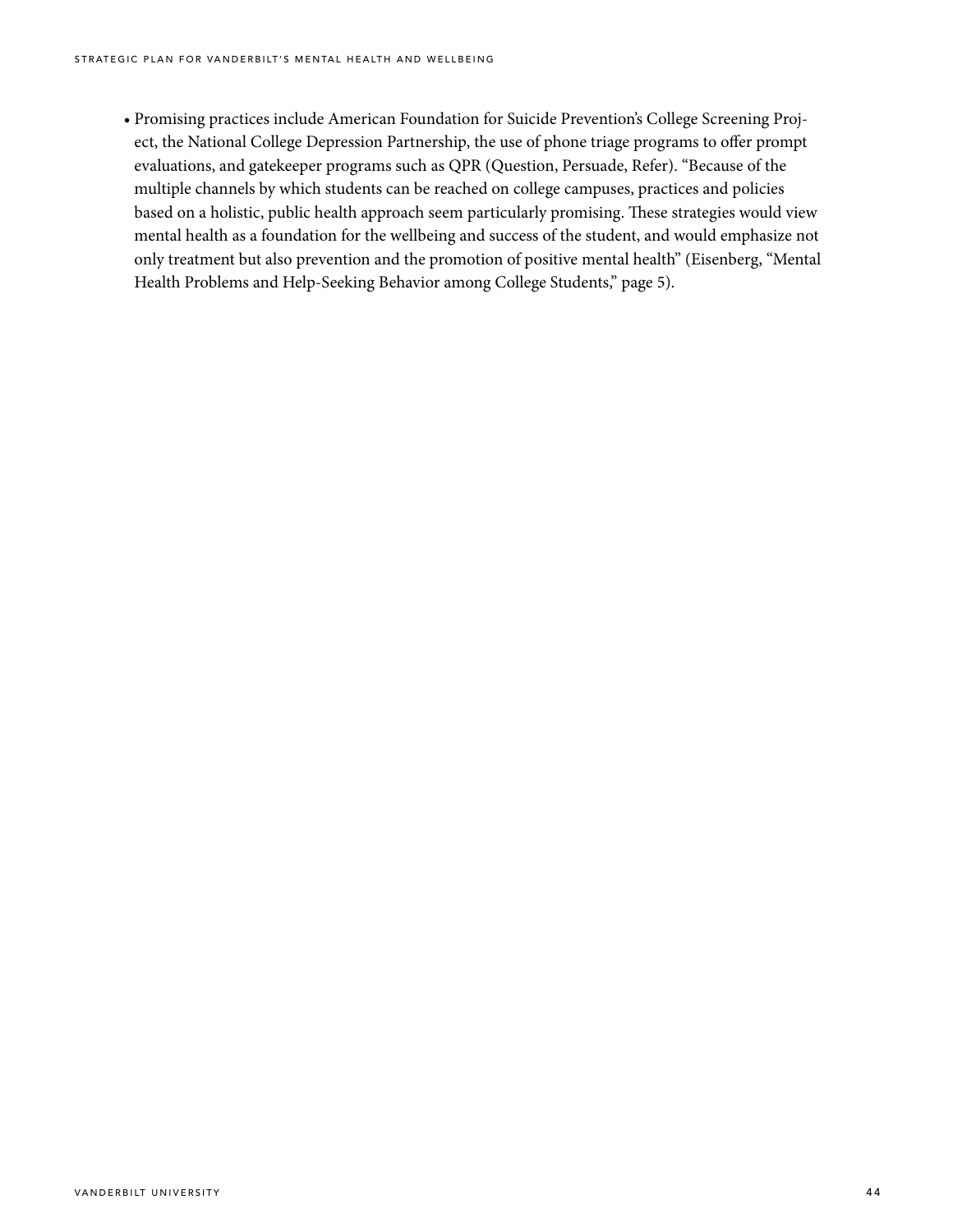## APPENDIX E – PROPOSAL FOR VANDERBILT CENTER FOR PRECISION MEDICINE FOR MENTAL ILLNESS (SANDRA ROSENTHAL)

The goal of this center is to determine molecular mechanisms, develop quantitative diagnostics, and create improved and personalized therapeutics for mental illness. Epigenetic studies that could reveal clues concerning onset of illness would be included in this center, but behavioral therapies or "positive psychology" would not.

The need to create quantitative mental health diagnostics, improve and personalize treatments, and ultimately find cures, is both urgent and overwhelming. Statistics, which tell a disturbing story, include the following: $1-4$ 

- Suicide is the second leading cause of death in college-age students.
- 1 in 10 high school students has seriously considered suicide.
- 95% of suicide victims are mentally ill.
- 20% of all adults will experience a period of major depression in their lifetime.
- 2% of adult Americans are schizophrenic.
- 3% of adult Americans are bipolar.
- The aggregate economic cost of mental disorders in the U.S. exceeds 2.5% of GNP.
- Mental illness affects nearly half of all families globally.
- The average length of time to a bipolar diagnosis is 10 years.
- Mental illness has an average burden of 13.6 disability-adjusted life years.
- Virtually all drugs approved for mental illness have been incremental changes of drugs available four decades ago.

The center would build on the following existing strengths at Vanderbilt and capitalize on previous investments (geographically listed SW to SE-compact campus)

- The Department of Psychiatry (Stephan Heckers)
- The Department of Pharmacology
- The Vanderbilt Center for Neuroscience Drug Discovery (Jeff Conn)
- The Genomics Institute and BioVU (Nancy Cox)
- Neuroimaging in VUIIS (fMRI and PET) (John Gore)
- Core strength in neuroscience in the Vanderbilt Brain Institute
- Nanotechnology for molecular mechanisms developed in VINSE (Sandra Rosenthal)
- Phenomics from the Center for Innovative Technology (John McLean)
- Diagnostics from the Laboratory for Innovations in Global Health Technologies (David Wright)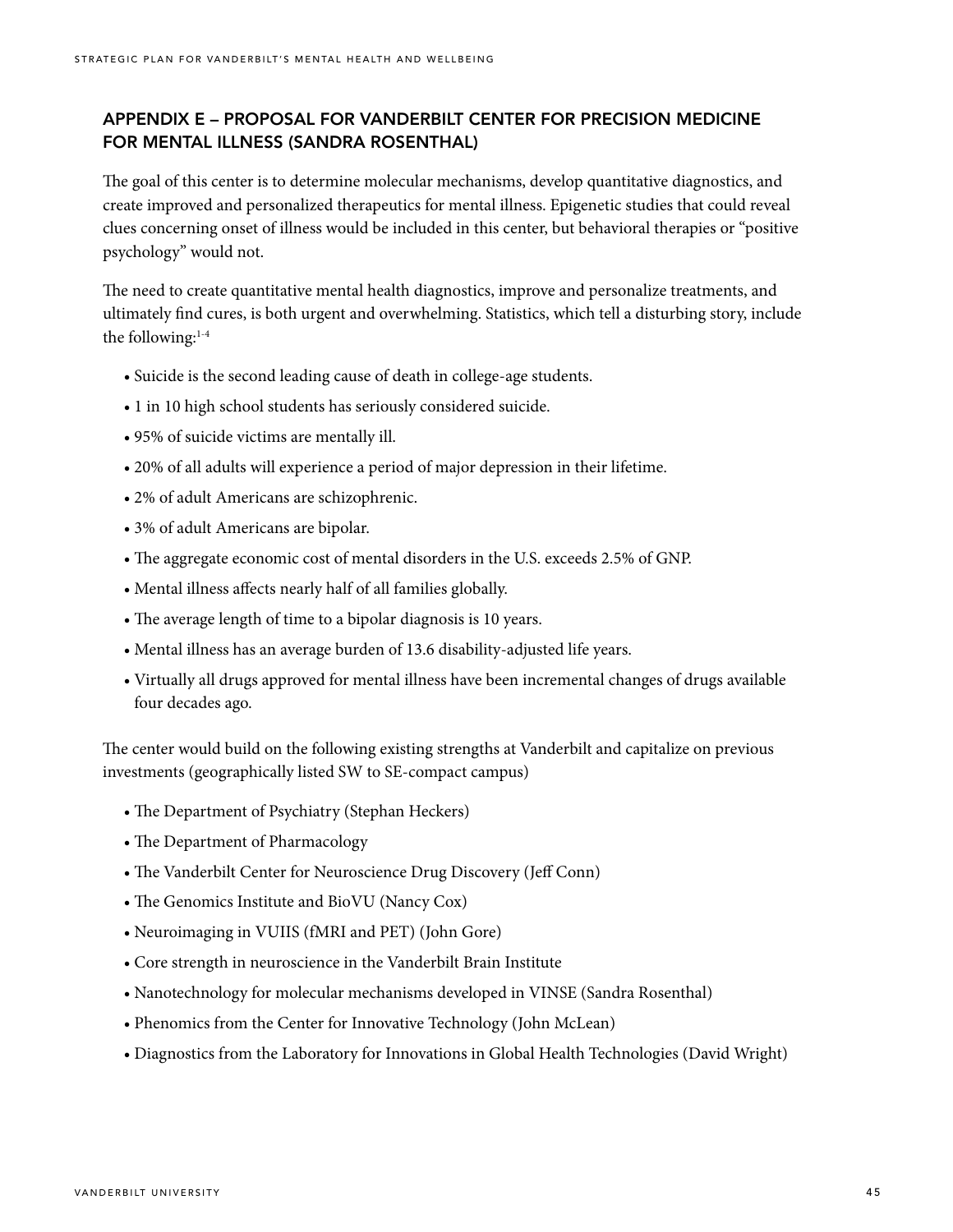There are four goals for the center:

- 1) Determine the underlying mechanisms of mental illness (including epigenetics)
- 2) Develop quantitative diagnostics for mental illness, ultimately applied globally
- 3) Develop improved therapeutics
- 4) Combine 2 and 3 to develop precision medicine, ultimately applied globally

Below is a chart that approximately matches the goals to the existing strengths.



#### **Center Activities**

- Research (70%): Determining molecular mechanisms for mental illness will point to both quantitative diagnostics and new therapeutic interventions. Diagnostics can also be developed in an empirical approach through phenomics, fMRI, PET, and psychiatry. VCNDD has the ability to develop and take through trials new therapeutics. All of these activities performed in conjunction with genomics yield precision. LIGHT will focus on creating diagnostics that can be applied globally.
- Graduate Education (20%): Explore training grant opportunities through both NSF and NIH.
- Undergraduate Education (5%): Provide funds for immersive summer research experiences to complement academic-year research.
- Outreach (5%): General education activities (campus and public) regarding the underlying biological origins of mental illness. These activities should aim to reduce stigma and encourage help-seeking behavior.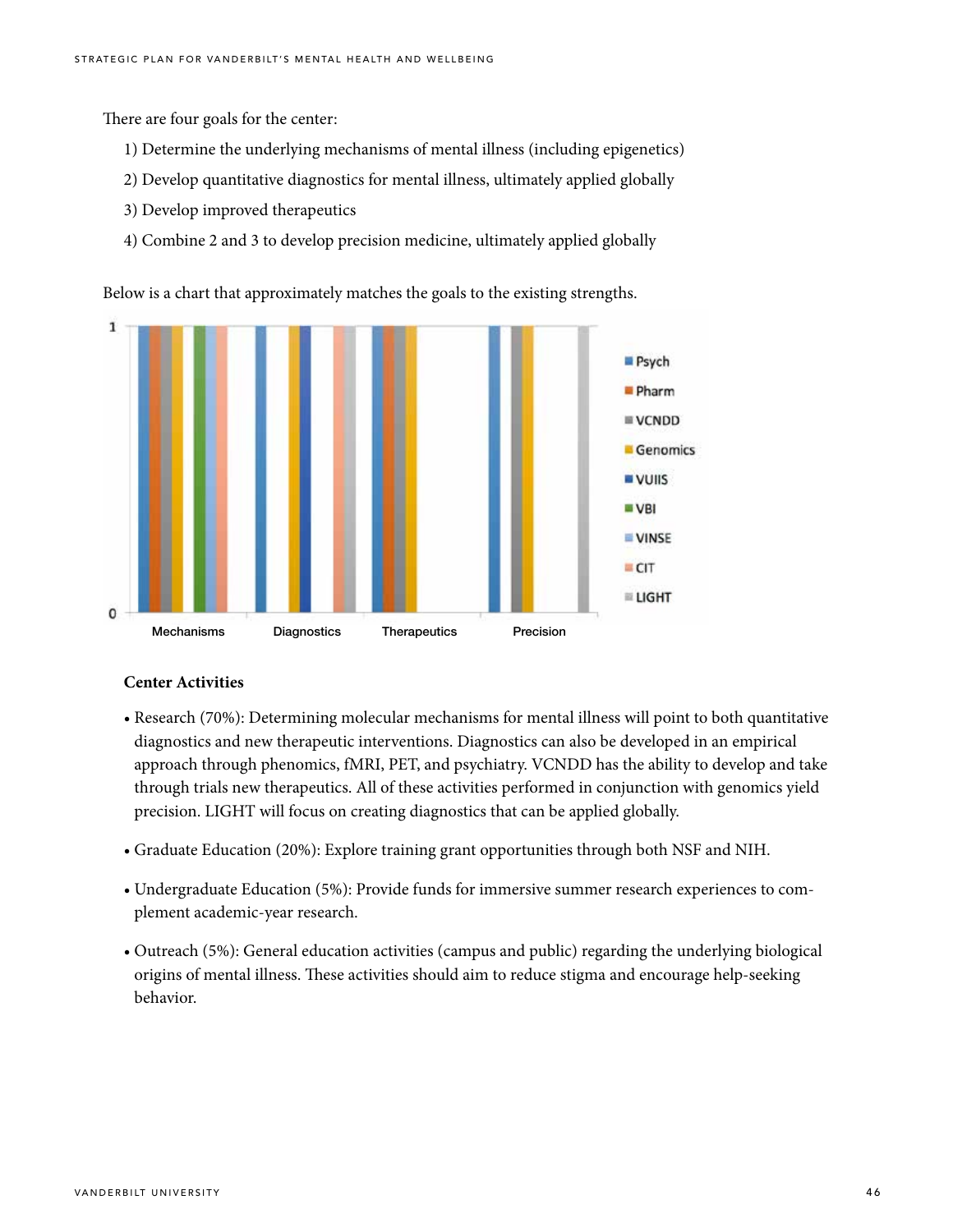#### **Examples of Possible Research Objectives**

- a) Develop a point-of-care diagnostic that prevents individuals who cannot tolerate an SSRI from receiving them (same as diagnose bipolar at first onset).
- b) Develop therapeutics for schizophrenia that do not have cognitive side effects.
- c) Ensure individuals with depression receive the right medication, the first time, every time.
- d) Create therapeutics that do not have metabolic side effects.

**Funding:** The center would be seeded by the university and development efforts (development would be an ongoing effort). Agencies that would support aspects of this work include NIH, NSF, and DOD. Center grants and training grants would be pursued.

#### **Outcomes**

The realization of precision medicine for mental illness would reduce the burden of mental illness on society. Developing quantitative diagnostics from biomarkers would instantly reduce stigma associated with having mental illness. Having improved, precise therapeutics available would strongly encourage help-seeking behavior and improve medication compliance, as well as reduce stigma. The DALYs for mental illness would be sharply reduced. Medical costs and the "clog" on the health care system would decrease. Homelessness would decrease. Lives would be spared. Establishing this center should also help Vanderbilt with development: The WHO reports that there is mental illness in 50 percent of families globally. By extension, there is mental illness in 50 percent of the families of Vanderbilt alumni. Development and Alumni Relations should be able to put a name on this center. Successes in diagnostics and/or therapeutics would lead to income for the university.

#### **Tentative Structure**

- A minimum of 20 faculty have to self-identify with the VCPMMI in order for the center to be feasible.
- The leaders of the nine constituents above would form the advisory board with a director, program coordinator, administrative assistant, and communication director/proposal writer.
- An external advisory board would meet annually.
- One core facility would be created. The role of the core would be to differentiate stem cells into neurons from genetically identified individuals with characterized illness. These neurons would be available to the VCPMMI.
- In addition to the original self-identifying faculty, five faculty that bridge two or more of the core constituents would be hired.
- The initial charter and funding for the VCPMMI would last five years.